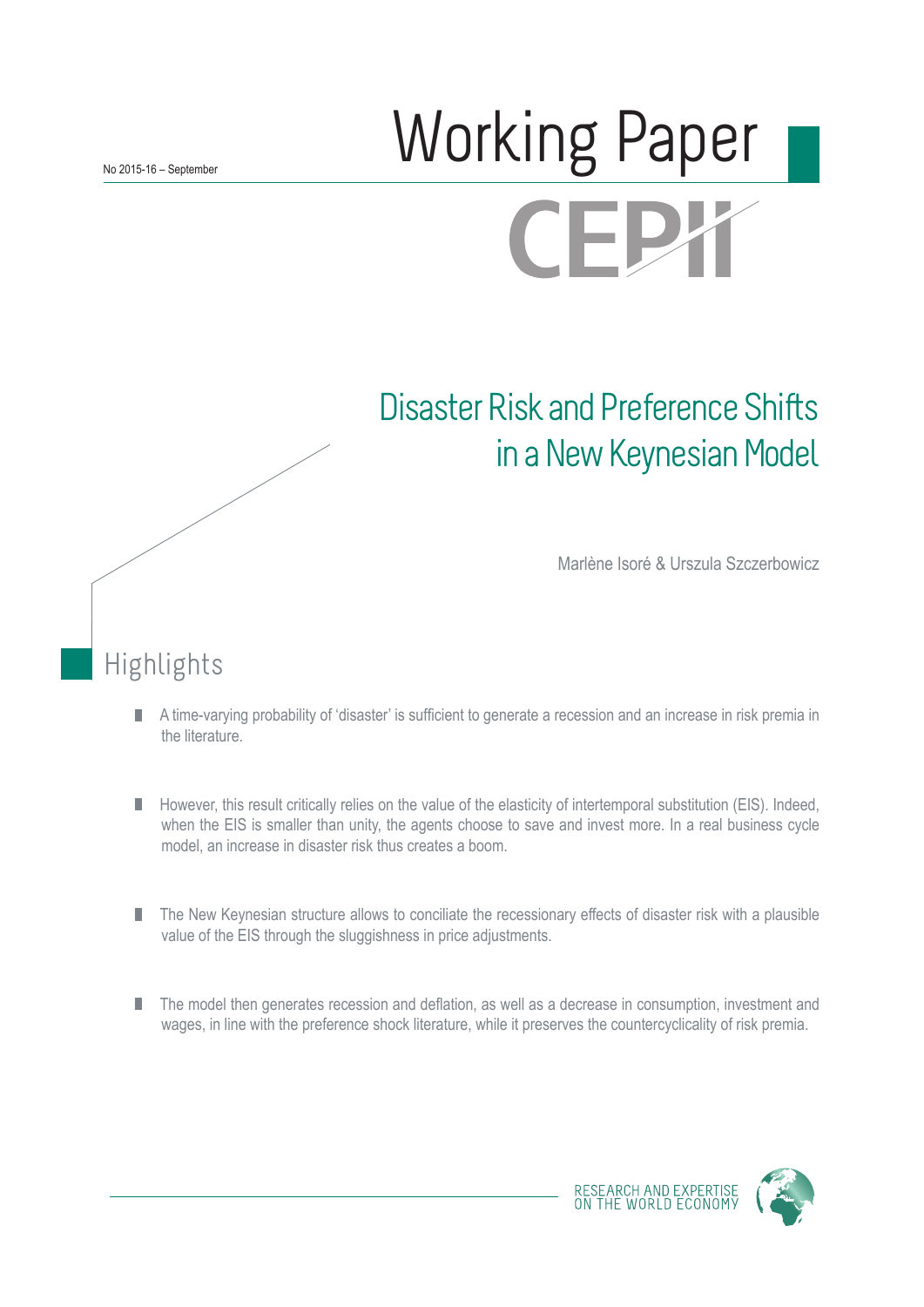## **Abstract**

This paper analyzes the effects of a change in a small but time-varying "disaster risk" à la Gourio (2012) in a New Keynesian model. Real business cycle models featuring disaster risk have been successful in replicating observed moments of equity premia, yet their macroeconomic responses are highly sensitive to the chosen value of the elasticity of intertemporal substitution (EIS). In particular, we show here that an increase in the probability of disaster causes a recession only when imposing an EIS larger than unity, which may be arbitrarily large. Nevertheless, we also find that incorporating sticky prices allows to conciliate recessionary effects of the disaster risk with a plausible value of the EIS. The disaster risk shock causes endogenous shifts in preferences which provide a rationale for discount factor first- (Christiano et al., 2011) and second- (Basu and Bundick, 2014) moment shocks.

### **Keywords**

Disaster risk, Rare events, Uncertainty, Asset pricing, DSGE models, New Keynesian models, Business cycles.



D81, D90, E20, E31, E32, E44, G12, Q54.

#### Working Paper



CEPII (Centre d'Etudes Prospectives et d'Informations Internationales) is a French institute dedicated to producing independent, policyoriented economic research helpful to understand the international economic environment and challenges in the areas of trade policy, competitiveness, macroeconomics, international finance and growth.

CEPII Working Paper Contributing to research in international economics

© CEPII, PARIS, 2015

All rights reserved. Opinions expressed. in this publication are those of the author(s) alone.

Editorial Director: Sébastien Jean

Production: Laure Boivin

No ISSN: 1293-2574

CEPII 113, rue de Grenelle 75007 Paris +33 1 53 68 55 00

www.cepii.fr Press contact: presse@cepii.fr

RESEARCH AND EXPERTISE<br>ON THE WORLD ECONOMY

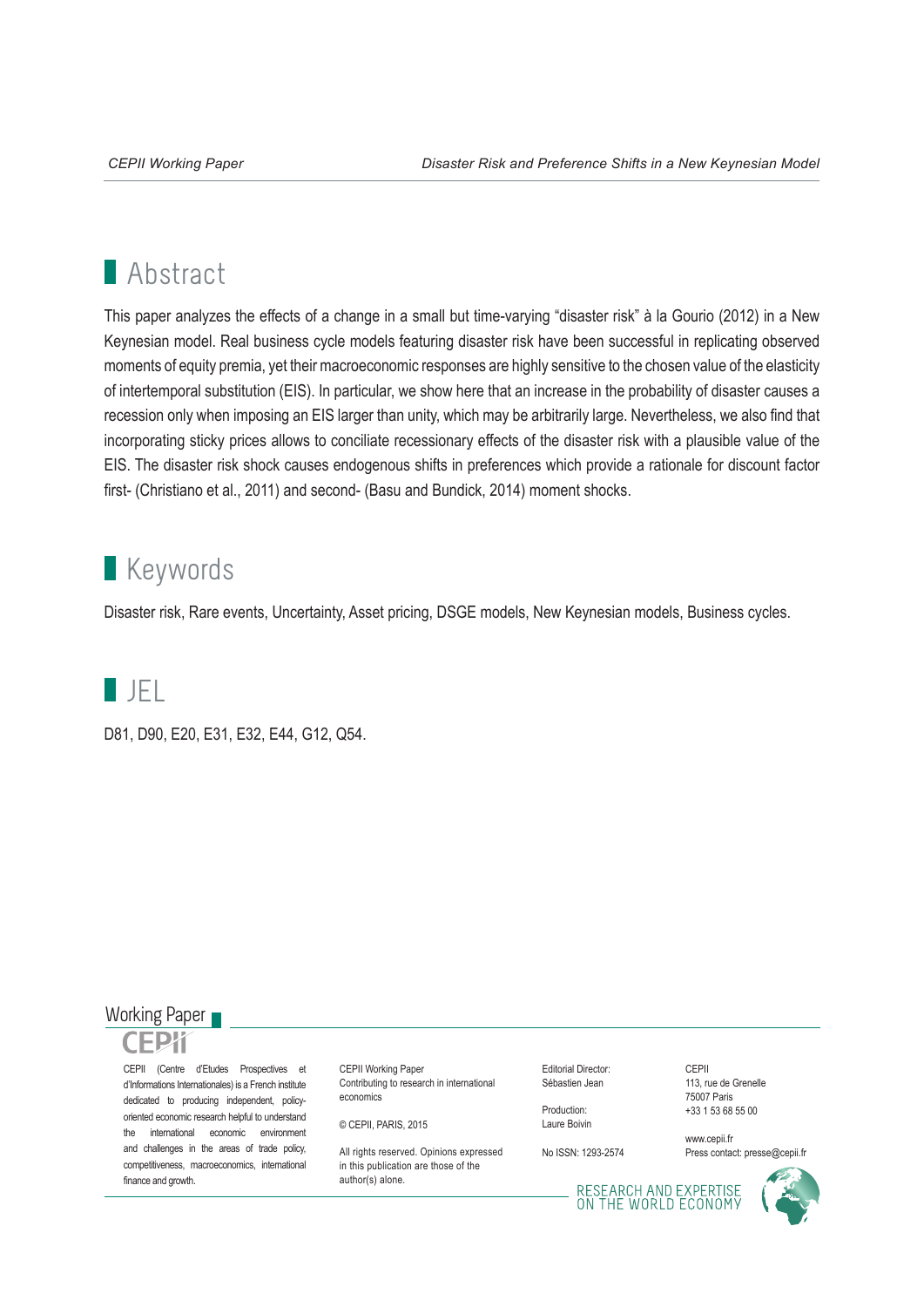#### **Disaster Risk and Preference Shifts in a New Keynesian Model**<sup>1</sup>

Marlène Isoré<sup>∗</sup> and Urszula Szczerbowicz†

#### **1. Introduction**

In the recent years, interest in the economic impact of 'rare events' has been renewed. In particular, Gabaix (2011, 2012) and Gourio (2012) have introduced in real business cycle models a small but time-varying probability of 'disaster', defined as an event that destroys a large share of the existing capital stock and productivity. The key feature is that an increase in the probability of disaster, without occurrence of the disaster itself, suffices to trigger a recession and replicate some asset pricing regularities.

However, these effects crucially rely on the assumption of an intertemporal elasticity of intertemporal substitution (EIS) being greater than unity. In Gourio (2012), an unexpected increase in the probability of disaster is equivalent, under some assumptions, to a *decrease* in agents' discount factor, i.e in their degree of patience. Agents then save and invest less, as they prefer to increase current consumption. In the RBC setup, this in turn causes a recession and an increase in risk premia. Yet, this initial response of the discount factor holds only under the assumption of an EIS larger than unity. Indeed, as known since Leland (1968) and Sandmo (1970), an increase in interest rate risk increases agents' propensity to consume, and thus reduce savings, if and only if the EIS is larger than 1. On the contrary, when the EIS is low, income effects overcome substitution effects and savings go up.<sup>2</sup> This implies that Gourio (2012)'s predictions would not hold for values of the EIS smaller than unity. Indeed, savings would then *increase* with disaster risk, surprisingly driving the economy into a boom. Although still under debate, an EIS below unity is yet empirically plausible, and macroeconomic mod-

<sup>&</sup>lt;sup>1</sup>We thank George-Marios Angeletos, Guido Ascari, Pierpaolo Benigno, Nick Bloom, Luca Dedola, Martin Ellison, Xavier Gabaix, François Gourio, Sébastien Jean, Vivien Lewis, Julien Matheron, Antonio Mele, Salvatore Nisticò, Juan Carlos Parra-Alvarez, Antti Ripatti, Kjetil Storesletten, Fabien Tripier, Natacha Valla, Philippe Weil, Raf Wouters, and Francesco Zanetti, as well as numerous participants at Bank of Finland, Bank of Norway, CEPII, KU Leuven's International Economics seminar, the IIBEO workshop, and Oxford's Macroeconomics group, for fruitful discussions at different stages of this work. We are grateful to the Yrjö Jahnsson Foundation for financial support.

<sup>∗</sup>University of Helsinki, HECER [\(marlene.isore@helsinki.fi\)](mailto:marlene.isore@helsinki.fi)

<sup>†</sup>CEPII [\(urszula.szczerbowicz@cepii.fr\)](mailto:urszula.szczerbowicz@cepii.fr)

<sup>&</sup>lt;sup>2</sup>Weil (1990) shows that a large EIS implies that the elasticity of savings to a 'certainty-equivalent' interest rate is positive, i.e savings decrease in the aggregate interest rate risk. On the contrary, a small EIS implies that savings go up with interest rate risk.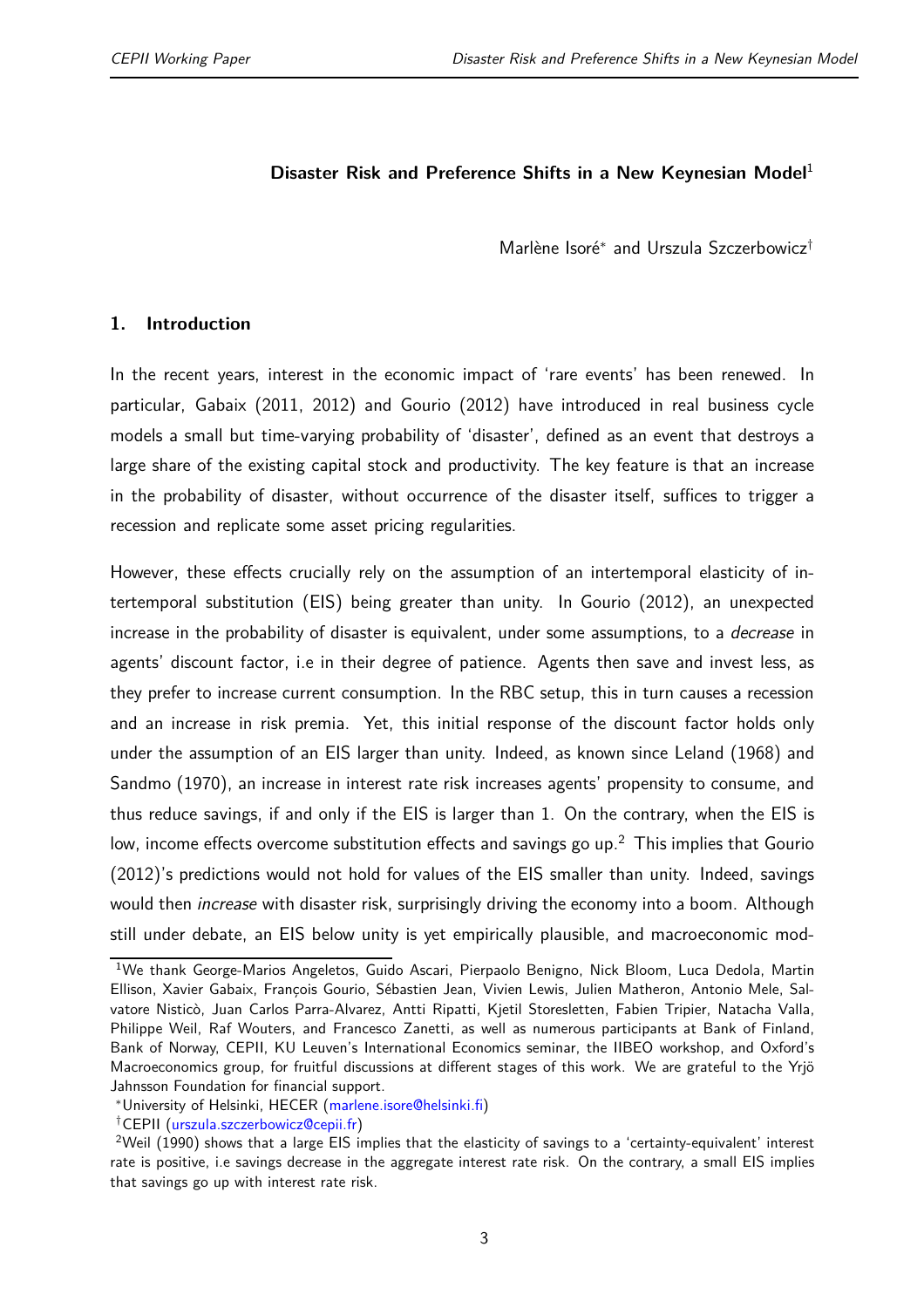els have largely adopted this range as conventional in their calibration, whether they feature Epstein-Zin-Weil preferences or not.<sup>3</sup>

This paper introduces a small time-varying probability of disaster à la Gourio (2012) into a New Keynesian model. To the best of our knowledge, we are the first to do so.<sup>4</sup> The contribution is threefold. First, we aim at shedding some light on the critical role of the EIS in driving the disaster risk results. In particular, we are here able to nest Gourio (2012)'s mechanism in a decentralized flexible-price economy and show that they generate a boom with any EIS below unity. Second, we show that introducing sticky prices provide a simple solution to this puzzle. Indeed, we show that recessionary effects of disaster risk can be conciliated with an EIS below unity, and thus offer a framework that restores and generalizes Gourio (2012)'s predictions. Third, our endogenous *increase* in the discount factor from disaster risk is highly reminiscent of two other types of shocks in the literature: (*i*) exogenous 'preference shocks' defined as shocks to the level of the discount factor (Smets and Wouters, 2003, Christiano et al., 2011), and (*ii*) 'uncertainty shocks' defined as shocks to the volatility of the discount factor (Basu and Bundick, 2014). This suggests that disaster risk may give a rationale to firstand second-moment preference shocks in the literature.

Developing a full-fleshed New Keynesian model is critical here, not just in order to create a richer macroeconomic setting and broaden the spectrum of potential policy analysis, but because it literally conditions most of the macroeconomic effects associated with a change in the disaster risk, for a given EIS. The reason for that is particularly intuitive. Consider for instance a low EIS, in which case the discount factor goes up with the probability of disaster, such that agents do choose to save more. In a flexible-price setup, the economy is mostly driven by this supply-side effect: savings and therefore investment increase due to precautionary motives, as well as does the labor supply, such that the economy enters a boom. In contrast, sticky prices make the output fluctuations more sensitive to the demand-side effect of the shock: lower current consumption drives the recession. Despite higher savings, investment also decreases as firms' demand for production factors goes down. Hence, the sticky vs flexible price setup totally changes the macroeconomic dynamics caused by the disaster risk shock, for a given value of the EIS. In the same spirit, Basu and Bundick (2014) show that the economy responds differently to uncertainty shocks under sticky versus flexible prices. In

<sup>&</sup>lt;sup>3</sup>See Section 5.2 about evidence and calibration of the EIS in the literature.

<sup>&</sup>lt;sup>4</sup>Two working papers previously attempted to introduce disaster risk in a New Keynesian setup, yet handling it in very narrowed ways: Isoré and Szczerbowicz (2013) reduce the disaster risk to its capital depreciation channel only, while Brede (2013) considers the disaster state to be permanent and deterministic, i.e the economy entering a disaster state happens to stay there forever. As far as we know, our current paper is thus the first one that keeps the essence of disaster risk as a time-varying source of uncertainty, in the spirit of Gourio (2012), in a New Keynesian model.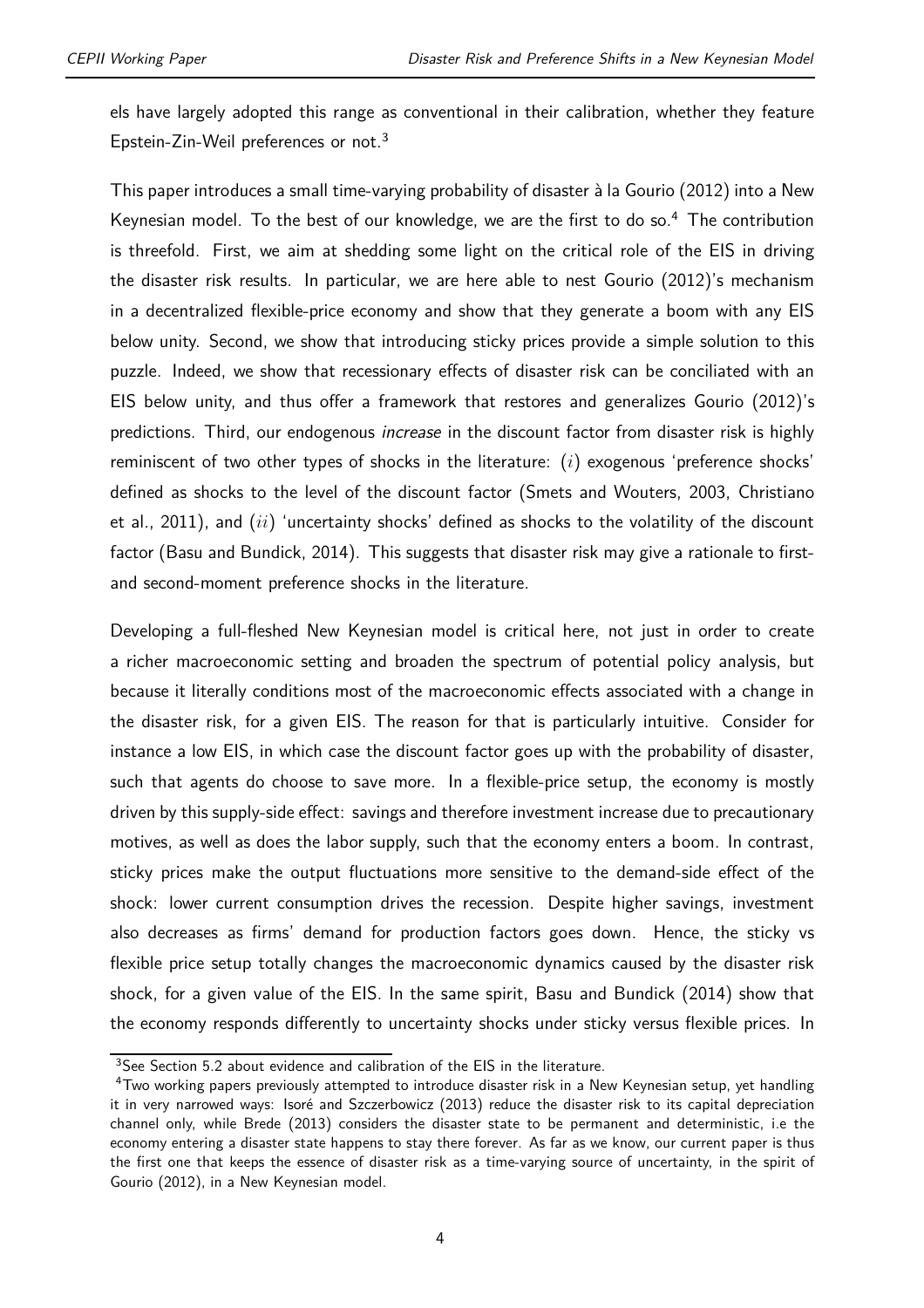particular, they show that positive co-movements between consumption and investment, as oberserved in the data, are generated in the sticky-price case only. Our results are aligned with this analysis and suggest that a time-varying disaster risk à la Gourio (2012) can provide a rationale for second-moment preference shocks, once accounting for the critical role of the EIS. Another interesting finding is that the depressed consumption, stemming from the rise in disaster risk in the sticky prices version only, also causes deflation and lowers firms' demand for production factors (and thus a downside effect on wages), along with the recession and a rise in the risk premium. This seems to be particularly consistent with the literature considering shocks to the level of the discount factor as a potential source of zero-lower bound on nominal interest rates (e.g Christiano et al., 2011).

The remainder of this paper is as follows. Section 2 presents the model. Section 3 gives the calibration values and discusses the steady-state, in particular whether Tallarini (2000)'s "observational equivalence" holds or not when the disaster risk is present in the economy. Section 4 shows the responses to an unexpected increase in the disaster risk. Gourio (2012)'s results are nested when prices are flexible and the EIS is larger than 1, while reversed when the EIS is smaller than 1. Then, with sticky prices and an EIS smaller than 1, we find that the disaster risk causes a recession, deflation, and increase in the risk premium in particular. Section 5 reviews the literature and further discusses the soundness of our results. Section 6 concludes.

#### **2. Model**

#### **2.1. Households**

#### **2.1.1. The household problem with disasters**

Let us consider households with Epstein-Zin-Weil preferences given by

$$
\tilde{V}_t = \left[ \left[ C_t \left( 1 - L_t \right)^{\varpi} \right]^{1-\psi} + \beta_0 \left( E_t \tilde{V}_{t+1}^{1-\gamma} \right)^{\frac{1-\psi}{1-\gamma}} \right]^{\frac{1}{1-\psi}}
$$

where *C* is consumption, *L* labor supply,  $\gamma$  the coefficient of risk aversion, and  $1/\tilde{\psi}$  the elasticity of intertemporal substitution (EIS) with  $\tilde{\psi} = 1 - (1 + \varpi)(1 - \psi)$ . Households' capital accumulates as

$$
K_{t+1} = \left[ (1 - \delta_0 u_t^{\eta}) K_t + S\left(\frac{I_t}{K_t}\right) K_t \right] e^{x_{t+1} \ln(1 - \Delta)}
$$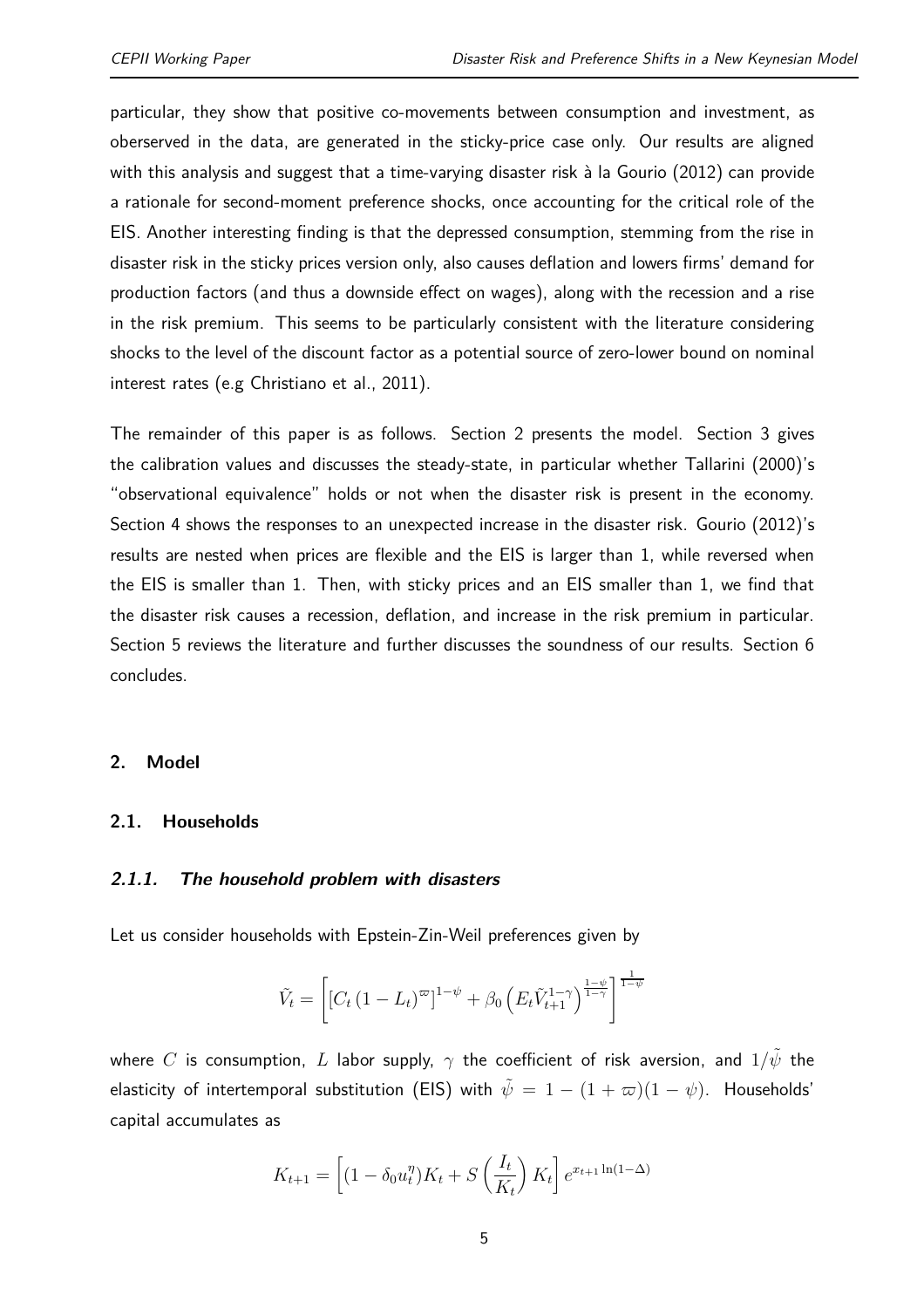where *K* stands for capital, *I* investment, *u* variable utilization rate of capital, *S*(*.*) convex capital adjustment costs (with specific form given further below). In addition, *x* is an indicator variable capturing the occurrence of a "disaster" destroying a large share of the existing capital stock. Specifically, there is a time-varying probability  $\theta_t$  that a disaster occurs in the next period,  $x_{t+1} = 1$ , in which case a share  $\Delta$  of capital is destroyed. Otherwise,  $x_{t+1} = 0$  and the capital accumulation law of motion is in line with standard New Keynesian models. Moreover, the probability of disaster, *θ*, itself follows a first-order autoregressive process as

$$
\log \theta_t = (1 - \rho_\theta) \log \bar{\theta} + \rho_\theta \log \theta_{t-1} + \sigma_\theta \varepsilon_{\theta_t}
$$

where  $\bar{\theta}$  is the mean disaster risk,  $\rho_{\theta}$  the persistence, and  $\varepsilon_{\theta}$  i.i.d innovations.<sup>5</sup>

In addition, households can buy one-period bonds issued by a public authority. As Gabaix (2012) and Gourio (2013), we assume that bonds are also subject to the disaster risk. Sovereign debt can indeed be risky during tail events in the sense that it becomes subject to partial default, as we have observed for Greece in the last financial crisis, Argentina in the early 2000s, or UK and US in the Great Depression, as for a few examples. Conditional on no disaster, bonds are however riskfree, unlike capital. It is worth mentioning that, following Gourio (2012)'s approach, we assume that the destruction share in case of a disaster,  $\Delta$ , is the same for the assets (both capital and bonds here) and productivity. Although this may appear as a strong assumption, this is essentially a trick used to solve the model with perturbation methods: when detrended by productivity, the system will then not be directly impacted by the *large* disaster event (*x*) itself but only by the *small* probability of disaster (*θ*), which is our variable of interest.<sup>6</sup>

Finally, households rent their capital and labor force to monopolistic competition firms. They own these firms, hence earn profits. They pay lump-sum taxes to the public authority. Thus, their budget constraint is

$$
C_t + I_t + \frac{B_{t+1}}{p_t} + T_t \le \frac{W_t}{p_t}L_t + \frac{B_t(1 + r_{t-1})}{p_t}e^{x_{t+1}\ln(1-\Delta)} + \frac{P_t^k}{p_t}u_tK_t + D_t
$$

<sup>&</sup>lt;sup>5</sup>These parameters are calibrated according to empirical estimations of disaster risk (Section 3). Our qualitative results are yet essentially insensitive to these values, including when persistence in disaster risk is nil (Section 4.2). Also, although nothing technically prevents the probability of disaster to exceed unity with perturbation methods (featuring normally distributed innovations), the calibrated mean and variance are so low that this is extremely unlikely. In our impulse analysis (Section 4.1), the bound is clearly not met.

<sup>&</sup>lt;sup>6</sup>lt is possible to release this constraint by using projection methods to solve the model, as Gourio (2012) also does with a smaller set of variables. Another alternative would be to make an assumption on whether the economy is currently in a disaster state,  $x = 1$ , or not  $x = 0$ , when generating the impulse response functions for the disaster risk, *θ*.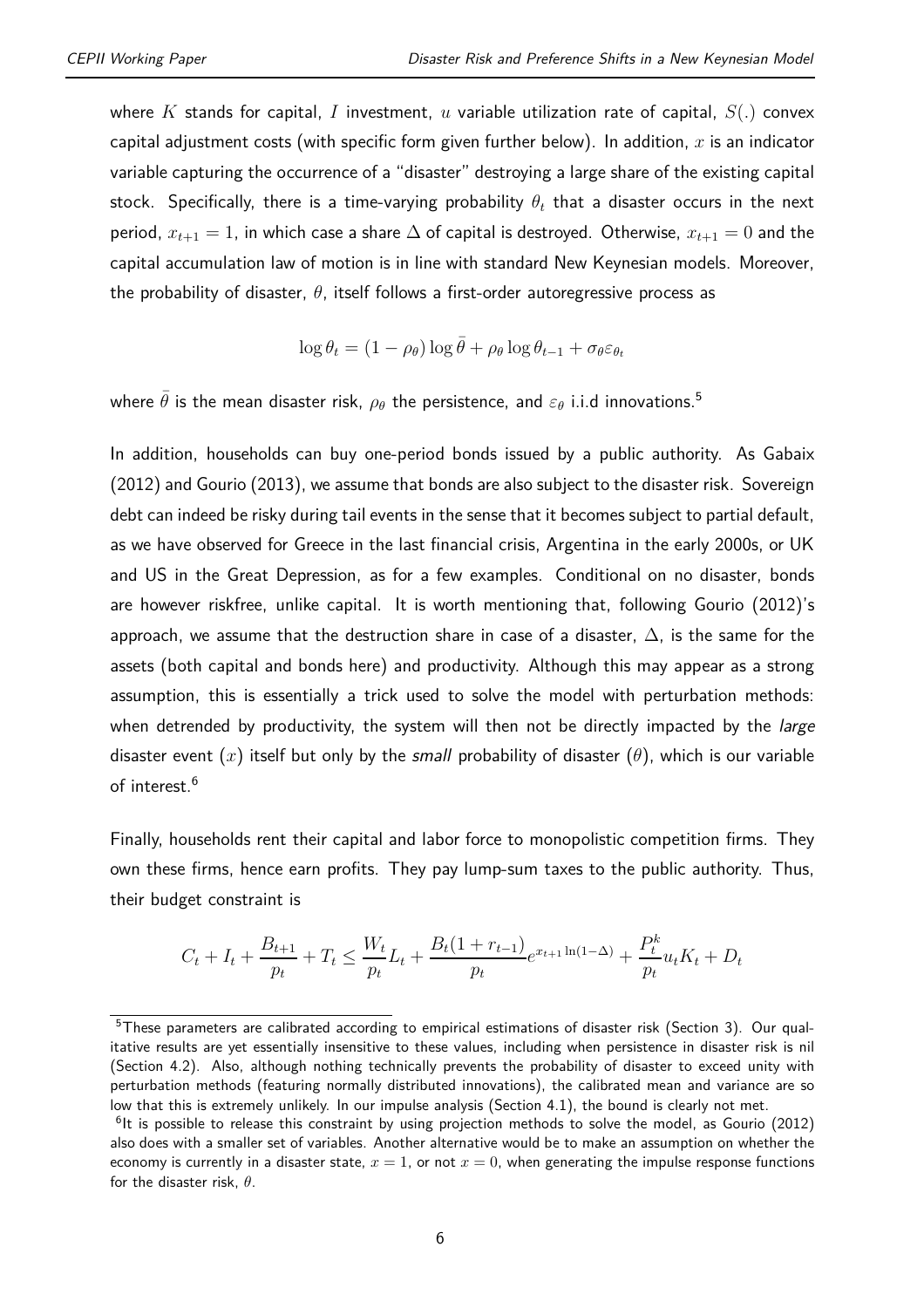where *W* denotes the (nominal) wage rate, *p* the good price, *B* the bonds and *r* the corresponding interest rate,  $P_t^k$  is the (nominal) rental rate of capital,  $u$  the utilization rate of capital, *I* the investment, *T* the taxes, and *D* the (real) dividends from monopolistic firms' (real) profits.

The households want to maximize utility subject to their capital accumulation and the budget constraints. However, because the indicator variable is present in this optimization problem and thus in the equilibrium condition, we cannot directly use the perturbation methods to solve the model as such. Therefore, we follow Gourio (2012) in detrending the system such that the disaster risk only, and not the disaster event, impacts the detrended system.

#### **2.1.2. Detrending the household's problem**

Let us thus assume, as in Gabaix (2012) and Gourio (2012), that productivity, denoted *z*, is also partly destroyed in case of a disaster, and follows

$$
\frac{z_{t+1}}{z_t} = e^{\mu + \varepsilon_{z,t+1} + x_{t+1} \ln(1-\Delta)}
$$

where  $\mu$  is a trend and  $\varepsilon_{z,t+1}$  i.i.d normally distributed innovations with zero mean.<sup>7</sup> As mentioned above, assuming that the share  $\Delta$  is the same as for the physical assets, the *detrended* variables will not depend on the disaster *event* anymore, but will still be affected by the disaster *risk*. In particular, the household's budget constraint in detrended terms reads as

$$
c_{t} + i_{t} + \frac{b_{t+1}}{p_{t}} e^{\mu + \varepsilon_{z,t+1}} + \frac{T_{t}}{z_{t}} \leq \frac{w_{t}}{p_{t}} L_{t} + \frac{b_{t}(1 + r_{t-1})}{p_{t}} + \frac{P_{t}^{k}}{p_{t}} u_{t} k_{t} + \frac{D_{t}}{z_{t}}
$$
(1)

while the capital accumulation becomes

$$
k_{t+1} = \frac{(1 - \delta_t)k_t + S\left(\frac{i_t}{k_t}\right)k_t}{e^{\mu + \varepsilon_{z,t+1}}}
$$
(2)

where lower case letters denote the detrended variables  $(k_t = K_t/z_t$ , etc), and where, in line with the New Keynesian literature, the capital depreciation rate is considered as a function of the capital utilization rate

$$
\delta_t = \delta_0 u_t^{\eta} \tag{3}
$$

<sup>&</sup>lt;sup>7</sup>Labor productivity may indeed decrease during financial crises (e.g Hughes and Saleheen, 2012), as well as during wars or natural disasters as people may find themselves not necessarily matched with jobs requiring their specific skills. Total factor productivity may also decrease as firms facing severe financing constraints may reduce their R&D expenditures (Millard and Nicolae, 2014).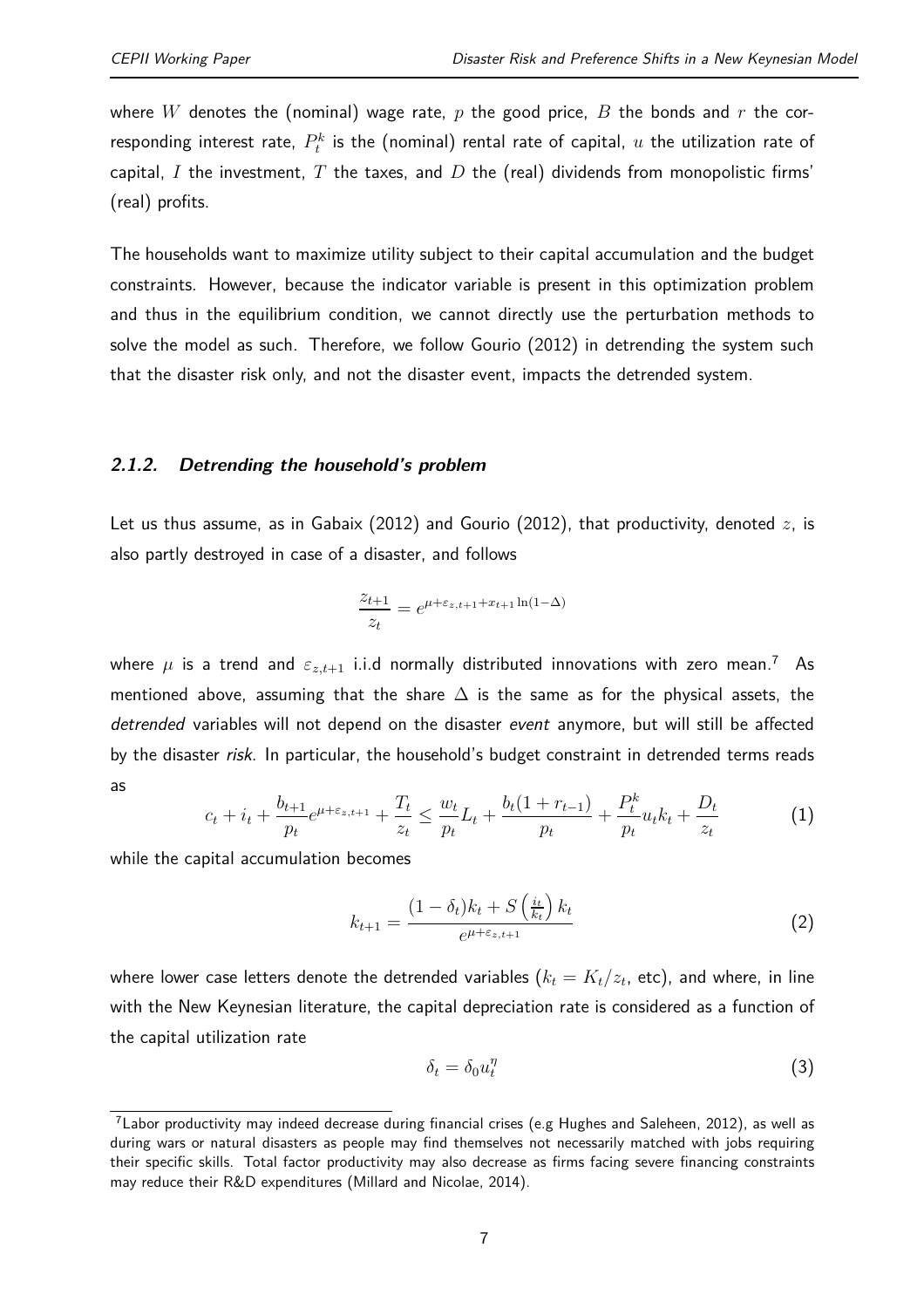while the capital adjustment cost function, with usual properties, reads as

$$
S\left(\frac{i_t}{k_t}\right) = \frac{i_t}{k_t} - \frac{\tau}{2}\left(\frac{i_t}{k_t} - \frac{\bar{i}}{\bar{k}}\right)^2 \tag{4}
$$

Note that indeed, the disaster indicator  $x_{t+1}$  finds itself canceled out from this part of the model. Then, as far as objective function is concerned, let us define  $v_t = \frac{V_t}{z^{1-t}}$  $\frac{V_t}{z_t^{1-\psi}}$ , with  $\tilde{V}_t =$  $V_t^{\frac{1}{1-\psi}}$ , such that we get

$$
v_t = [c_t(1 - L_t)^{\infty}]^{1 - \psi} + \beta(\theta_t)e^{(1 - \psi)\mu} \left[E_t e^{(1 - \gamma)\varepsilon_{z,t+1}} v_{t+1}^{1 - \chi}\right]^{\frac{1}{1 - \chi}} \tag{5}
$$

where  $\chi = 1 - \frac{1-\gamma}{1-\gamma}$ 1−*ψ* is a combination of parameters, and where the discount factor becomes a function of the time-varying disaster risk as given by

$$
\beta(\theta) = \beta_0 \left[ 1 - \theta_t + \theta_t e^{(1-\gamma)\ln(1-\Delta)} \right]^{\frac{1-\psi}{1-\gamma}}
$$
(6)

which is similar to Gourio (2012)'s expression.<sup>8</sup> The households will thus maximize (5) subject to  $(1)-(4)$  and  $(6).9$ 

The beauty of Gourio (2012)'s detrending approach is that the probability of disaster risk, *θ*, now appears in this endogenous discount factor only. Therefore, an unexpected change in disaster risk will drive macroeconomic quantities and asset prices responses through a combination of first- and second-moment effects on the discount factor.<sup>10</sup> In that respect, it is expected to resemble both 'preference shocks' (in level) à la Smets and Wouters (2003) and Christiano et al. (2011) and second-moment preference shocks ('uncertainty shocks') à la Basu and Bundick (2014).

A closer look at equation (6) above makes it clear that the value of the EIS determines the sign of the effect of the probability of disaster  $(\theta)$  on the discount factor, and thus agents' propensity to save or consume in response to such a shock. In particular, agents become more patient (higher *β*(*θ*)) whenever the EIS is below unity, and on the contrary, more impatient (lower *β*(*θ*)) for all values of the EIS larger than unity. Note that this holds for all degrees of risk aversion, including risk neutrality.<sup>11</sup> In the specific case where the EIS is exactly equal

<sup>8</sup>Gourio (2012) also makes the size of the disaster, ∆, a random variable. We consider it constant here for the sake of simplicity, but could easily introduce this feature as well.

<sup>&</sup>lt;sup>9</sup>The first-order conditions and calculation details are provided in Appendix.

 $10$ See the last paragraph on page 13 of Gourio (2012) for more about this.

 $^{11}$ Rewriting (6) as  $\beta(\theta)=\beta_0\left[1-\theta_t\left(1-e^{(1-\gamma)\ln(1-\Delta)}\right)\right]^{ \frac{1-1/ EIS}{(1-\gamma)(1+\varpi)}}$  and taking the derivative with respect to *θ*, it is the case that *∂β*(*θ*)*/∂θ* is positive (respectively, negative) for any EIS smaller (respectively larger) than one. This holds for all degrees of risk aversion (including risk neutrality), i.e ∀*γ* ≥ 0. See more about this in Appendix.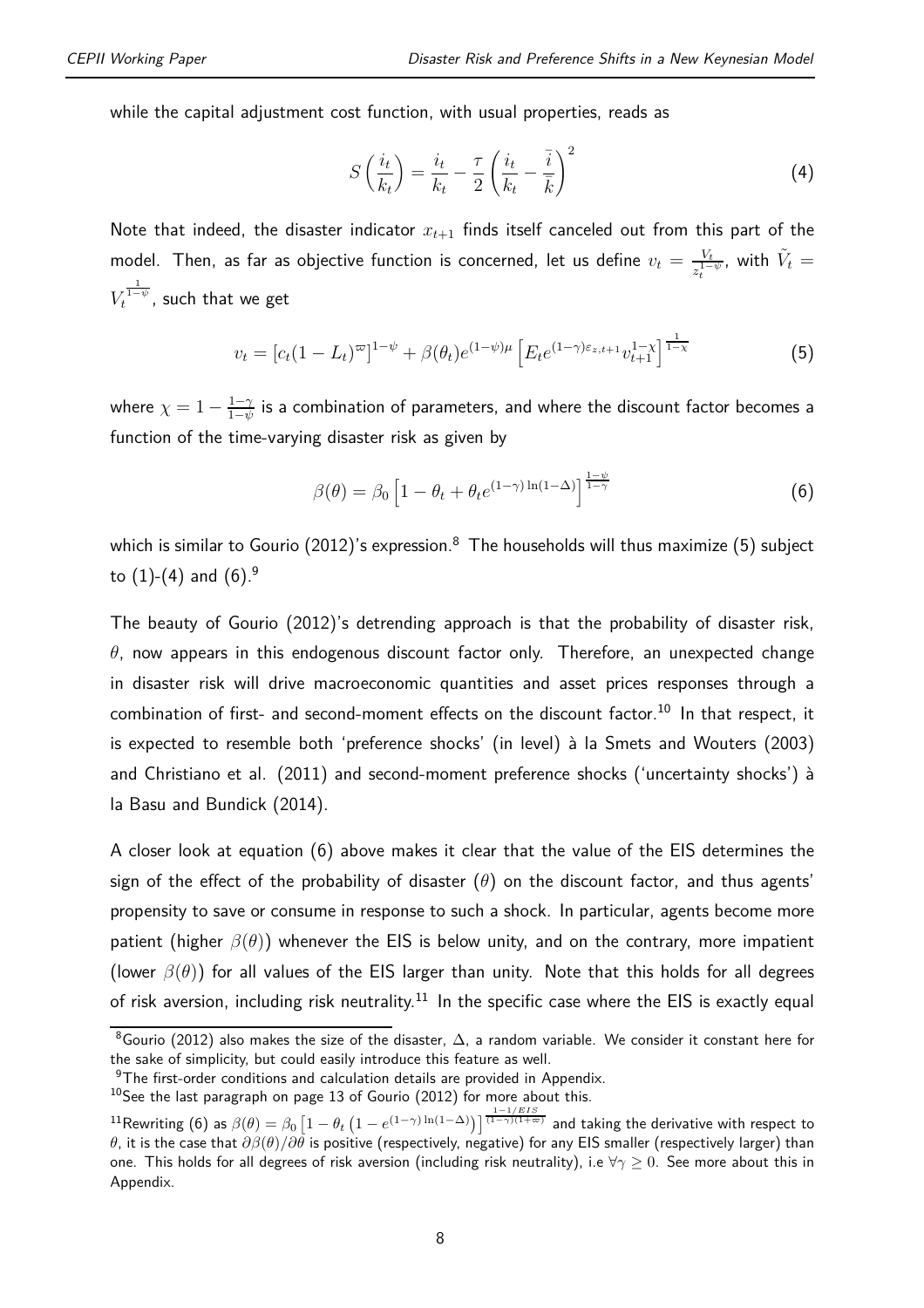to unity,  $\beta(\theta)$  boils down to  $\beta_0$ , i.e the probability of disaster does not have any impact on the macroeconomic quantities, but only on asset pricing. Thus, here as in Gourio (2012), the so-called 'Tallarini (2000)'s equivalence', i.e the quantities being determined irrespectively of the level of aggregate risk or risk aversion, holds if and only if  $EIS = 1$ .

In the partial equilibrium built so far, the sign of the preference shift in response to the disaster risk shock suffices to determine the sign of the output variation: an increase in the probability of disaster causes a recession when the EIS is larger than one, a boom otherwise. Intuitively, higher impatience makes agents save less, thus invest less, such that the output falls. Yet, an EIS smaller than unity is empirically sound, and it seems surprising that disaster risk is positively correlated with output in that case. This is the puzzle we solve here in general equilibrium by introducing sticky prices. The nominal rigidity does not alter the relationship between the value of the EIS and the sign of the preference shift discussed above. However, it makes output respond primarily to consumption rather than savings, and thus allows to conciliate recessionary effects of the disaster risk with an EIS lower than unity.<sup>12</sup>

#### **2.1.3. The stochastic discount factor**

The (real) stochastic discount factor is defined under Epstein-Zin preferences as  $Q_{t,t+1} \equiv$  $\partial \tilde{V}_t / \partial C_{t+1}$ *∂V*˜*t/∂C<sup>t</sup>* . For the non detrended model, this gives us

$$
Q_{t,t+1} = \beta_0 \left(\frac{C_{t+1}}{C_t}\right)^{-\psi} \left(\frac{1 - L_{t+1}}{1 - L_t}\right)^{\varpi(1 - \psi)} \frac{V_{t+1}^{-\chi}}{(E_t V_{t+1}^{1 - \chi})^{\frac{-\chi}{1 - \chi}}}
$$

which is identical to Gourio (2012)'s, and from the detrended terms

$$
Q_{t,t+1} = \frac{z_t}{z_{t+1}} \left(\frac{c_{t+1}}{c_t}\right)^{-\psi} \left(\frac{1 - L_{t+1}}{1 - L_t}\right)^{\varpi(1 - \psi)} \beta(\theta_t) e^{(1 - \psi)\mu} \frac{e^{(1 - \gamma)\varepsilon_{z,t+1}} v_{t+1}^{-\chi}}{\left[E_t e^{(1 - \gamma)\varepsilon_{z,t+1}} v_{t+1}^{1 - \chi}\right]^{\frac{-\chi}{1 - \chi}}}
$$

Since the disaster event  $(x)$  is present within the productivity growth term here, we also need to define a "detrended" stochastic discount factor as  $\tilde{Q}_{t,t+1}\equiv \frac{z_{t+1}}{z_t}$  $\frac{t+1}{z_t}Q_{t,t+1}$  that we can use, together with the first-order condition on bonds so as to solve for the macroeconomic

 $12$ It can be the case that some other model specifications allow for the same results. In particular, a real business cycle model with price determinacy for some periods or a simpler New Keynesian model without capital could potentially reach the same conclusions.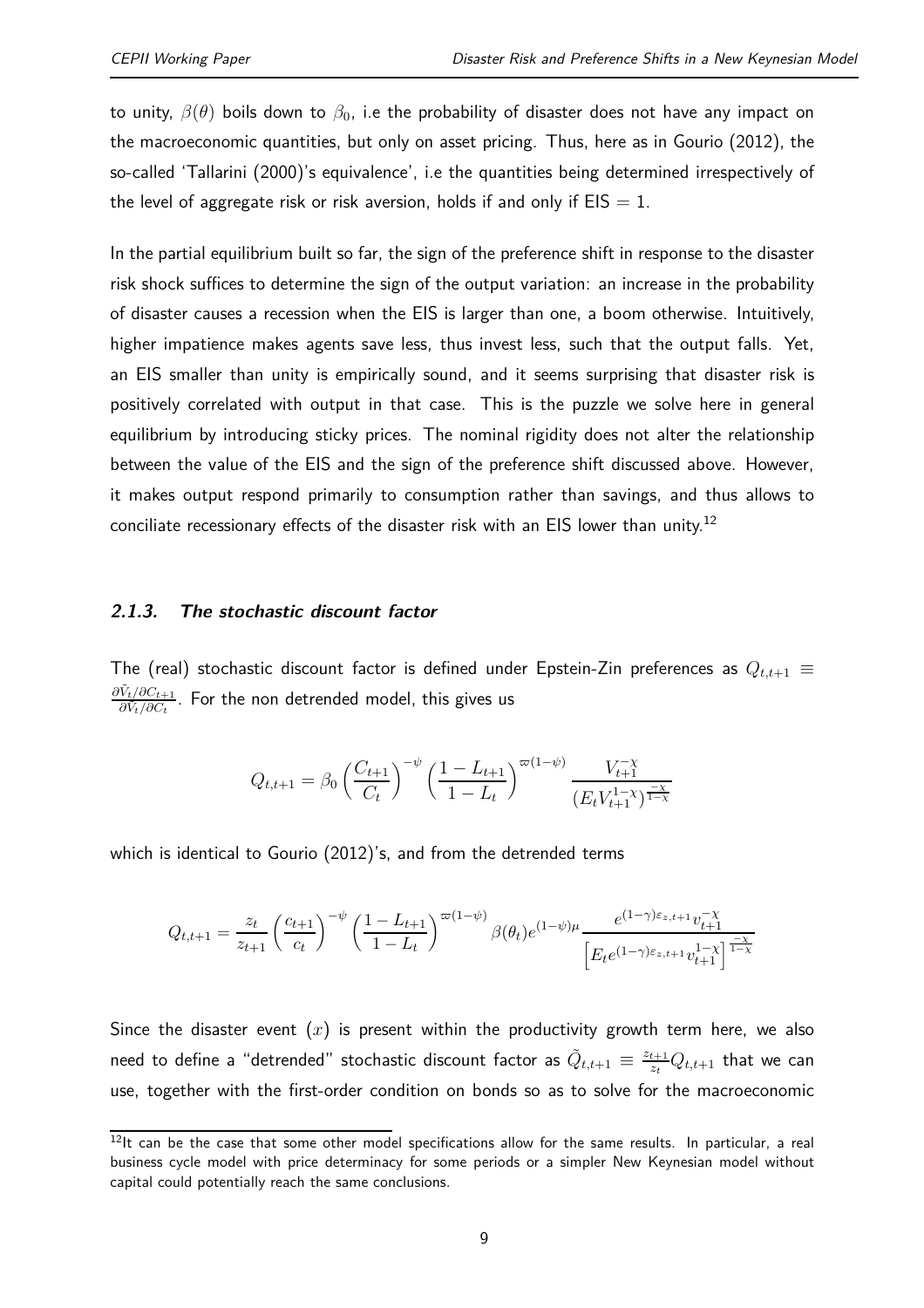quantities

$$
E_t \tilde{Q}_{t,t+1} = E_t \left( \frac{1 + \pi_{t+1}}{1 + r_t} e^{\mu + \varepsilon_{z,t+1}} \right)
$$
 (7)

For determining the asset prices in the following subsection, we however still use the proper stochastic discount factor as given by

$$
E_t Q_{t,t+1} = E_t \left( \frac{1 + \pi_{t+1}}{1 + r_t} \frac{1}{e^{x_{t+1} \ln(1 - \Delta)}} \right)
$$
(8)

#### **2.1.4. The risk premium**

From asset pricing orthogonality condition we can define the following rates

 $(i)$  The *riskfree rate*,  $R^f$ , is obtained from

$$
E_t\left[Q_{t,t+1}R_{t+1}^f\right] = 1
$$

Note that this is not the yield on bonds, which are only riskfree conditional on no disaster here, but rather a "natural" (gross) interest rate.

 $(ii)$  the (real) *rate of return on capital*  $R_{t+1}^{k,real}$ *, from*  $E_t\left[Q_{t,t+1}R_{t+1}^{k,real}\right]=1$ *, which can be* rewritten, replacing  $Q_{t,t+1}$  from equation (8), as

$$
R_{t+1}^{k,real} = \frac{z_{t+1}}{z_t} \frac{1}{e^{\mu + \varepsilon_{z,t+1}}} \frac{1 + r_t}{1 + \pi_{t+1}} = e^{x_{t+1} \ln(1 - \Delta)} \frac{1 + r_t}{1 + \pi_{t+1}}
$$

Using the first-order condition on capital and non-detrended terms, we get

$$
R_{t+1}^{k,real} = e^{x_{t+1}\ln(1-\Delta)} \left\{ \frac{P_{t+1}^k}{p_{t+1}} \frac{u_{t+1}}{q_t} + \frac{q_{t+1}}{q_t} \left[ 1 - \delta_0 u_{t+1}^{\eta} + \tau \frac{i_{t+1}}{k_{t+1}} \left( \frac{i_{t+1}}{k_{t+1}} - \frac{\overline{i}}{k} \right) \right] - \frac{\tau}{2} \left( \frac{i_{t+1}}{k_{t+1}} - \frac{\overline{i}}{k} \right)^2 \right\}
$$

which reminds both Gourio (2012)'s centralized economy version, as the disaster event directly affects the return on capital, and the expression in DSGE models in the absence of disaster risk (e.g Benigno and Paciello, 2014).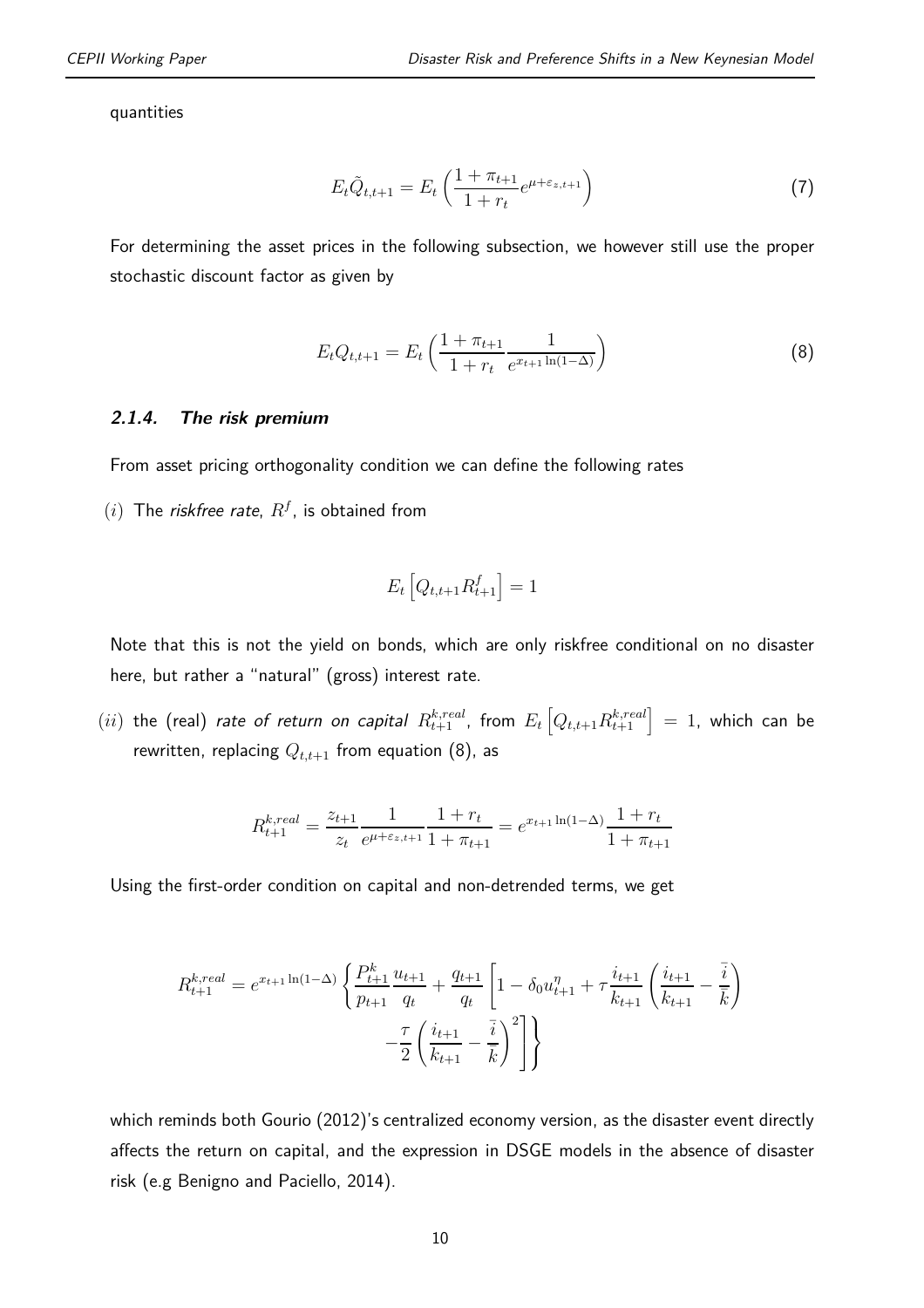(*iii*) The *risk premium* of holding capital is defined, in gross terms, as the ratio of the real return on capital (*ii*) to the riskfree rate (*i*), i.e

$$
E_t(Risk\,premium_{t+1}) \equiv E_t(R_{t+1}^{k,real}/R_{t+1}^f)
$$

Note that the risk premium is nil in a first-order approximation, constant in the second order, and time-varying in the third and higher orders.

The value of the EIS has a partial equilibrium effect on the responses of these asset returns to the disaster risk shock. In order to better understand it, let us have a look at the expression of these asset returns in the balanced growth path of our economy. First, the stochastic discount factor is

$$
Q(x') = \beta_0 \frac{e^{-\psi\mu - \gamma x' \ln(1-\Delta)}}{(E e^{(1-\gamma)x' \ln(1-\Delta)})^{\frac{\psi-\gamma}{1-\gamma}}}
$$

which is a function of the disaster state,  $x$ . From the orthogonality condition  $E(M(x')R^k(x'))=0$ 1, the return on capital is

$$
E(R^{k}(x')) = \frac{E(e^{x' \ln(1-\Delta)})}{\beta_0 e^{-\psi \mu} \left( E e^{(1-\gamma)x' \ln(1-\Delta)} \right)^{\frac{1-\psi}{1-\gamma}}}
$$

The riskfree rate is constant such that the corresponding asset pricing condition is  $R^f$  =  $1/E(M(x'))$ , which gives

$$
R^{f} = \frac{\left( E e^{(1-\gamma)x' \ln(1-\Delta)} \right)^{\frac{\psi-\gamma}{1-\gamma}}}{\beta_0 e^{-\psi \mu} E \left( e^{-\gamma x' \ln(1-\Delta)} \right)}
$$

Note that the riskfree rate decreases in the disaster risk (along the balanced growth path), and the smaller the EIS, the larger the drop.<sup>13</sup> This results is well known in the literature and often justifies the need for a use of an EIS larger than unity in order to limit the fall in the riskfree rate (Tsai and Watcher  $(2015).<sup>14</sup>$  However, in our general equilibrium setup, the

<sup>&</sup>lt;sup>13</sup>See the Appendix for calculation details.

 $14$ An increase in disaster risk directly reduces the price of equities as it lowers expected cash flows. But meanwhile, it causes an increase in precautionary savings which diminishes the risk-free rate, and in turn tends to increase the price of equities by increasing demand relatively to the supply of equities. Whether this latter effect offsets the former depends on the value of EIS. Indeed, the smaller the EIS, the larger the precautionary savings and the drop in the risk free rate. For example, Berkman et al. (2011) show that the probability of disasters, defined as political crises, is negatively correlated with stock prices. Evidence of this kind encouraged the asset pricing literature to adopt an EIS larger than one.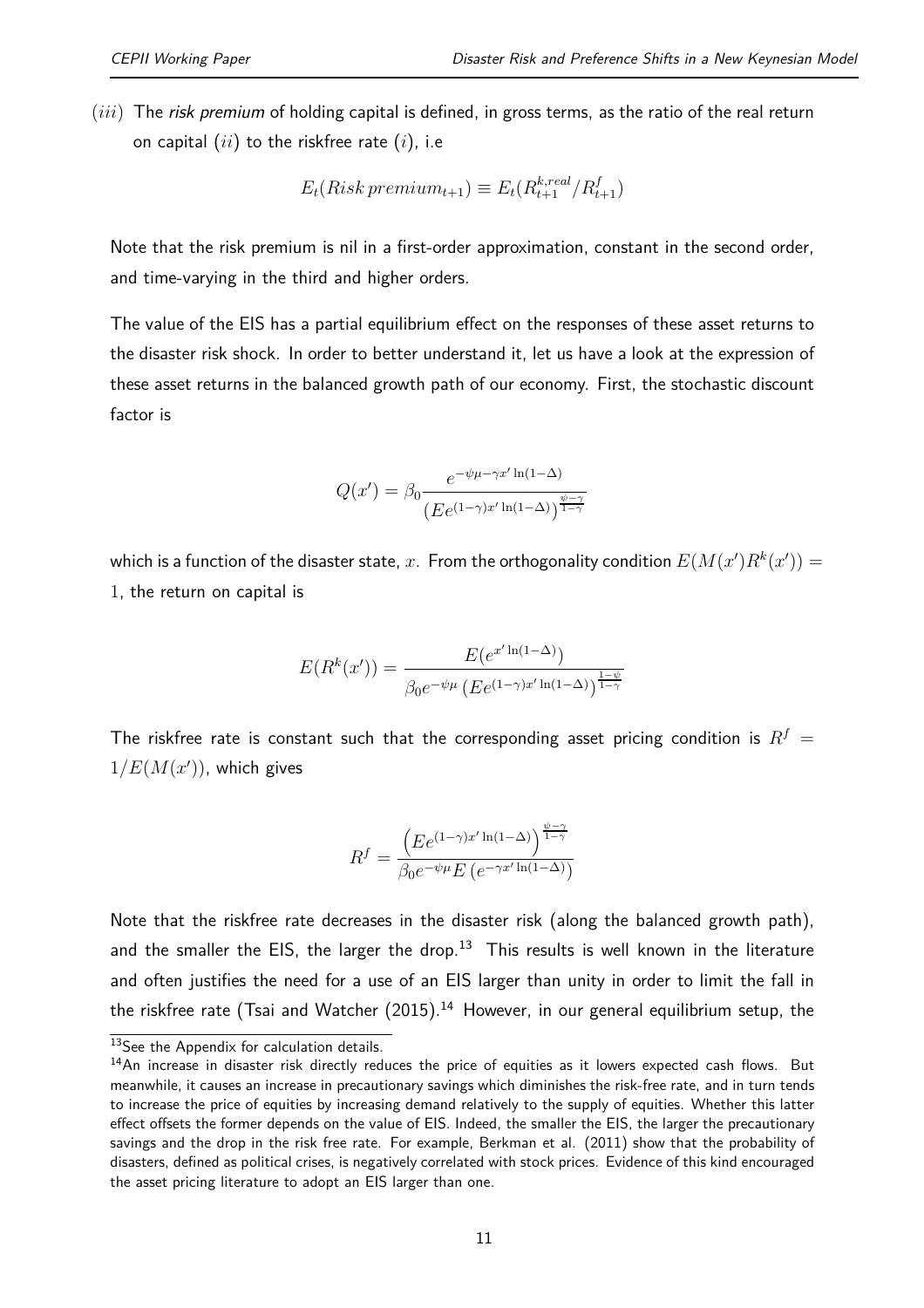nominal rigidity modifies the effect of the EIS: the drop in the riskfree rate is then larger when the EIS is above unity. Asset pricing effects of the disaster risk can thus be restored with an EIS smaller than unity.

Finally, the risk premium along the balanced growth path is given by

$$
\frac{E(R^k(x'))}{R^f} = \frac{E(e^{x'\ln(1-\Delta)})E(e^{-\gamma x'\ln(1-\Delta)})}{E(e^{(1-\gamma)x'\ln(1-\Delta)})}
$$

As expected, the risk premium depends positively on the disaster risk, and the larger the risk aversion, the larger the effect. If agents were risk neutral, i.e when  $\gamma = 0$ , the risk premium is unaffected by changes in the probability of disaster. Note that the EIS does not directly impact the value of the risk premium along the balanced growth path, in line with Gourio  $(2012).$ <sup>15</sup> However, in the general equilibrium, the EIS will affect the responses of the risk premium to the disaster risk shock (See Section 4).

#### **2.2. Firms**

The structure of production considered here is quite standard as for a New Keynesian model. However, it plays crucial role for our results: unlike Gourio (2012)'s centralized economy flexible-price model, the decentralized economy featuring monopolistic competition and sticky prices allows to obtain recessionary effects from a disaster risk shock when the EIS is smaller than unity. The nominal price friction makes the reponse of output affected mostly by the demand side (consumption) rather than the supply side (savings) of the economy. Thus, the drop in consumption associated with a rise in disaster risk when the EIS is below unity will generate here recession and deflation.

Firms are operating in two sectors, final good production and intermediate good production. The former market is competitive, while the latter is monopolistic. They are briefly described below, see Appendix for details.

#### **2.2.1. Final good production**

The final good is an aggregate of intermediate goods *j* as given by

$$
Y_t = \left(\int_0^1 Y_{j,t}^{\frac{\nu-1}{\nu}} df\right)^{\frac{\nu}{\nu-1}}
$$

 $15$ Gourio (2012) finds the same expression for the risk premium along the balanced growth path (Proposition 5). However, general equilibrium effects will differ here.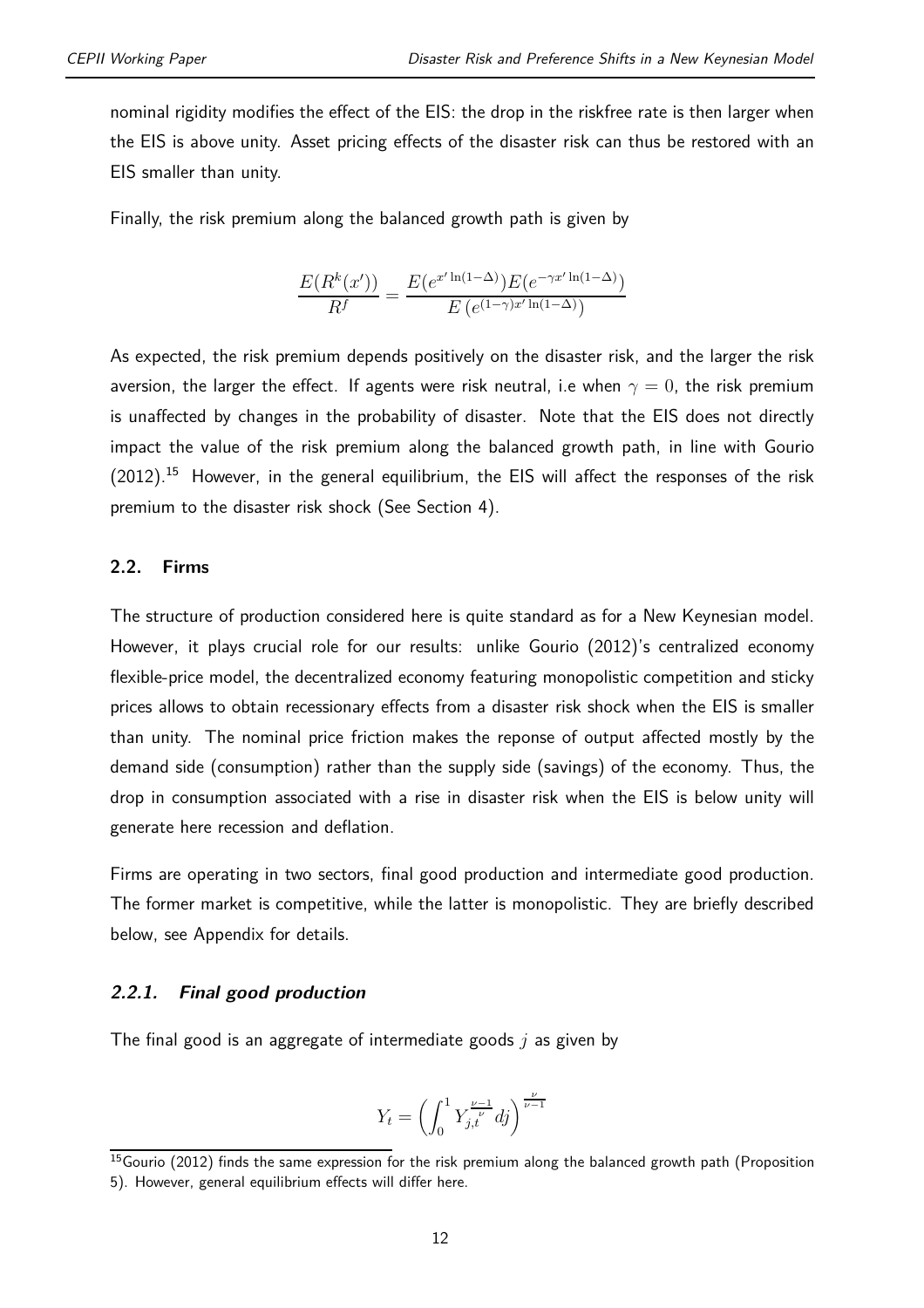where *ν* is the elasticity of substitution among intermediate goods. Profit maximization gives a demand curve which is decreasing in the price of intermediate good *j* relative to the aggregate price index  $(p_{j,t}/p_t)$  as

$$
Y_{j,t} = \left(\frac{p_{j,t}}{p_t}\right)^{-\nu} Y_t
$$

#### **2.2.2. Intermediate sector**

Intermediate sector firms use households' capital and labor to produce goods *j*, according to a Cobb-Douglas function with labor-augmenting productivity. In each period, they optimize the quantities of factors they want to use, taking their prices as given, subject to the production function and the aggregate demand function at a given output price. Thet also set their price optimally at frequency determined by a constant Calvo probability.<sup>16</sup>

The intra-temporal problem (cost minimization problem) is thus

$$
\min_{L_{j,t}, \tilde{K}_{j,t}} W_t L_{j,t} + P_t^k \tilde{K}_{j,t}
$$
\ns.t. 
$$
\tilde{K}_{j,t}^{\alpha} (z_t L_{j,t})^{1-\alpha} \ge \left(\frac{p_{j,t}}{p_t}\right)^{-\nu} Y_t
$$

where  $W_t^{nom}$  is the (non-detrended) nominal wage rate and  $P_t^k$  the capital rental rate. The first-order conditions, expressed in detrended terms, are

$$
(L_{j,t}:) \t w_t = mc_{j,t}^{nom} (1 - \alpha) \left(\frac{\tilde{k}_{j,t}}{L_{j,t}}\right)^{\alpha}
$$

$$
(\tilde{K}_{j,t}:) \t P_t^k = mc_{j,t}^{nom} \alpha \left(\frac{\tilde{k}_{j,t}}{L_{j,t}}\right)^{\alpha - 1}
$$

in which the Lagrange multiplier denoted  $mc_{j,t}^{nom}$  can be interpreted as the (nominal) marginal cost associated with an additional unit of capital or labor. Rearranging further gives an optimal capital to labor ratio which is the same for all intermediate firms in equilibrium.

<sup>&</sup>lt;sup>16</sup>lt can be that firms adjust their price more frequently when disaster risk goes up. In Isoré and Szczerbowicz (2013), we considered both time- and state-dependent price-adjustment settings. In the latter case, the probability of not adjusting one firm's price can be thought of as a decreasing function of disaster risk. Yet, the results are not significantly different, such that we chose not to include this additional channel of disaster risk here.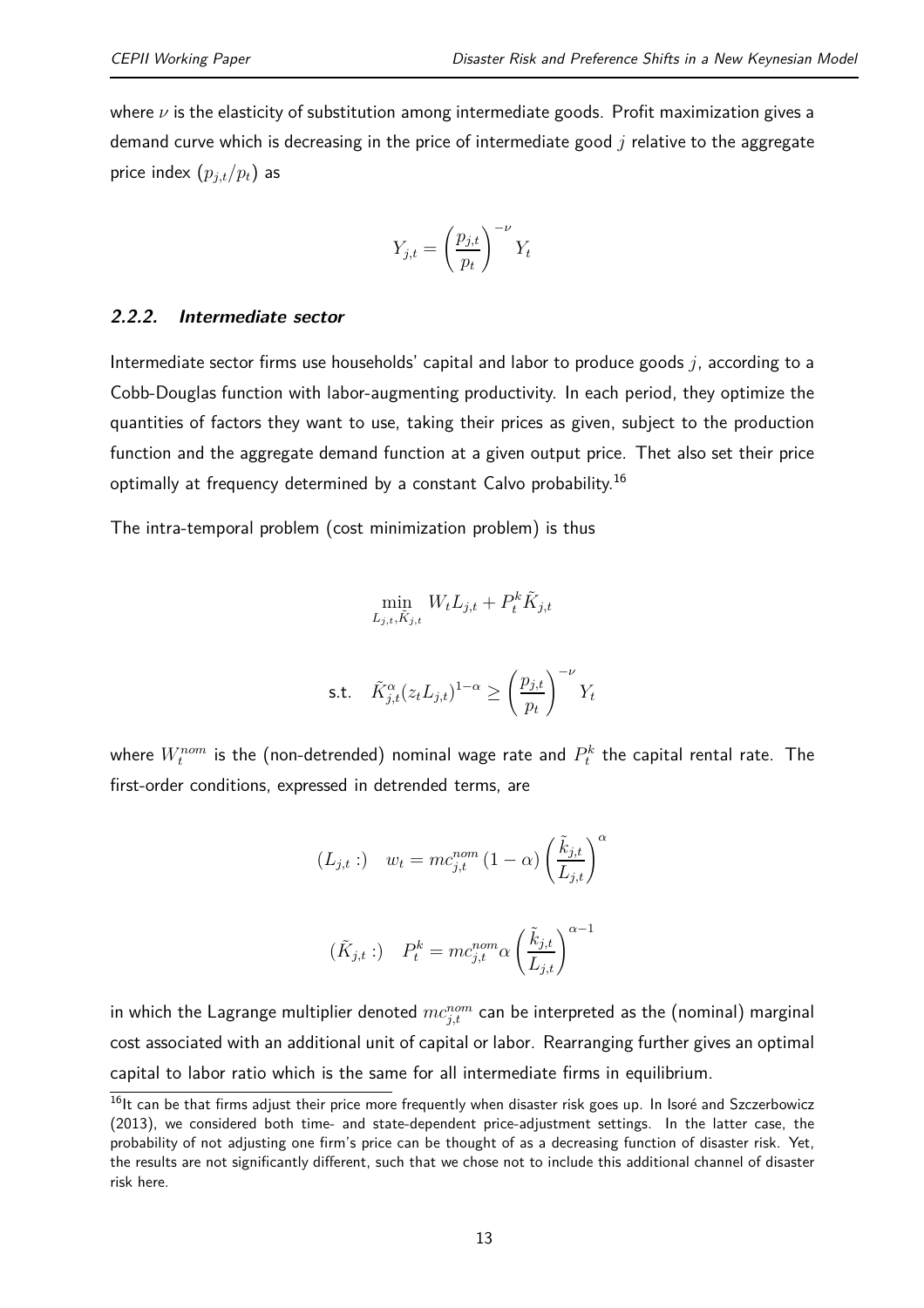Let's now consider the inter-temporal problem of a firm that gets to update its price in period *t* and wants to maximize the present-discounted value of future profits. Given the (real) profit flows that read as  $\frac{p_{j,t}}{p_t}Y_{j,t} - mc_t^*Y_{j,t}$  and the demand function  $Y_{j,t} = \left(\frac{p_{j,t}}{p_t}\right)$ *pt*  $\int$ <sup>-*ν*</sup>  $Y_t$ , the maximization problem is

$$
\max_{p_{j,t}} E_t \sum_{s=0}^{\infty} (\zeta)^s Q_{t+s} \left( \left( \frac{p_{j,t}}{p_{t+s}} \right)^{1-\nu} Y_{t+s} - mc_{t+s}^* \left( \frac{p_{j,t}}{p_{t+s}} \right)^{-\nu} Y_{t+s} \right)
$$

where discounting includes both households' stochastic discount factor, *Qt,t*+*s*, and the probability *ζ s* that a price chosen at time *t* is still in effect at time *s*. After some simplification, the first-order condition is

$$
p_{j,t}^* = \frac{\nu}{\nu - 1} E_t \frac{\sum_{s=0}^{\infty} (\zeta)^s Q_{t+s} p_{t+s}^{\nu} Y_{t+s} m c_{t+s}^*}{\sum_{s=0}^{\infty} (\zeta)^s Q_{t+s} p_{t+s}^{\nu-1} Y_{t+s}}
$$

which depends on aggregate variables only, so that  $p_{t}^{*} = p_{j,t}^{*}.$  Increases in this optimal price from one period to another will give us the reset inflation rate while increases in the current price level *p<sup>t</sup>* defines the current inflation rate. (see Appendix for more details.)

#### **2.3. Public authority**

Bonds clears with public debt issued by a public authority which raises taxes from the households. The public authority also sets up the nominal interest rate on bonds following a Taylor type rule as

$$
r_{t} = \rho_{r} r_{t-1} + (1 - \rho_{r}) \left[ \Phi_{\pi} (\pi_{t} - \bar{\pi}) + \Phi_{Y} (y_{t} - y^{*}) + r^{*} \right]
$$
(9)

#### **2.4. Equilibrium**

The optimality conditions for the three representative agents' problem described above are derived in Appendix. They are solved together with the aggregate constraints also described in Appendix.

#### **3. Calibration and steady-state analysis**

Table 1 summarizes our baseline calibration values. As for disaster risk values, we follow the empirical literature based on historical data. Evidence on disasters' size and frequency is quite mixed and highly dependent on the definitions and methods used for the estimation. In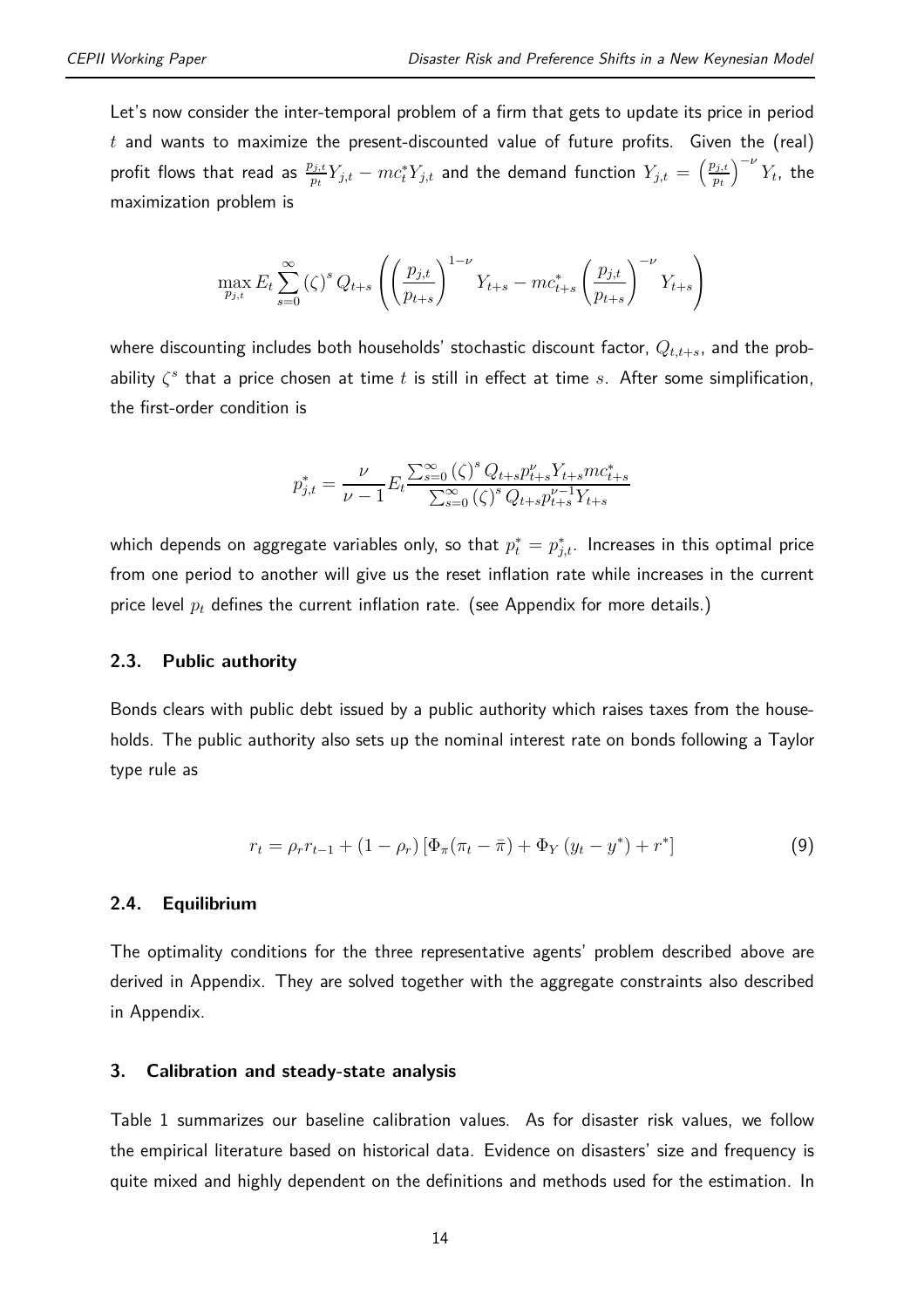particular, Barro and Ursúa (2008)'s mean disaster size of 22% associated with a quarterly probability  $0.9\%$  ranges in between other studies.<sup>17</sup> Yet, our qualitatively results are robust to alternative values of the mean and probability of disasters. The degree of persistence in the log probability of disaster, *ρ*<sup>*θ*</sup>, is set at 0.9 following Gourio (2009). In Section 4.2, different degrees of persistence are considered. Normalizing the standard deviation of log(*θ*) to 1, this implies a standard deviation of innovations of  $(1-\rho_\theta^2)^{1/2}\approx 0.436.$ 

| Disaster risk           |                                                 |             |
|-------------------------|-------------------------------------------------|-------------|
| $\theta$                | mean probability of disaster                    | 0.009       |
| Δ                       | size of disaster                                | 0.22        |
| $\rho_\theta$           | persistence of (log) disaster risk              | 0.9         |
| $\sigma_{\theta}$       | std. dev. of innovations to (log) disaster risk | 0.436       |
| <b>Utility function</b> |                                                 |             |
| $\beta_0$               | discount factor                                 | 0.99        |
| $1/\psi$                | elasticity of intertemporal subtitution         | 0.5         |
| $\gamma$                | risk aversion coefficient                       | 3.8         |
| $\varpi$                | leisure preference                              | 2.33        |
| Investment              |                                                 |             |
| $\delta_0$              | capital depreciation rate                       | 0.02        |
| $\tau$                  | capital adjustment cost                         | 0.3         |
| $\bar{u}$               | utilization rate of capital                     | $\mathbf 1$ |
| <b>Production</b>       |                                                 |             |
| $\alpha$                | capital share of production                     | 0.33        |
| $\zeta_0$               | Calvo probability                               | 0.8         |
| $\nu$                   | elasticity of substitution among goods          | 6           |
| $\mu$                   | trend growth of productivity                    | 0.005       |
| Public authority        |                                                 |             |
| $\psi_\pi$              | Taylor rule inflation weight                    | 1.5         |
| $\psi_Y$                | Taylor rule output weight                       | 0.5         |
| $\bar{\pi}$             | target inflation rate                           | 0.005       |
| $\rho_r$                | interest rate smoothing parameter               | 0.85        |

|  |  | Table 1 - Baseline calibration values (quarterly) |  |  |  |
|--|--|---------------------------------------------------|--|--|--|
|--|--|---------------------------------------------------|--|--|--|

Our utility function follows Gourio (2012)'s specification, such that we adopt the same parameters for the valuation of leisure ( $\varpi = 2.33$ ) and the risk aversion coefficient ( $\gamma = 3.8$ ). Alternative values of risk aversion are considered in Section 4.2. However, the EIS value for the baseline scenario is set at 0.5, in line with the New Keynesian literature, and compared to the value of 2 chosen by Gourio (2012).

Most of the other values are conventional, in particular for the production function and the

 $17B$ arro (2006) found larger disasters (43%) with probability 0.72% quarterly, whereas Gourio (2013) found smaller disasters (15%) with probability 0.5% quarterly.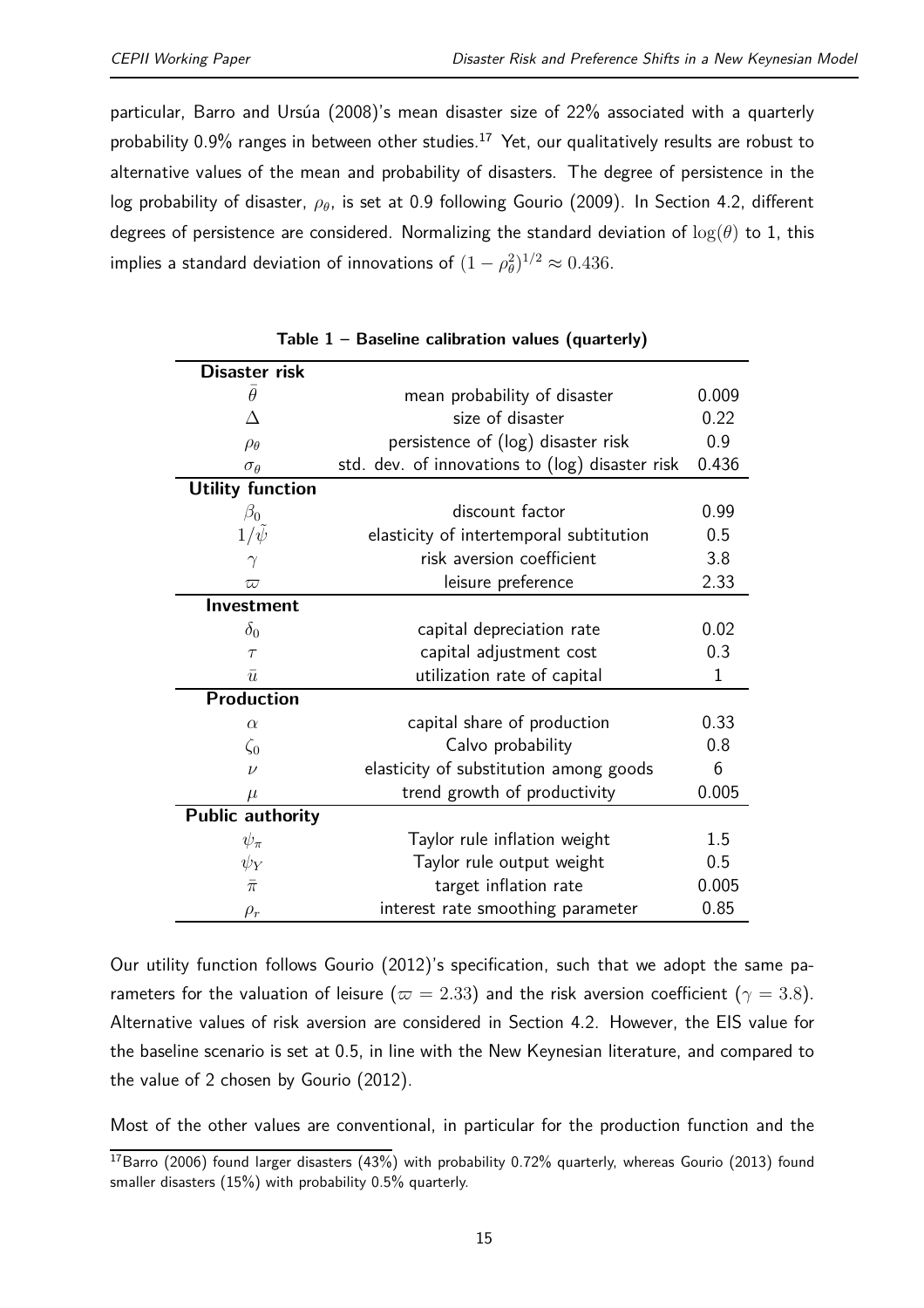Taylor-type rule. The capital adjustment cost parameter is calculated so as to match the elasticity of the ratio  $I/K$  with respect to the Tobin's q, in a standard way. This implies here a low value of  $\tau = 0.3$ , and relates to the discussion of potential nonconvexity of the capital adjustment cost function in the presence of uncertainty (see Bloom (2009)). The standard Calvo probability of firms not changing their price  $(\zeta = 0.8)$  is compared to a flexible-price case where  $\zeta = 0$ , for both values of the EIS.

Table 2 shows the steady-state values obtained under our calibration for some selected variables. In particular, we compare the economy without disaster, i.e having either a probability of disaster  $(\theta)$  or a size of disaster  $(\Delta)$  equal to zero, to the economy with disaster (for two example sizes,  $\Delta = 0.22$  and  $\Delta = 0.40$ ). This is reported here for three different cases: flexible prices  $(\zeta = 0)$  and EIS = 2 (economy à la Gourio), flexible prices and EIS = 0.5, sticky prices ( $\zeta = 0.8$ ) and EIS = 0.5 (baseline scenario).

The role of the EIS is particularly worth discussing here. In the economy with an EIS below 1, agents have a high propensity to consume the certainty-equivalent income (see Weil (1990)). Thus, steady-state consumption has to be lower in the economy with disaster risk than the economy without. Intuitively, one can think that agents make precautionary savings if they expect a potential disaster to arrive. The same reasoning holds for providing more labor and capital initially in an economy that will be potentially affected by a disaster. Thus current output is higher. One can also see this higher 'degree of patience' in the (time-varying) discount factor and the stochastic discount factor. This holds whether prices are flexible or sticky.

On the contrary, with an EIS larger than 1, agents do not make so much precautionary savings and precautionary labor supply. Thus investment and output are lower, and by wealth effect so is consumption, when disaster risk is present in the economy versus not. Note that in both cases, the return on capital is of course decreasing in disaster risk. As one can also expect, the risk premium is nil in all cases as the agents make financial arbitrage with perfect foresight at the steady-state. The Tobin's q remains unchanged since the disaster risk does not affect directly the macroeconomic quantities of the detrended system, unlike a capital depreciation shock for instance.

Only in case when the EIS tends to unity, steady-state values tend to be equal in economies with and without disaster risk. Indeed, when the EIS is equal to 1, the time-varying discount factor ( $\beta(\theta)$ ) boils down to the usual discount factor  $\beta_0$  (in equation (6)), and the disaster risk does not affect the economic outcomes anymore. This results is referred to as Tallarini (2000)'s "observational equivalence", stating that the macroeconomic quantities are unaffected by the amount of risk in the economy. Again, here as in Gourio (2012), this holds if and only if the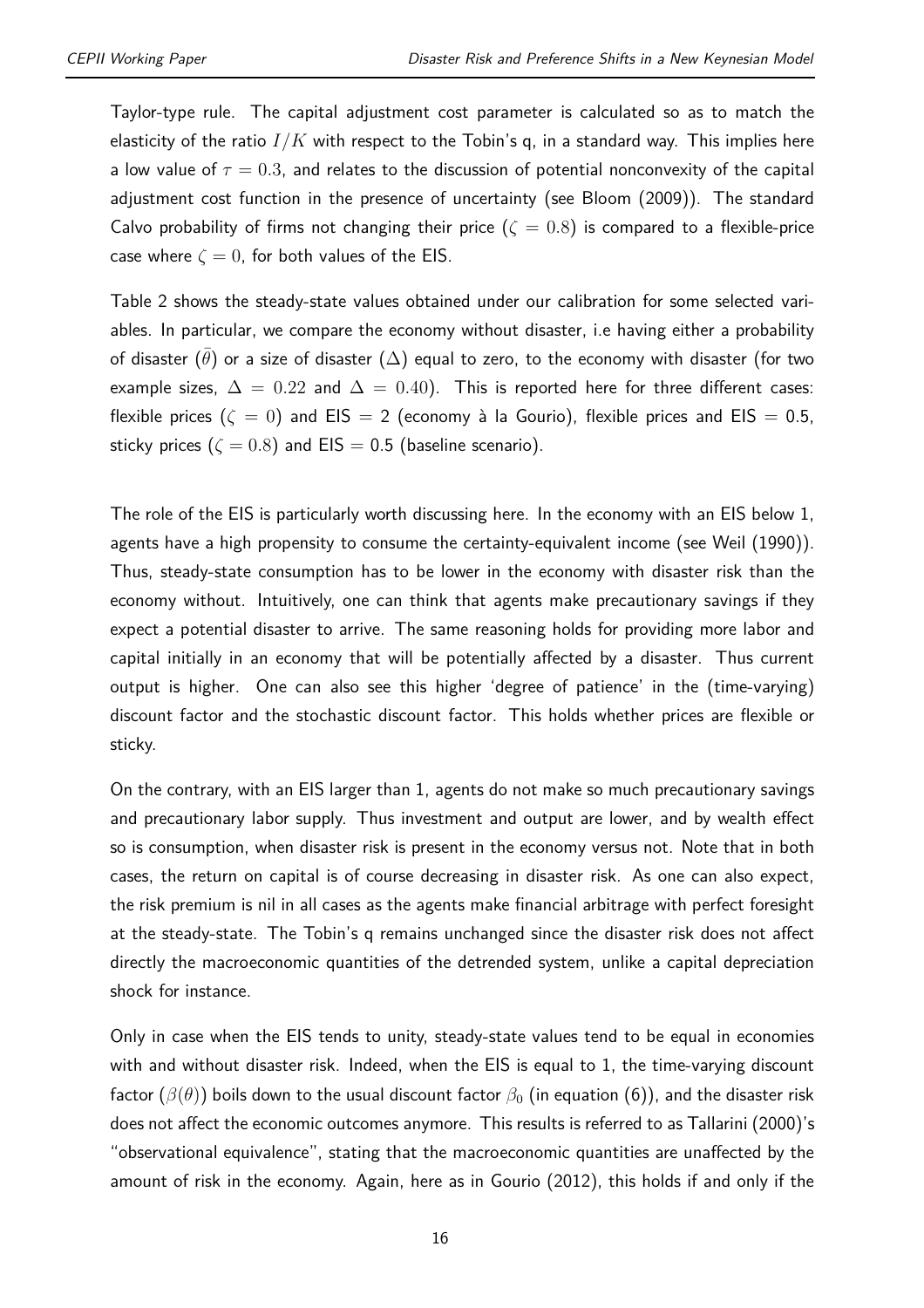|                                            | no disaster risk                                 | baseline disaster risk | larger disaster risk   |
|--------------------------------------------|--------------------------------------------------|------------------------|------------------------|
|                                            | $\Delta = 0.22$ and $\bar{\theta} \rightarrow 0$ | $\Delta = 0.22$        | $\Delta = 0.4$         |
|                                            | or $\Delta = 0$ and $\theta = 0.9\%$             | $\bar{\theta} = 0.9\%$ | $\bar{\theta} = 0.9\%$ |
|                                            |                                                  |                        |                        |
| EIS = 0.5, sticky prices ( $\zeta = 0.8$ ) |                                                  |                        |                        |
| output (detrended)                         | 0.614                                            | 0.625                  | 0.651                  |
| consumption (detrended)                    | 0.499                                            | 0.505                  | 0.518                  |
| investment (detrended)                     | 0.115                                            | 0.121                  | 0.133                  |
| labor                                      | 0.228                                            | 0.229                  | 0.232                  |
| capital (detrended)                        | 4.608                                            | 4.820                  | 5.332                  |
| $\beta(\theta)$                            | 0.990                                            | 0.991                  | 0.993                  |
| Tobin's q                                  | 1                                                | 1                      | 1                      |
| wage                                       | 1.505                                            | 1.525                  | 1.570                  |
| capital rental rate                        | 0.037                                            | 0.036                  | 0.034                  |
| stochastic discount factor                 | 0.984                                            | 0.986                  | 0.990                  |
| return on capital                          | 1.017                                            | 1.014                  | 1.010                  |
| (gross) risk premium                       | 1                                                | 1                      | 1                      |
|                                            |                                                  |                        |                        |
| EIS = 0.5, flexible prices ( $\zeta = 0$ ) |                                                  |                        |                        |
| output (detrended)                         | 0.614                                            | 0.626                  | 0.652                  |
| consumption (detrended)                    | 0.499                                            | 0.505                  | 0.518                  |
| investment (detrended)                     | 0.115                                            | 0.120                  | 0.133                  |
| labor                                      | 0.228                                            | 0.229                  | 0.232                  |
| capital (detrended)                        | 4.604                                            | 4.818                  | 5.333                  |
| $\beta(\theta)$                            | 0.990                                            | 0.991                  | 0.993                  |
| Tobin's q                                  | 1                                                | 1                      | 1                      |
| wage                                       | 1.506                                            | 1.526                  | 1.572                  |
| capital rental rate                        | 0.037                                            | 0.036                  | 0.034                  |
| stochastic discount factor                 | 0.984                                            | 0.986                  | 0.990                  |
| return on capital                          | 1.017                                            | 1.014                  | 1.010                  |
| (gross) risk premium                       | 1                                                | 1                      | 1                      |
|                                            |                                                  |                        |                        |
| EIS = 2, flexible prices $(\zeta = 0)$     |                                                  |                        |                        |
| output (detrended)                         | 0.642                                            | 0.635                  | 0.623                  |
| consumption (detrended)                    | 0.513                                            | 0.510                  | 0.504                  |
| investment (detrended)                     | 0.128                                            | 0.125                  | 0.119                  |
| labor                                      | 0.230                                            | 0.230                  | 0.229                  |
| capital (detrended)                        | 5.129                                            | 5.008                  | 4.766                  |
| $\beta(\bar{\theta})$                      | 0.990                                            | 0.990                  | 0.989                  |
| Tobin's q                                  | 1                                                | 1                      | 1                      |
| wage                                       | 1.554                                            | 1.543                  | 1.521                  |
| capital rental rate                        | 0.034                                            | 0.035                  | 0.036                  |
| stochastic discount factor                 | 0.986                                            | 0.987                  | 0.988                  |
| return on capital                          | 1.014                                            | 1.013                  | 1.012                  |
| (gross) risk premium                       | 1                                                | 1                      | $\mathbf{1}$           |

#### **Table 2 – Steady-state values for selected variables.**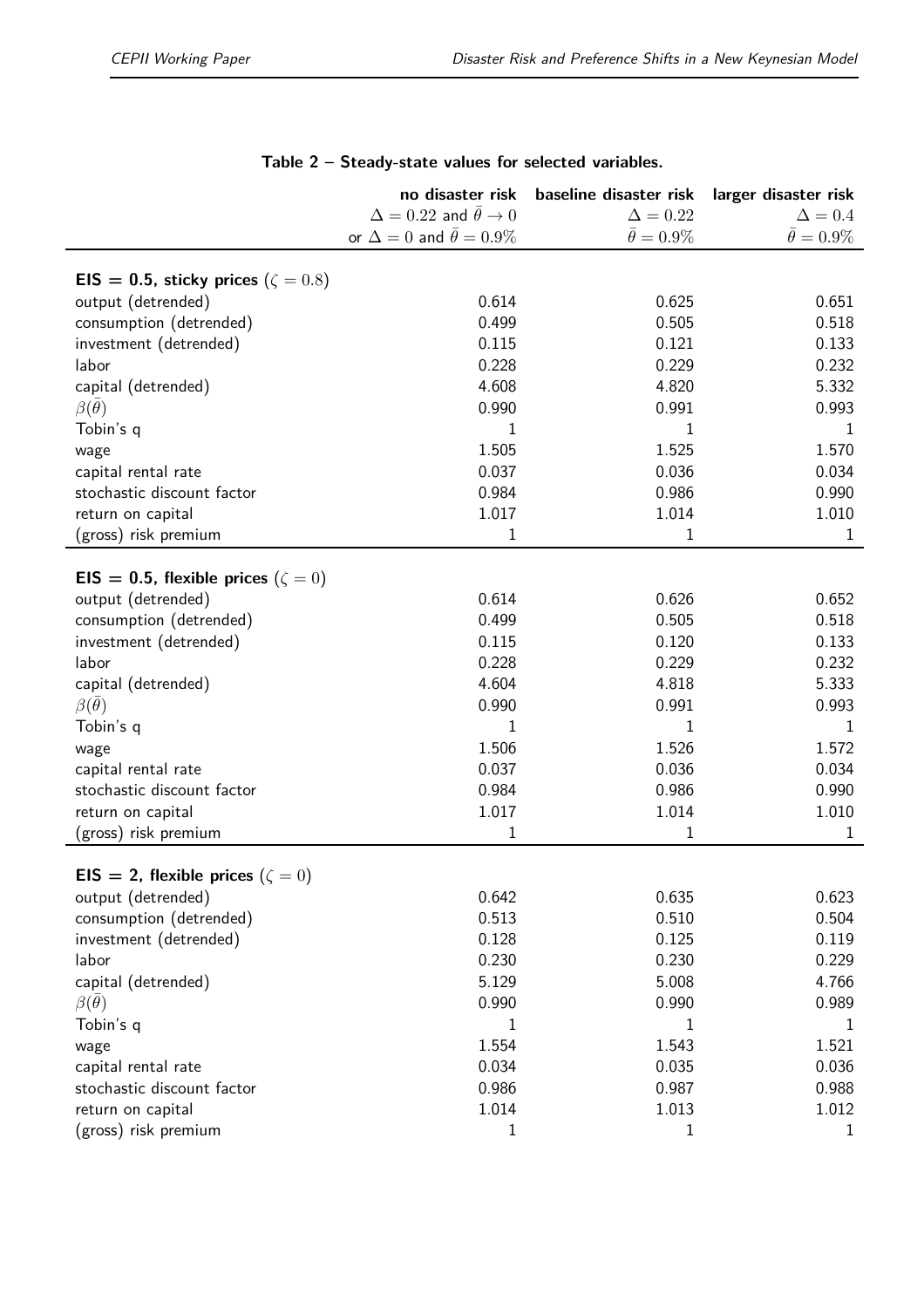EIS is equal to one. In all other cases, quantities differ from the economy without disaster risk.

#### **4. Impulse Response Functions**

In this Section, we simulate the effect of a rise in the small probability of disaster (*θ*) from the stochastic steady-state. Unless specified, the approximation is made at the third-order such that asset pricing and macroeconomic variables interact with each other.<sup>18</sup> Our aim here is essentially qualitative, and consists in comparing the effect of the shock in the following four cases:

- $(i)$  With flexible prices and EIS = 2, a decentralized version of Gourio (2012)'s economy, in order to nest his results as a particular case;
- $(ii)$  Still under flexibles prices but with EIS  $= 0.5$ , i.e a value more in line with the standard RBC and New Keynesian literatures and with micro estimates. Gourio (2012)'s results are then found to be reversed;
- $(iii)$  With sticky prices and the same  $EIS = 0.5$ , as for our baseline scenario. The recessionary effect is then restored and generalized;
- $(iv)$  With sticky prices and  $EIS = 2$ , the mirroring case of  $(iii)$ .

Since we use perturbation methods here, we consider a very small deviation from the itself very small probability of disaster at the steady-state, more specifically a change from  $\theta = 0.009$ to 0.01. As a consequence, the size of the responses that we get will naturally be small as well. A larger shock could of course give a better feel for the magnitude of the effects we are describing here, yet this would be at the price of potentially large errors.<sup>19</sup> In addition, we try some alternative calibration values, and finally simulate the responses of the model to a standard monetary policy shock. This allows to check the accuracy of our model in replicating well-known perturbation responses in spite of the presence of disaster risk.

#### **4.1. Effects of a disaster risk shock: qualitative effects**

#### **4.1.1. Case 1: flexible prices and EIS = 2 (à la Gourio, 2012)**

Figure 1 shows the effect of the disaster risk shock in an economy à la Gourio (2012), here in a decentralized market version instead of the RBC model, with flexible prices  $(\zeta = 0)$  and an EIS of 2, according to his calibration. The shock makes the agents more impatient (*β*(*θ*)

 $18$ Indeed, the risk premium is nil in the first-order, constant at the second-order, but fluctuates in response to the disaster risk shock with a third-order approximation.

 $19$ Using projection methods, Gourio (2012) considers a deviation from 0.72% to 4% for the probability of disaster. His results indicate the magnitude of the effects of a disaster risk shock, while we mostly focus on the sign of the responses here.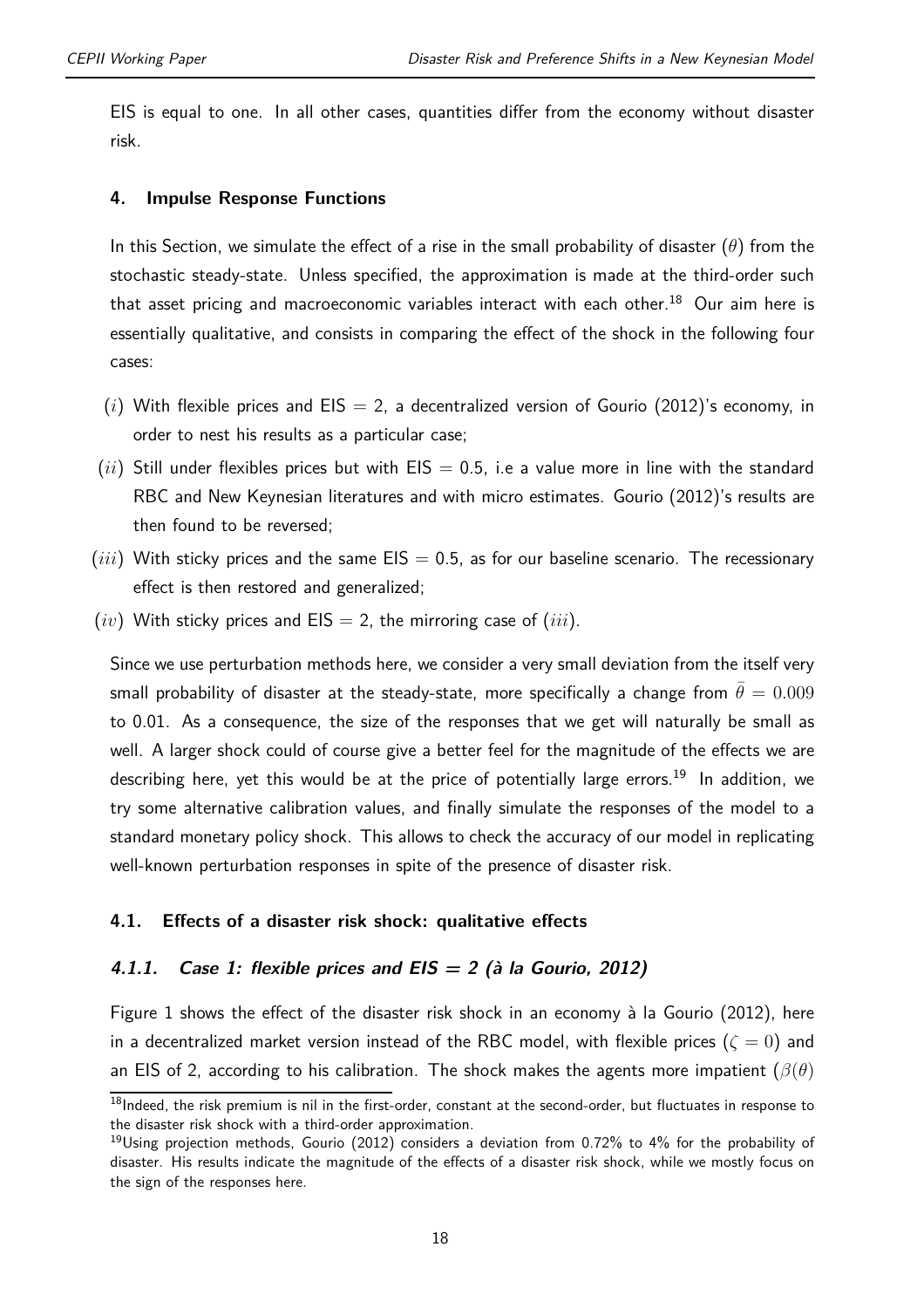**Figure 1 – Impulse responses to a rise in** *θ* **from 0.9% to 1%, in Case 1:** *ζ* = 0 **and EIS = 2. Vertical axis: percentage change from the stochastic steady-state. Third-order approximation.**

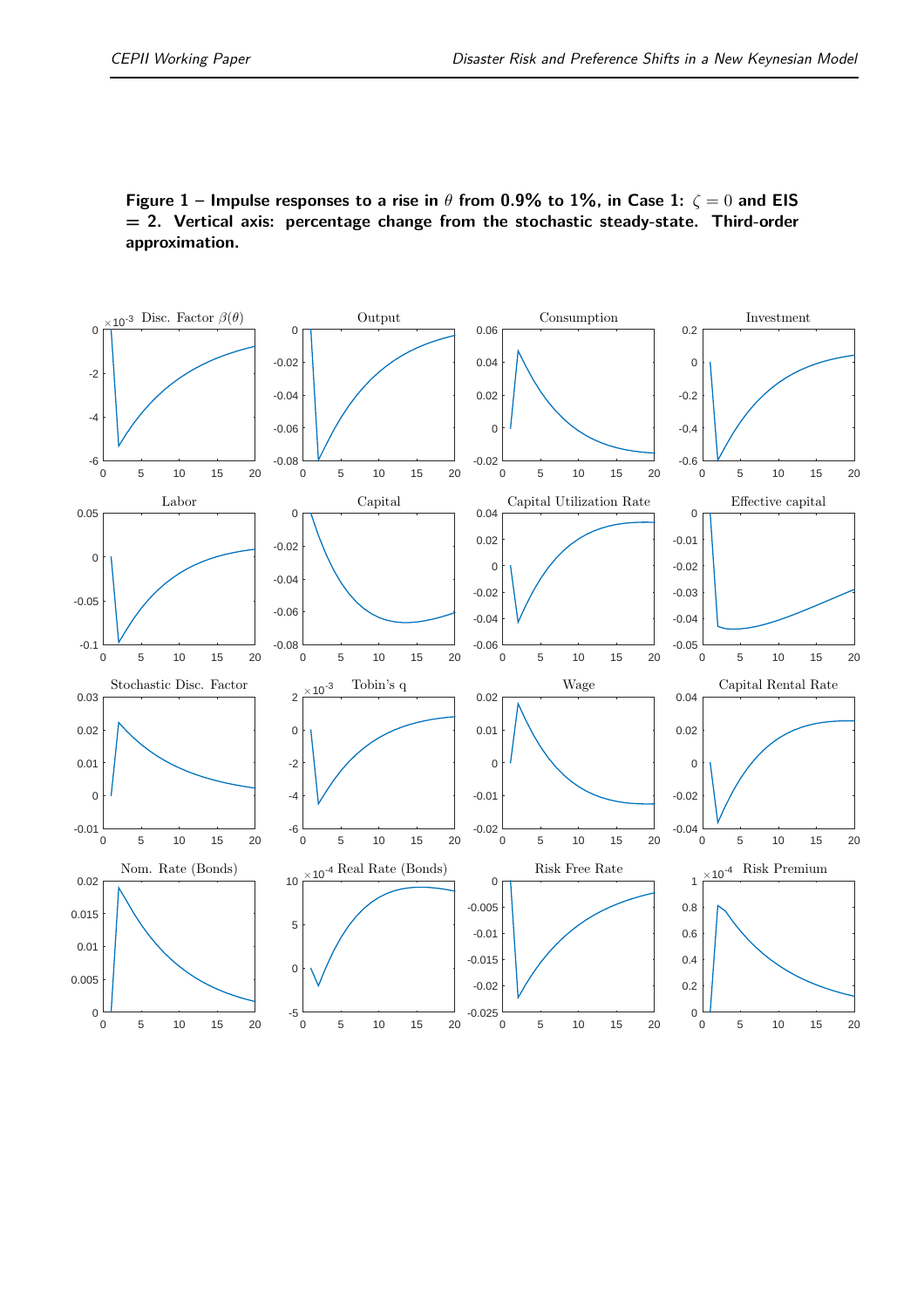decreases). Hence, they save and thus invest less, such that the economy enters a recession, while the risk premium goes up. However, agents then consume more and work less, so the wage increases. These results are identical to Gourio (2012)'s and partly consistent with the evidence on disaster risk (see Barro (2006) or Gourio (2008) for instance). However, these predictions rely on accepting an EIS greater than 2, which contrasts with commonly accepted values. We propose to look for the responses with a different EIS in Case 2 below.

#### **4.1.2. Case 2: flexible prices and EIS = 0.5**

In this case, we just changed the value of the EIS to 0.5 compared to the previous case. As one can see on Figure 2, this is enough to make the sign of most variables completely opposite. Contrary to Case 1, a low EIS implies that agents' propensity to save increases with the disaster risk. This is captured here by an increase in the discount factor, that can be interpreted as a higher degree of patience. This makes the agents save more and invest more. The lower consumption on impact does not have much effect on the total output response. The price of goods drops on impact but rises immediately after (since there is no price rigidity in this case). Hence firms expect the deflation to be short and want to increase their demand for production factors, as well as the utilization rate of capital. Therefore, the rental rate of capital goes up, making the households willing to invest more. Overall, the rise in investment is higher than the drop in consumption, such that the economy enters a boom. As consumption decreases, the marginal utility increases, so the labor supply increases and the wage goes down despite the boom.

As far as asset pricing is concerned, we can see here that the risk premium still goes up because the disaster risk shock makes it more risky to invest in the capital stock. But, in this case, it implies that the risk premium becomes procyclical, which is highly counterfactual. Also note that, by making the EIS smaller, the magnitude of the increase is now larger than in Case 1.

#### **4.1.3. Case 3: sticky prices and EIS = 0.5 (baseline scenario)**

Figure 3 depicts the responses to the same shock in the sticky-price economy with an EIS below unity. Similarly to Case 2, a low EIS makes the agents more patient (*β*(*θ*) increases) following the disaster risk shock, which gives them an incentive to save and thus consumption decreases. However, price stickiness also makes investment decrease on impact, such that the output now drops as well. This is because prices do not fall enough to clear the markets such that firms demand less factors of production. We indeed observe a fall in the utilization rate of capital, hence in the effective capital, and in turn the rental rate of capital making the households less willing to invest.<sup>20</sup> For the same reason, labor now also drops, as well as

 $20$ The same effect is present in Basu and Bundick (2014) who found opposite responses of investment to uncertainty shocks under sticky versus flexible prices.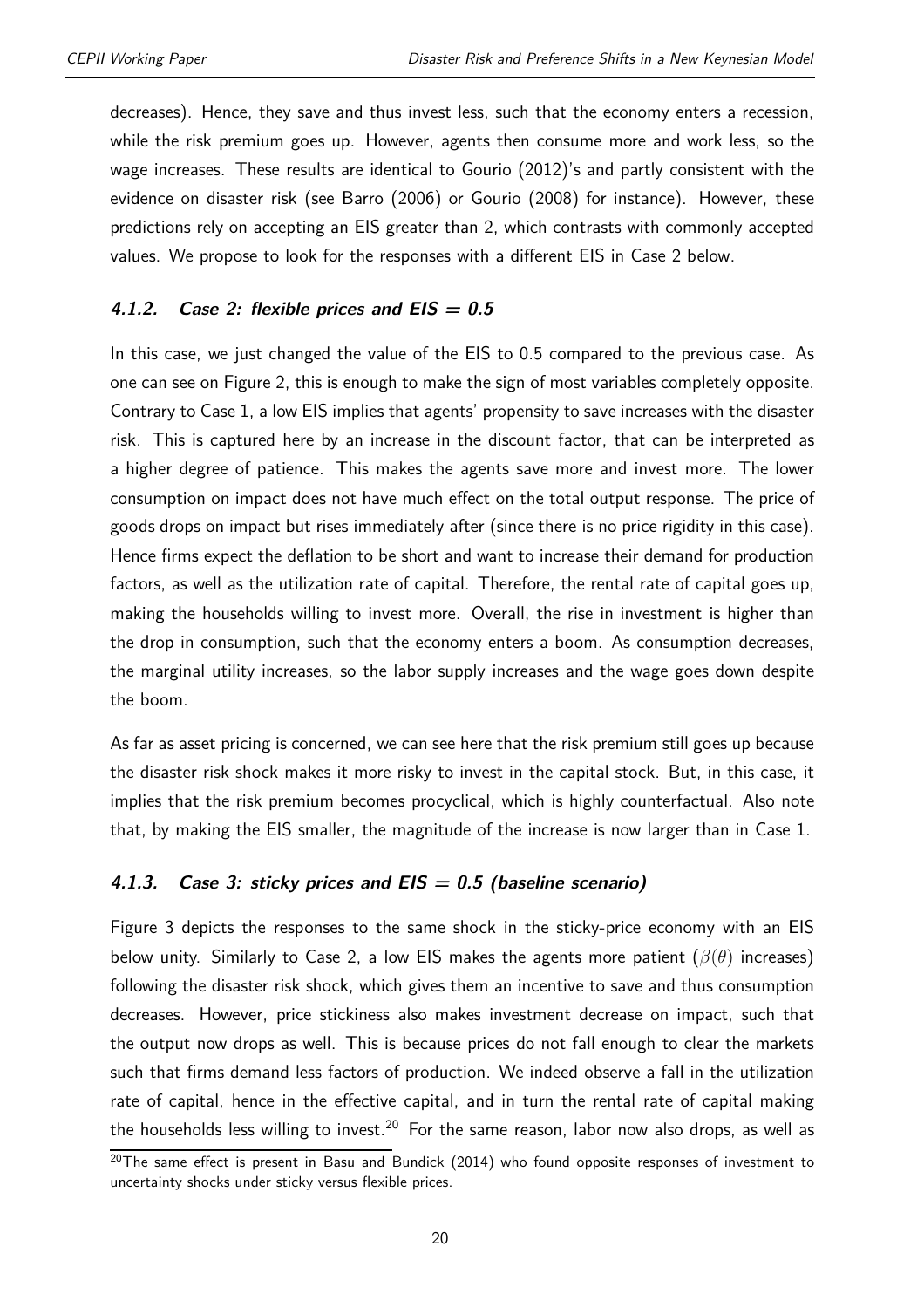**Figure 2 – Impulse responses to a rise in** *θ* **from 0.9% to 1%, in Case 1:** *ζ* = 0 **and EIS = 0.5. Vertical axis: percentage change from the stochastic steady-state. Third-order approximation.**

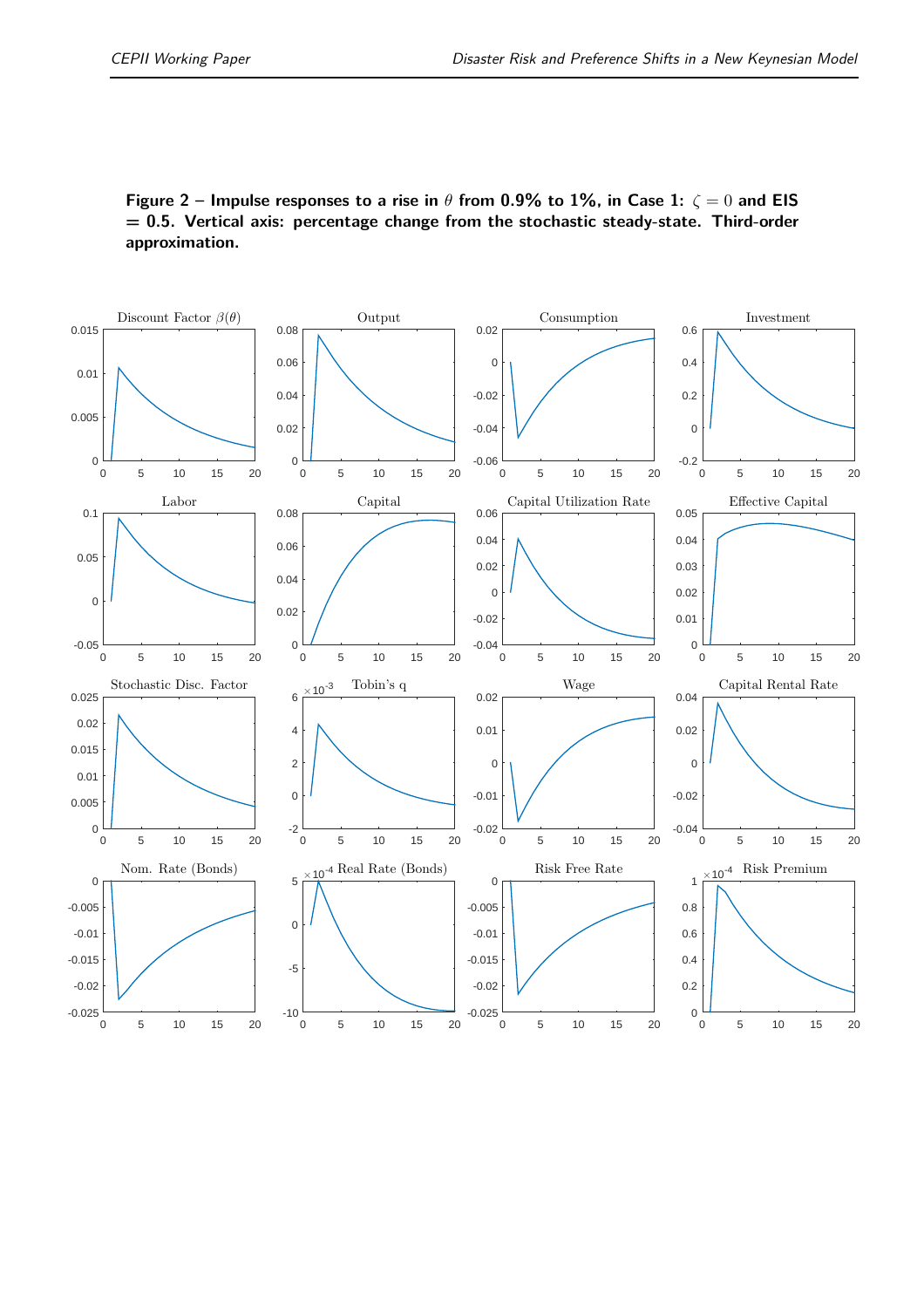**Figure 3 – Impulse responses to a rise in**  $\theta$  from 0.9% to 1%, in Case 3:  $\zeta = 0.8$  and EIS **= 0.5. Vertical axis: percentage change from the stochastic steady-state. Third-order approximation.**

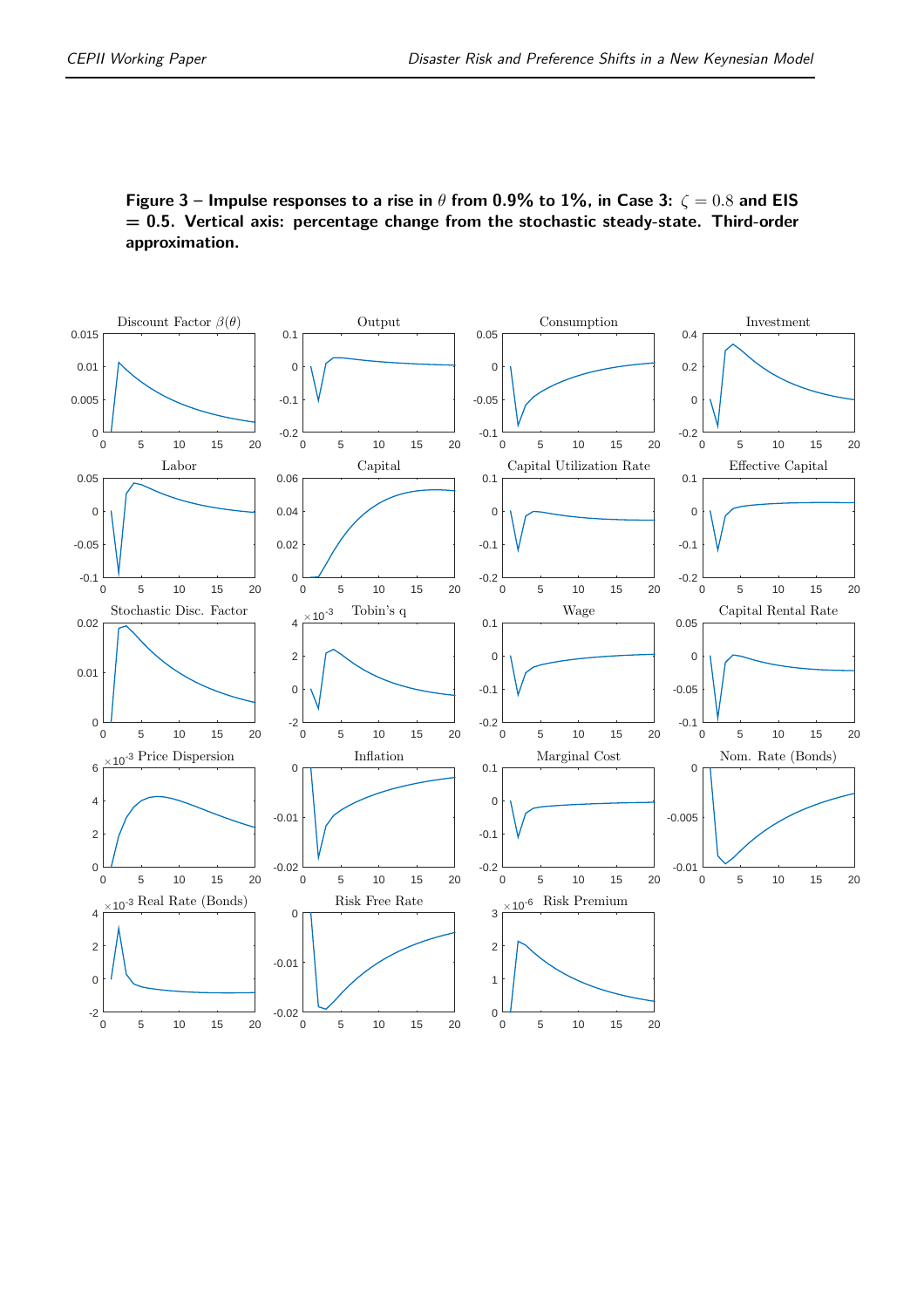wages which was not the case in the economy à la Gourio  $({\sf Case~1})^{.21}$  In short, sticky prices allow to generate positive co-movements between the main macroeconomic aggregates, i.e consumption, investment, output, labor, wages, and inflation, as observed in the data.

As for asset prices, we observe a 'flight-to-quality' effect that is visible through the drop in the riskfree rate when the disaster risk shock hits. This drop in the riskfree rate is of similar magnitude as in Case 1, suggesting that sticky prices may provide a solution to avoid an excessive change in the riskfree rate despite having an EIS smaller than one, as discussed before. Finally, the risk premium also increases here due the disaster risk shock. When compared to the economy à la Gourio (Case 1), the magnitude of this increase is lower here. However, moving from an EIS larger than one to an EIS smaller than one always increases the response of the risk premium to the disaster risk shock, for a given degree of price stickiness/flexibility (comparing Cases 1 and 2 on one hand, and Cases 3 and 4 on the other).

The overshooting in labor, investment, and output in a lower extent, after the initial impact of the shock is also worth describing. Both labor and investment responses are affected by two opposite channels. One is the lower demand for factors from firms discussed above. The other is a precautionary motive from the households when the disaster risk goes up. Indeed, the agents want to limit the decrease in their consumption by acquiring more capital and increasing their labor supply when a disaster becomes more likely (under the assumption of an EIS below one). This upward pressure turns to outweight the first effect in the subsequent periods after the shocks. Recall that the households cannot buy the riskfree asset in our economy, such that investment and risky bonds are the only available vehicles for savings, making the size of this overshooting quite large.<sup>22</sup> The observed overshooting in output is the consequence of the pattern for labor and investment. It is actually a relatively common feature in models with uncertainty shock. In particular, Bloom (2009) shows that considering nonconvex capital adjustment costs can however make investment decrease more persistently.

Overall, disaster risk effects on macroeconomic quantities here happen to coincide with discount factor shocks, whether in level or in volatility, in the literature. They are indeed reminiscent of exogenous 'preference shocks' à la Smets and Wouters (2003) and Christiano et al. (2011) on the one hand, and 'uncertainty shocks' (defined as second-moment shocks to the discount factor) as in Leduc and Liu (2012) or Basu and Bundick (2014). In exhibiting a short sharp recession followed by an "overshooting" in the recovery, our reponses also echo very

<sup>&</sup>lt;sup>21</sup>Similarly, Leduc and Liu (2012) find that nominal rigidities amplify the effect of uncertainty shocks on the unemployment rate through declines in aggregate demand.

 $22$ This assumption of the model could be released but then the detrending method à la Gourio (2012) could not be perfectly applied. In that case, we would have to make an assumption about the current state of the economy as being in a 'disaster' regime or not when generating the impule response functions. It would be straightforward to do so, and the approach that we choose here is just a question of preference for unconditional impulse response functions, closer to the spirit of Gourio (2012).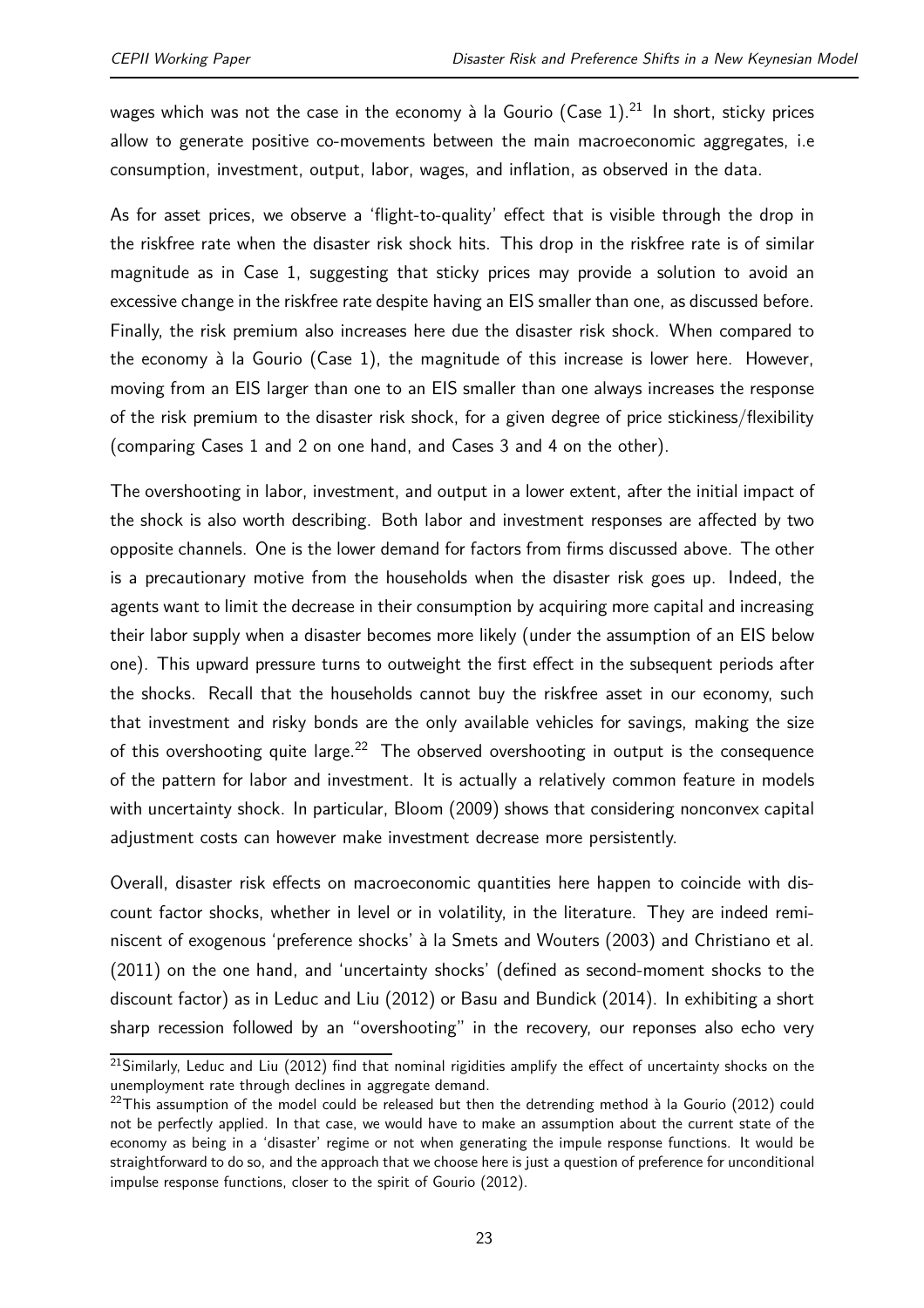much Bloom (2009)'s effects of uncertainty. In that respect, the disaster risk can provide a potential explanation for exogenous shifts in preferences or changes in aggregate uncertainty. In addition, the countercyclicality of the risk premium following the disaster risk shock à la Gourio (2012) is meanwhile preserved.

#### **4.1.4. Case 4: sticky prices and EIS = 2**

In this last scenario, we change again the EIS for a value larger than unity, but still under sticky prices. As we can observe in Figure 4, the same increase in  $\theta$  now makes the timevarying discount factor drop again. All the other responses are thus the exact opposite to those in Figure 3. In particular, there is a boom (as in Case 2) in output, driven by increases in consumption and investment (unlike Case 2). This Case is not a realistic scenario for a disaster risk shock, yet it provides an interesting counterfactual exercise to confirm (*i*) the effect of the EIS on the discount factor and the propensity to consume/save, and (*ii*) the fact that the model with nominal rigidity is driven primarily by the response in consumption to the disaster risk shock while the flexible-price version is primarily driven by the supply-side of the economy for a given value of the EIS. Here again, sticky prices allow to reproduce positive co-movements of consumption and investment. We can also observe that the riskfree rate happens to decrease more than in Case 3 where the EIS was low. This implies that the disaster risk argument about a high value of the EIS being necessary to limit the fall of the riskfree rate does not hold anymore when prices are sticky.

Figures 5 and 6 summarize together the responses in the economy à la Gourio (2012) and in our baseline economy in the same graphs, for easier comparison, successfully at first- (Figure 5) and third-order (Figure 6) approximations.

#### **4.2. Sensitivity analysis**

Some alternative calibration values are considered when simulating the effect of our disaster risk shock in the baseline scenario (small EIS, sticky prices). The responses are given in Figure 7 for selected variables. It turns out that the qualitative results we emphasize in this paper are essentially unaffected.

The first value to be considered is the risk aversion coefficient. Our baseline value is standard under Esptein-Zin specification, i.e lying typically between 3 and 4. Barro and Jin (2011)'s estimates in the presence of disaster risk are particularly informative. Yet, we try alternative values of  $\gamma$  within the range allowed by the model, i.e compatible with an (endogenous) discount factor  $\beta(\theta)$  below unity. When the agents are closer to risk neutrality ( $\gamma = 1.5$ ), the upward precautionary labor supply effect causing the overshooting in labor, investment,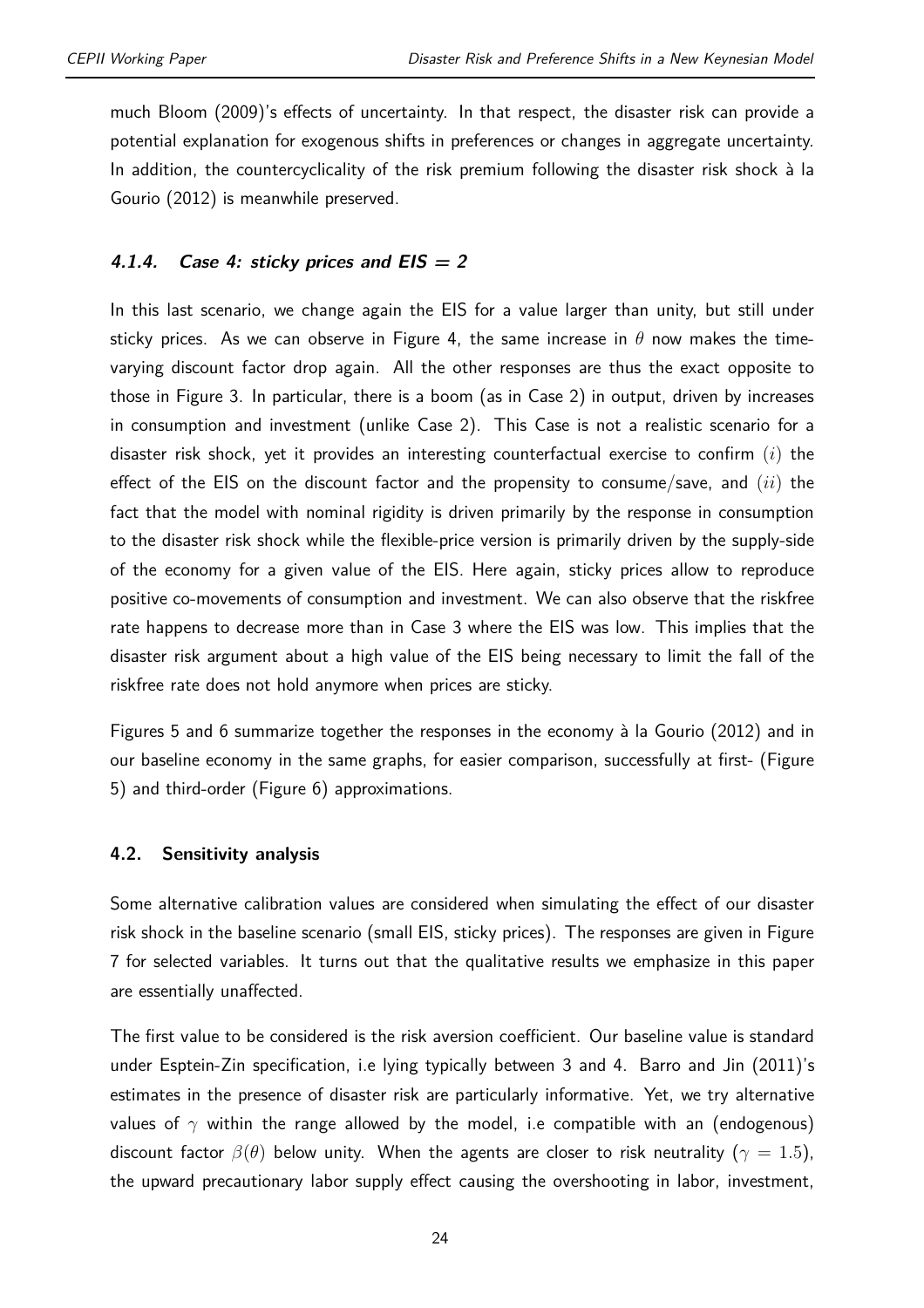**Figure 4 – Impulse responses to a rise in**  $\theta$  from 0.9% to 1%, in Case 3:  $\zeta = 0.8$  and EIS **= 2. Vertical axis: percentage change from the stochastic steady-state. Third-order approximation.**

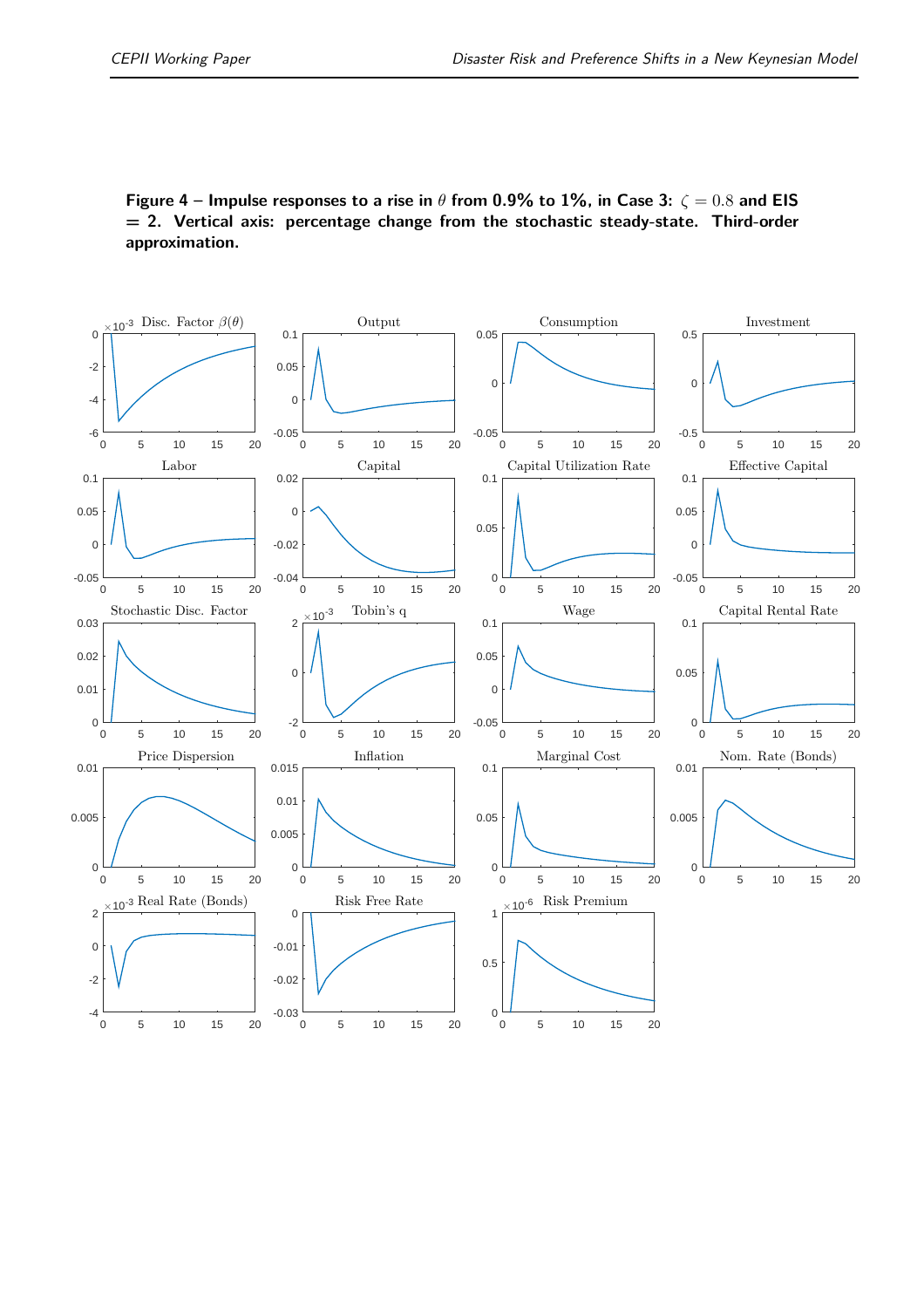**Figure 5 – Impulse responses to a rise in** *θ* **from 0.9% to 1%, comparing Case 1 (à la Gourio) and Case 3 (baseline), with a first-order approximation. Vertical axis: percentage change from the stochastic steady-state.**

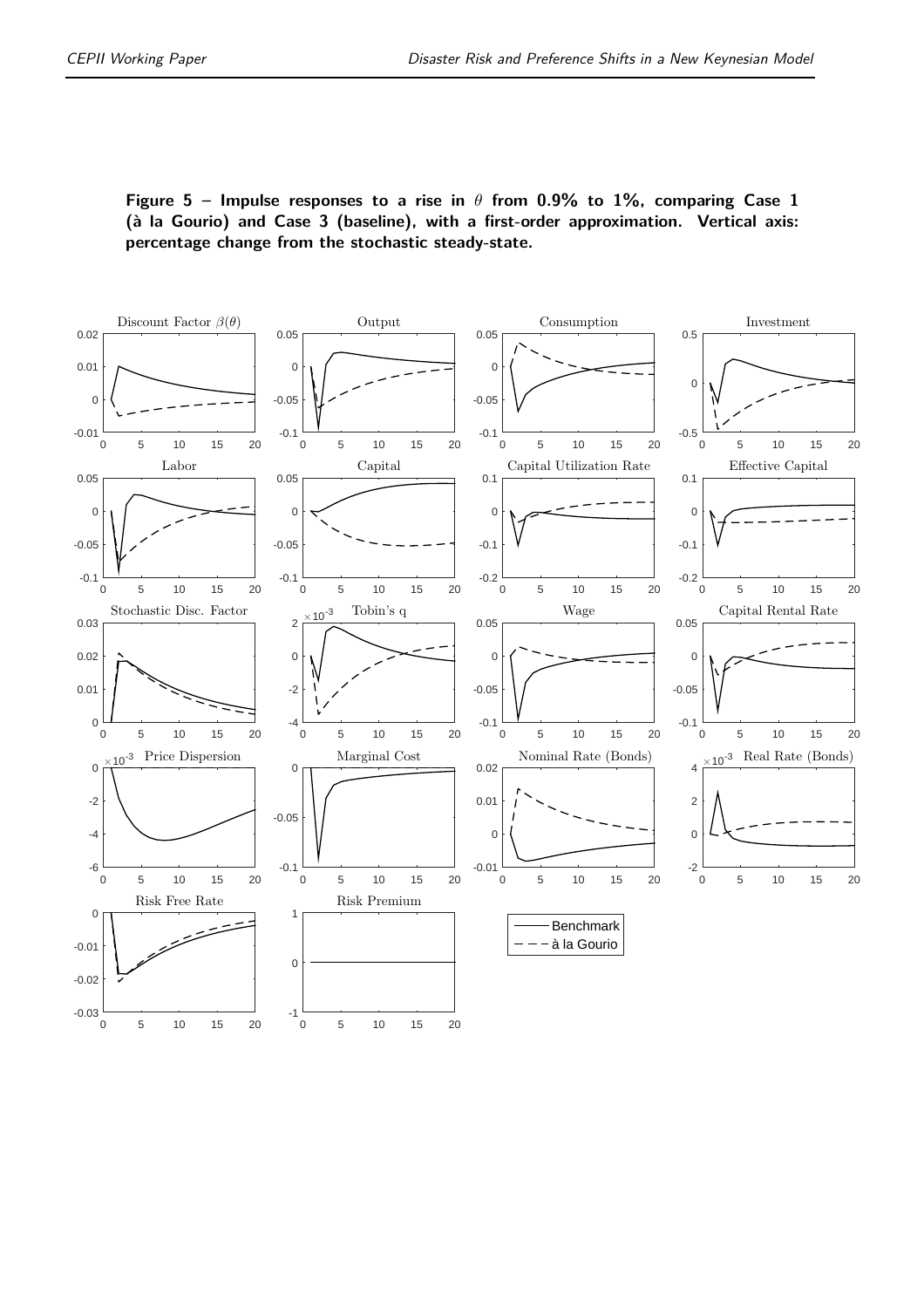**Figure 6 – Impulse responses to a rise in** *θ* **from 0.9% to 1%, comparing Case 1 (à la Gourio) and Case 3 (baseline), with a third-order approximation. Vertical axis: percentage change from the stochastic steady-state.**

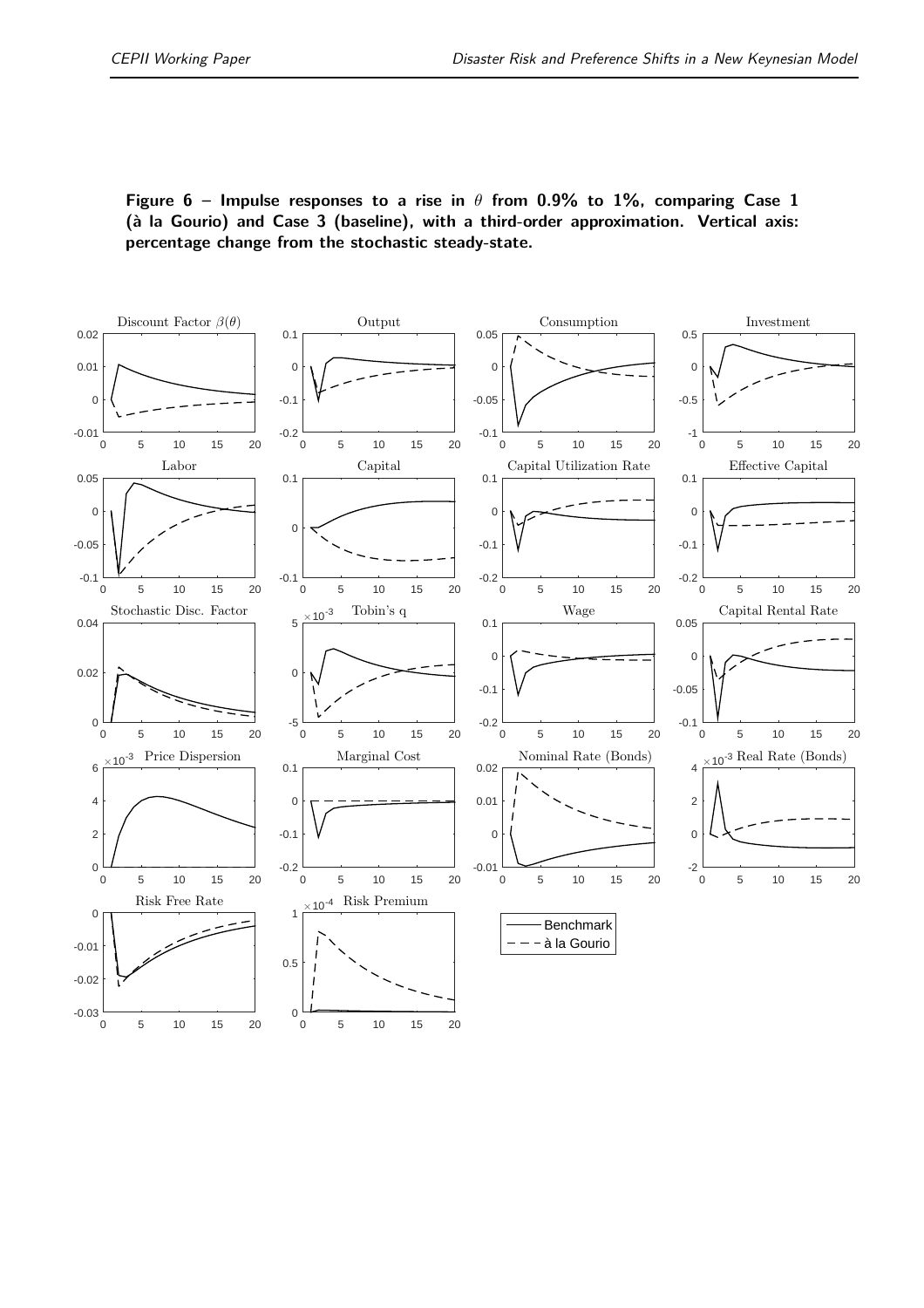#### **Figure 7 – Responses (in percentage change) to a rise in** *θ* **from 0.9% to 1% (baseline calibration, third-order), for alternative levels of parameters.**

• Risk aversion coefficient, *γ*



• Discount factor in the absence of disaster risk,  $\beta_0$ 



• Steady-state probability of disaster,  $\theta$ 

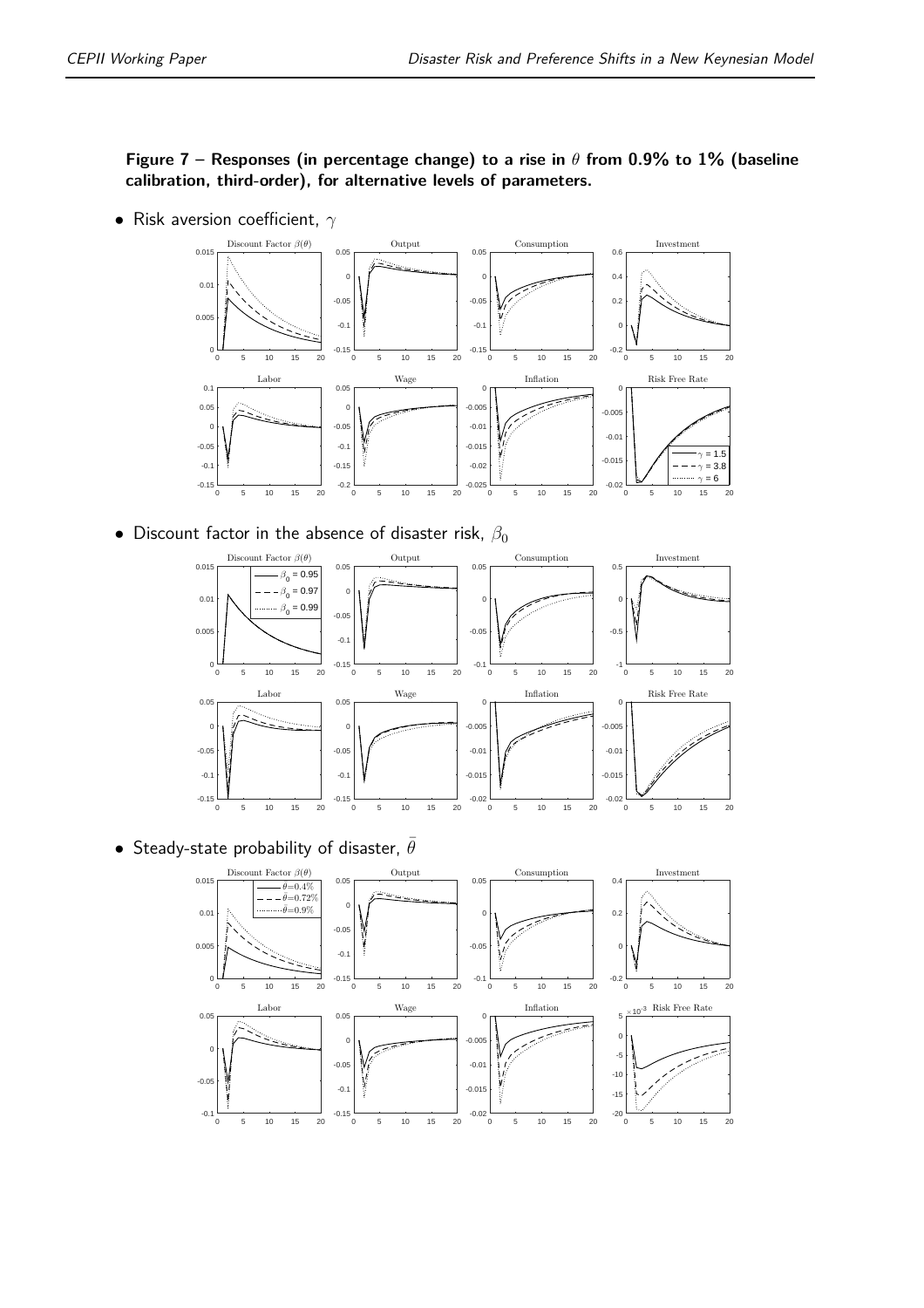• Size of disaster,  $\Delta$ 



• Persistence of disaster probability, *ρ<sup>θ</sup>*



**Figure 8 – Responses (in percentage change) to a 1% change in the nominal interest rate on bonds (baseline calibration)**



and output, turns to be more moderate. On the contrary, high risk aversion (here,  $\gamma = 6$ ) systematically amplifies the responses, yet without questioning the qualitative effects.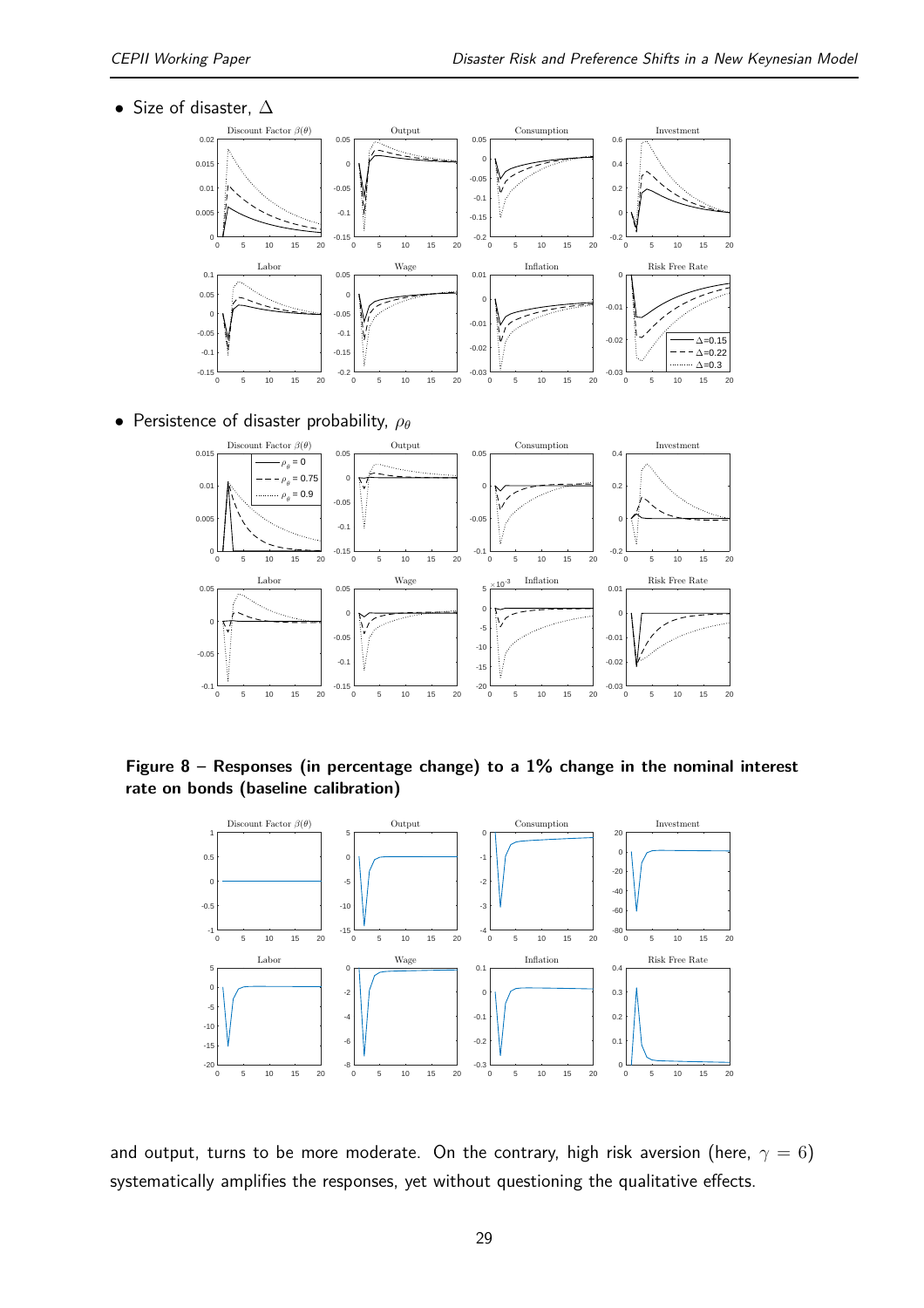Similarly, alternative values for the fundamental discount factor  $\beta_0$  (that holds in the absence of disaster risk), the mean disaster size  $\Delta$ , or the mean probability of disaster  $\bar{\theta}$ , have size but not sign effects.

The persistence in disaster risk, *ρ*, has however a qualitative effect on the response of investment. As discussed above, investment is driven by two opposite effects and it happens that the upward pressure (the precautionary motive) tends to outweight the downward pressure (firms' lower demand for factors of production) when the persistence is low. Once again, should the households be allowed to buy the riskfree asset in our model setup, this effect may vanish as precautionary savings would find another vehicle than investment. Overall, this response of investment is also yet not sufficiently strong to modify the response of output to the disaster risk shock. Indeed, a recession still hits on impact. The size of the subsequent overshooting is however negatively correlated with the persistence in disaster risk.

Finally, Figure 8 displays the responses to a monetary policy shock for the baseline scenario. These responses are quite standard and inform us about the validity of the model to well-known shocks.

#### **5. Discussion**

#### **5.1. The literature on disaster risk**

The literature on rare events has emerged in the 1980s when macroeconomic models were struggling to explain the dynamics of asset prices and their related risk premia. Rietz (1988) has shown that introducing a low probability of an economic disaster into an endowment economy was able to address the the equity premium puzzle (Mehra and Prescott,  $1985$ ).<sup>23</sup>

Estimating economic disasters on US data over the twentieth century, Barro (2006) found a frequency of 1.7% per year and an average size of 29%. Using these results to calibrate an extended version of Rietz (1988)'s model, Barro confirmed that rare disasters could capture high equity premium and low risk-free rate puzzles. Barro and Ursúa (2008) have further extended Barro (2006) by including data on consumption, more relevant for asset pricing models. They assembled international time series since 1870 and found disaster probabilities of around 3.6% per year with a mean disaster size of 22%. They simulate a Lucas-tree model with i.i.d. growth shocks and Epstein-Zin-Weil preferences and obtain plausible equity premium

<sup>&</sup>lt;sup>23</sup>Other solutions that have been proved able to improve asset pricing of macroeconomic models include notably consumption habits and heteroscedastic shocks (Campbell and Cochrane, 1999) and Epstein-Zin-Weil preferences, separating the risk aversion coefficient from the EIS, combined with stochastic volatility in consumption growth (Bansal and Yaron, 2004). Epstein-Zin-Weil preferences alone contribute only partially to the solution of the equity premium puzzle: in Weil (1989) for instance the risk aversion coefficient must be set at 45 and EIS at 0.1 for a reasonable match with the data to be obtained.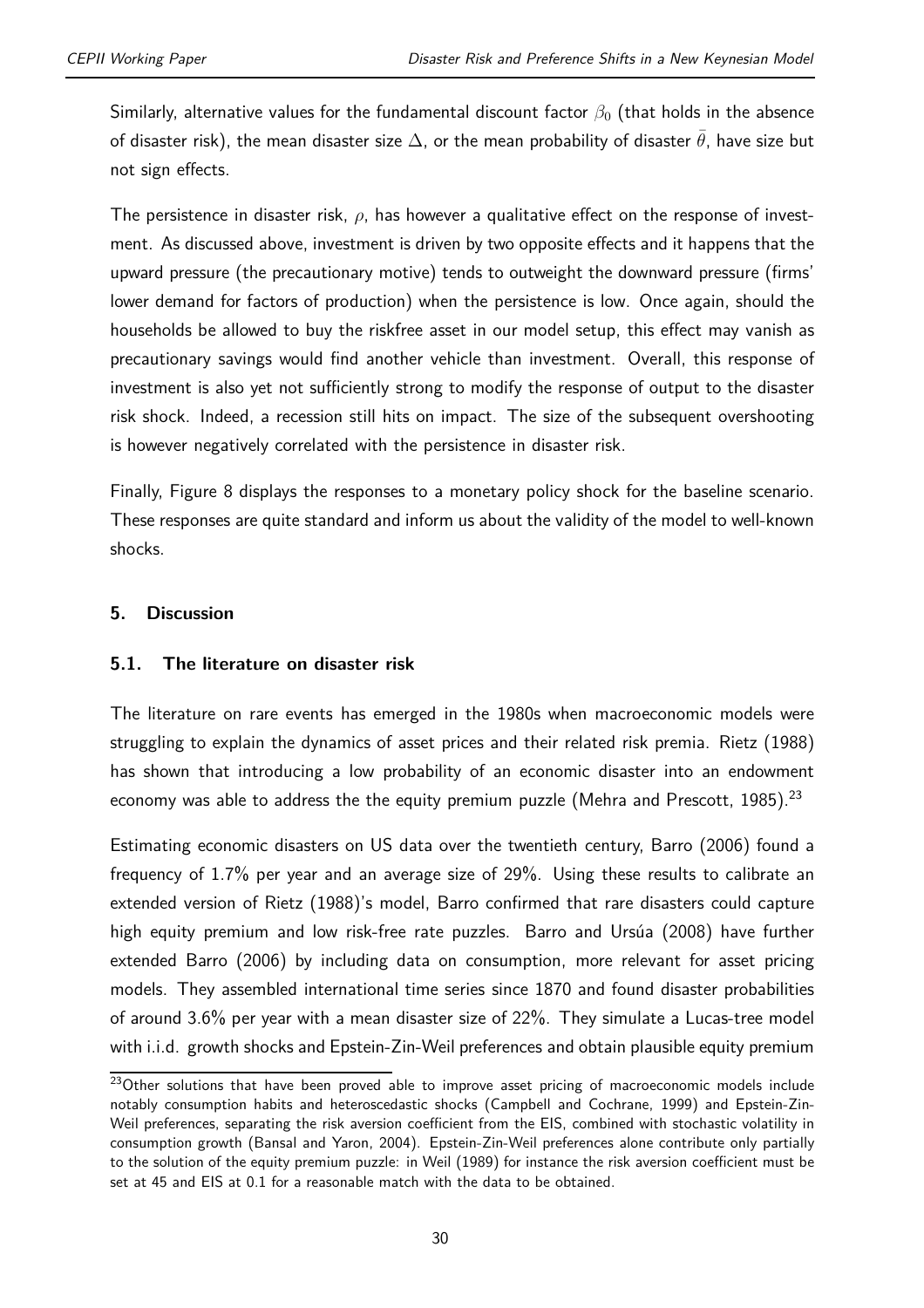on levered equity, with a coefficient of relative risk aversion of 3.5.24

Despite encouraging results, Rietz (1988), Barro (2006) and Barro and Ursúa (2008)'s models were not able to explain some asset pricing moments such as the volatility of price-dividend ratios for stocks, the volatility of bond risk premia, and return predictability.<sup>25</sup> This is essentially due to the fact that they assume the probability of disaster to be constant. Thus, Gabaix (2008) made it time-varying and introduced it in an endowment economy, before Gabaix (2011, 2012) and Gourio (2012, 2013) further considered real business cycle frameworks. A time-varying probability of disaster is indeed able to explain volatility patterns of asset prices and return predictability (Wachter, 2013, Seo and Wachter, 2013). It also solves a number of macrofinance puzzles such as the risk-free rate puzzle or the upward-sloping nominal yield curve (Gabaix, 2012).

Gabaix's (2012) framework is constructed such that variations in the probability of disaster have no impact on macroeconomic quantities. This is reminiscent of Tallarini (2000)'s theorem that macroeconomic dynamics, unlike asset prices, are basically unaffected by changes in aggregate risk. In contrast, Gourio (2012) found that Tallarini (2000)'s "observational equivalence" holds for the presence of disaster risk if and only if the EIS is exactly equal to unity. However, he shows that, as soon as the EIS differs from unity, a shock to the probability of disaster is equivalent, under some assumptions, to a preference shock. His model thus predicts a correlation between asset prices and macroeconomic quantities which is supported empirically.

We here build on Gourio (2012)'s modeling of the disaster risk and incorporate it into a fullfleshed New Keynesian model, featuring monopolistic competition, capital adjustment costs, sticky prices, and a Taylor-type rule. To the best of our knowledge, we are the first paper to do so. Thereby, we show that Gourio (2012)'s results can be conciliated with a value of the EIS smaller than unity, and thus generalize them in a framework more suitable for future policy analysis.

#### **5.2. Evidence and calibration of the EIS**

There is no clear consensus about the value of EIS in the literature. It is standard in macroeconomic calibrations to take a value smaller than one, whether the utility function is Epstein-Zin and thus the EIS chosen independently from the risk aversion coefficient (Rudebusch and Swanson (2012), Caldara et al. (2012), use both a value of 0.5) or with standard timeadditive preferences (Piazzesi et al. (2007) choose 0.2, Smets and Wouters (2007) 0.66). In contrast, macrofinance real business cycles often choose a value higher than unity to match

<sup>&</sup>lt;sup>24</sup>Barro and Jin (2011) estimate the risk aversion coefficient from dataset on disasters. They found a mean close to 3, with a 95% confidence interval for values from 2 to 4.

 $^{25}$ In Barro and Ursúa (2008), the price-dividend ratio and the risk-free rate are constant.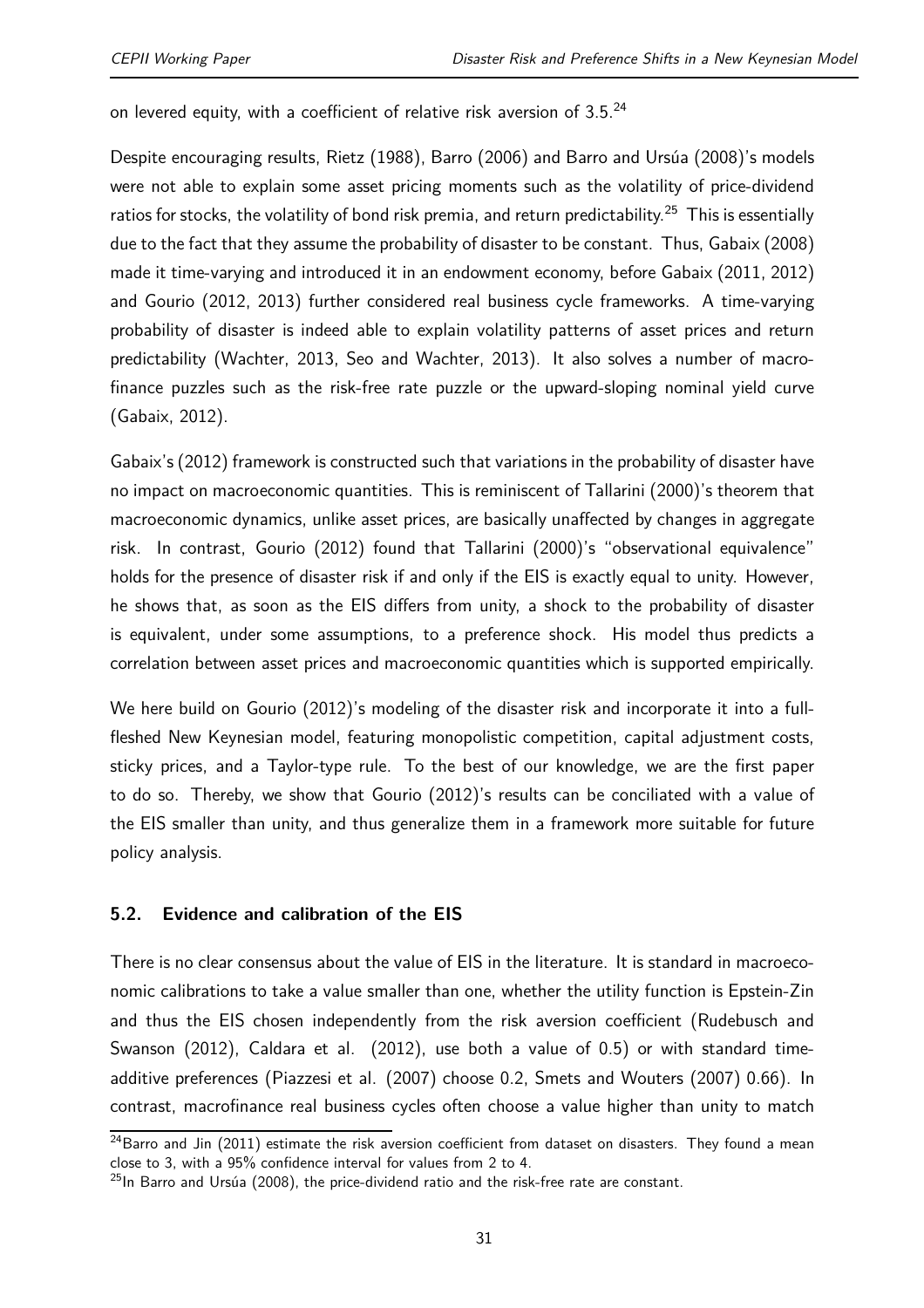asset pricing moments (Barro and Ursúa (2008), Gourio (2012), Nakamura et al. (2013) have chosen a value of 2).

This dispersion is due to the fact that empirical evidence on the value of the EIS is yet not conclusive. An influential paper by Hall (1988) found this parameter to be close to zero, and a subsequent literature has provided further support for values smaller than one (see e.g Campbell and Mankiw (1989), Ludvigson (1999), Yogo (2004)).<sup>26</sup> However, at least two types of concerns about these estimates have been raised. First, agents' heterogeneity matters. Blundell et al. (1994) and Attanasio and Browning (1995) find that rich households tend to show a exhibit EIS. Mankiw and Zeldes (1991) and Vissing-Jorgensen (2002) find a larger EIS for stockholders than for non-stockholders. Bayoumi (1993) finds that liquidityconstrained households' EIS is smaller. Second, the presence of uncertainty is an important factor for the estimation of the EIS. Bansal and Yaron (2004) argued that ignoring timevarying consumption volatility leads to a downward bias in the macro estimates. Beeler and Campbell (2012) used an instrumental variable approach to circumvent that concern and find that, although the downward bias exists, it is not large enough to explain the low empirical estimates. It seems however, that their regression approach is highly sensitive to samples, assets used, and instruments, as pointed out by Bansal et al. (2012).

While discussion on the empirical measure of the EIS is still ongoing, this parameter has critical implications on the theory side. As mentionned earlier, the macroeconomic literature has reached the consensus of an EIS below unity for well-behaved responses to shocks. On the other hand, asset pricing models have often adopted a value larger than unity in order to replicate observed moments, in particular the equity premium, the volatility of financial returns, and their variations over time. In that vein, finance-oriented models of disaster risk have also set an EIS above unity in order to prevent the risk-free rate from declining too much, and thus asset prices to rise, by reducing the precautionary saving effect in response to a disaster risk shock (see the discussion in Tsai and Wachter, 2015).

In trying to disentangle the role of the EIS in replicating asset pricing moments, Yang (2015) compares a model with habit in consumption with a model of long-run risk. He finds that the former requires an EIS equal to unity whereas the latter requires an EIS strictly above unity in order to match the equity premium. However, in the presence of disaster risk, appropriate levels of equity premium and volatility of government bonds can be compatible with a low EIS, as recently estimated by Irarrazabal and Parra-Alvarez (2015) on Wachter (2013)'s model. Yet,

<sup>&</sup>lt;sup>26</sup>Havránek et al. (2015) have collected 2,735 estimates of EIS reported in 169 studies to explore estimation differences across countries and methodologies from a meta analysis. They find a mean estimate around 0.5, and typically lying between 0 and 1. They suggest that the type of utility function does not affect much, while cross-country differences matter, yet essentially preserving an EIS below unity. Households' EIS appears to be larger in countries with higher income per capita and higher stock market participation.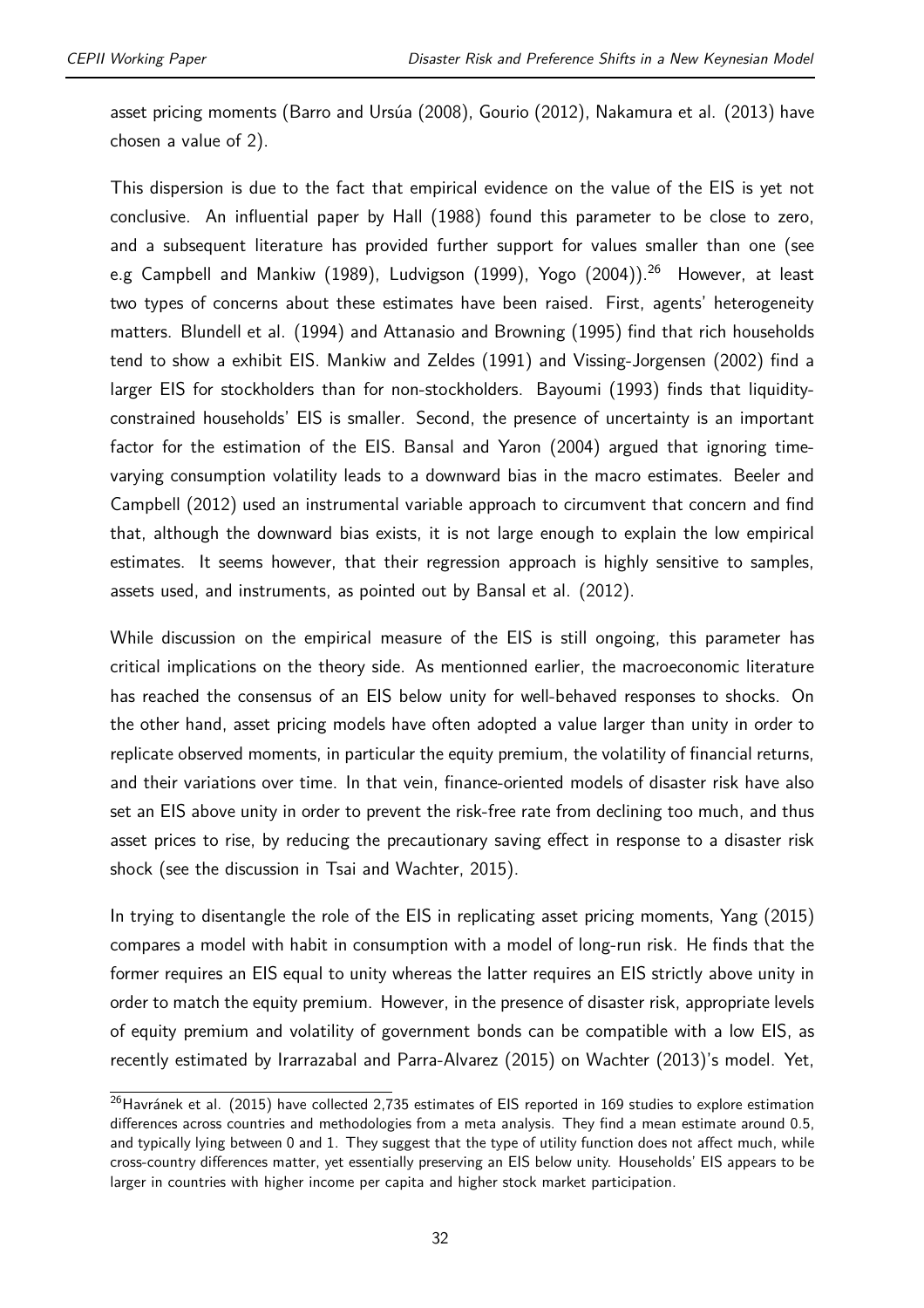a high EIS is still necessary to generate higher price-dividend volatility, stock market volatility, and hence a lower Sharpe Ratio, in that model.

Our paper thus contributes to that debate in showing that both macroeconomic and financial effects of disaster risk can be obtained when the EIS is below unity and prices are sticky. Specifically, on the macro side, positive co-movements between the main aggregates – output, consumption, investment, labor, wages, and inflation – as observed in the data, and, on the asset pricing side, the countercyclicality in the risk premium. The New Keynesian framework thus appears to play a crucial role in determining the effect of the EIS on macroeconomic dynamics and asset pricing variables.

#### **5.3. Preference shocks**

As disaster risk is captured by a shift in preferences, our effects resemble those from exogenous shocks to the discount rate.

The asset pricing literature argues that supply-driven shocks alone cannot account for the observed movements in asset prices and thus points out the needs for considering shocks to 'preference shocks' (Campbell and Ammer (1993), Cochrane (2011)). More generally, by changing the demand for assets, preference shocks have been sucessful in matching the equity premium, the bond term premium, and the weak correlation between stock returns and fundamentals by generating a good fit for risk-free rate variations independently of cash flows (see for instance the early work of Campbell (1986) and recent papers by Schorfheide et al. (2014) and Albuquerque et al. (2015)).

However, these models, just as Gourio (2012), generally consider a *negative* shock to the discount factor, i.e an increase in agents' impatience: they suddenly want to consume more and hold fewer assets. On the contrary, the New Keynesian literature generally studies the effects of *positive* preference shocks, i.e a decrease in agents' patience. This has been successful in some dimensions, for instance lately in making the zero lower bound (ZLB) on policy interest rates binding (see Eggertsson and Woodford (2003), Eggerston et al. (2014), and Erceg and Linde (2012)). An increase in the discount factor decreases agents' propensity to consume and puts downward pressure on real factor prices, real marginal cost and inflation. The real interest rate must diminish to reduce deflationary pressures. Empirically, variance decomposition shows that positive preference shocks is one of the main determinants of the nominal interest rate (Smets and Wouters (2003) and Ireland (2004)).

One of our contributions here is to conciliate the asset pricing partial equilibrium effects of a *negative* preference shock, by considering the exact same mechanism as in Gourio (2012), with the general equilibrium effects obtained with exogenous preference shocks in the New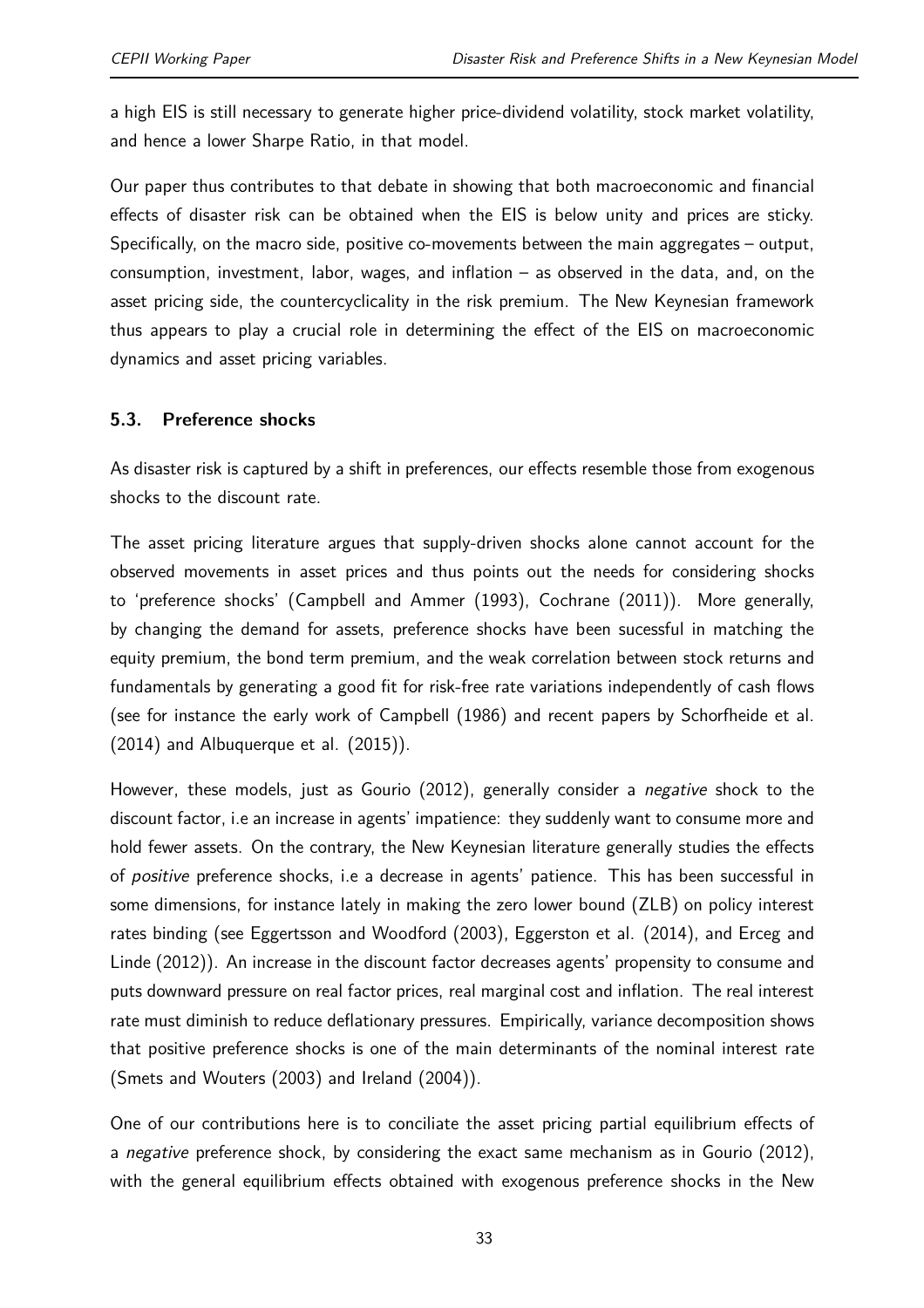Keynesian literature. This is far from trivial as both literatures have found a recession and an increase in risk premia (or flight-to-quality) to be associated with opposite movements in the discount factor. Yet, we show here that Gourio's definition of the disaster risk can give responses compatible with the predictions for exogenous positive preference shocks whenever an EIS below unity and sticky prices are adopted. In line with the ZLB literature, we find that preference shifts lower interest rates on bonds, cause deflation and recession.<sup>27</sup>

#### **5.4. Uncertainty shocks and fat-tail events**

Another class of shocks related to ours is changes in aggregate uncertainty, or second-moment shocks. Shocks to the *level* of the probability of disaster considered here provide effects very comparable to *volatility* shocks in preferences, as in Basu and Bundick (2014). In that sense, disaster risk can be understood as a potential source of aggregate uncertainty. Bloom (2009) finds that an increase in uncertainty generates an immediate drop in output, as well as in labor and productivity as firms wait before hiring and reallocation from low to high productivity firms is impeded. In the medium term however, the economy bounces back as firms address their pent-up demand for labor and capital. With this respect, a disaster risk shock has a similar effect to uncertainty shock as it produces a short sharp recession followed by an "overshooting" in the recovery. This idea is supported empirically by Baker and Bloom (2013) who use rare events, such as natural disasters, terrorist attacks, political coups d'état and revolutions to instrument for changes in the level and volatility of stock-market returns. They argue that some shocks, like natural disasters, lead primarily to a change in stock-market levels (firstmoment shocks), while other shocks like coups d'état lead mainly to changes in stock-market volatility (second-moment shocks).

Finally, a related but slightly separated literature has considered 'disasters' as rare events stemming from non-Gaussian shock distributions. Cúrdia et al. (2014) and Chib and Ramamurthy (2014) show evidence that models with a multivariate *t*-distributed shock structure are favored by the data over standard Gaussian models. Auray et al (2012) show that limiting distributions of several aggregate macroeconomic time series, such as GDP, real wages and capital stock, exhibit fat tails if the returns to scale episodically increase. Andreasen (2012) studies rare disasters and uncertainty shocks, through skewed shock distributions, affect risk premia in a DSGE model. Weitzman (2012) also examines the effects of nonnormalities and rare disasters on risk premia. He finds that, with a higher probability weight on very bad outcomes, tail

 $^{27}$ The only apparent difference with Christiano et al. (2011) concerns the response of investment. Given that capital accumulation is included in our model, a decrease in the real interest rate drives investment up following the shock. In a model extension, Christiano et al. (2011) also considers capital accumulation but because the ZLB prevents the nominal interest rate from declining following a preference shock, and deflation arrives, the real interest rate increases, such that investment naturally cannot rise. Our model does not impose such a constraint but it would be straightforward to do so. In that case, a fall in investment would deepen the recessionary effects of disaster risk.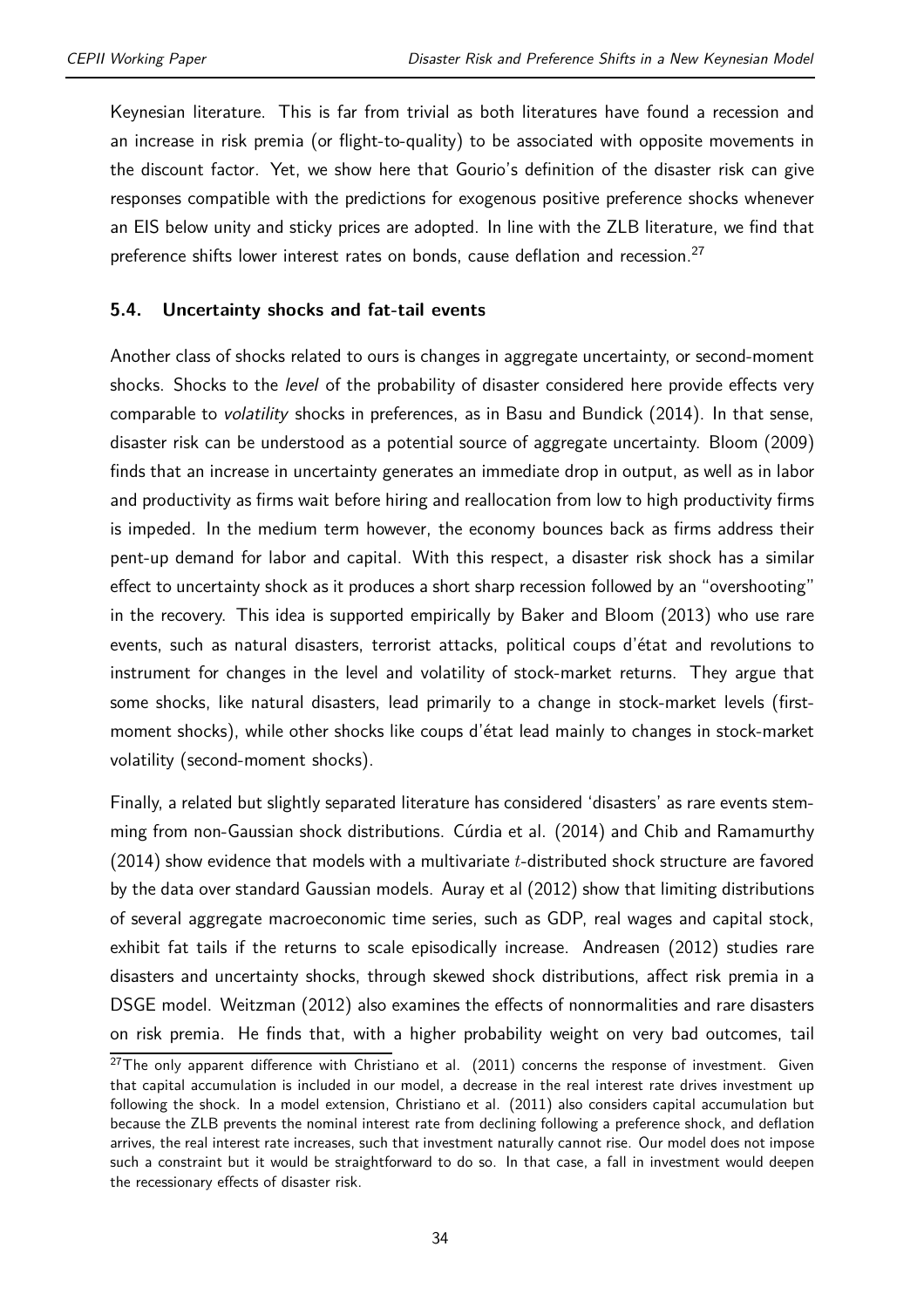fattening reduces the magnitude of equity premium and riskfree rate puzzles. Finally, Wachter (2013) analyzes the effects of a time-varying probability of a consumption disaster and assumes that the conditional distribution of consumption growth becomes highly non-normal when a disaster is relatively likely.

#### **6. Conclusion**

This paper has developed a New Keynesian model featuring a small but time-varying probability of rare events à la Gourio (2012). The purpose was twofold. First, we aimed at conciliating the recessionary effects of an unexpected rise in disaster risk with a standard value of the elasticity of intertemporal of substitution. Indeed, we have first shown that Gourio (2012)'s flexible-price results hold if and only if the EIS is above unity. However, we then argued that the presence of sticky prices provides a solution by making the response of output primarily impacted by the response of consumption, instead of savings in real business cycle models.

Second, we aimed at conciliating the macroeconomic effects of the disaster risk with the preference shock literature. Indeed, under Gourio (2012)'s assumptions, the disaster risk is equivalent to a shift in the discount factor. However, recession is associated with agents becoming more impatient in Gourio (2012) but positive shocks to an exogenous discount factor, and thus agents becoming more patient in the New Keynesian literature (Smets and Wouters (2003), Christiano et al. (2011)). Here, we showed that Gourio (2012)'s model actually drives the agents to be more patient whenever the EIS is below unity. In that case and when combined with sticky prices, we can yet obtain a decrease in consumption, wage, and output, as well as deflation, and an increase in risk premia all together.

This model could easily be used for further research. In particular, it would be interesting to look at the optimal policies to be implement in the face of increased disaster risk. Also, it would be informative to study variations in the term premium due to the disaster risk, and how the short-term risk premium interacts with the long-term yield curve. The impact of unconventional monetary policies would then be particularly worth investigating.

#### **References**

- [1] Rui Albuquerque, Martin Eichenbaum, Dimitris Papanikolaou, and Sergio Rebelo. Longrun Bulls and Bears. NBER Working Papers 20858, National Bureau of Economic Research, Inc, January 2015.
- [2] Martin Andreasen. On the Effects of Rare Disasters and Uncertainty Shocks for Risk Premia in Non-Linear DSGE Models. *Review of Economic Dynamics*, 15(3):295–316, July 2012.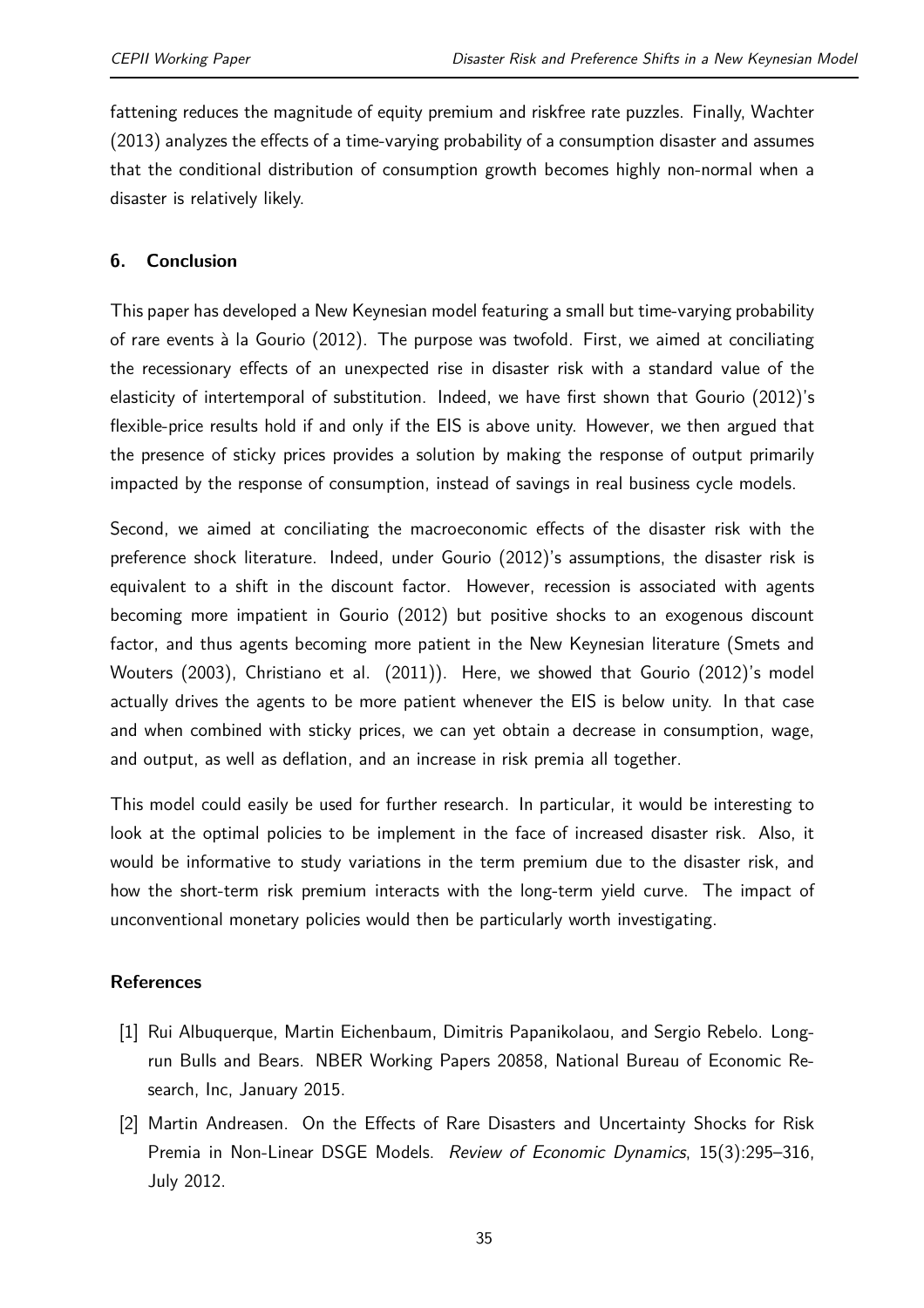- [3] Orazio P. Attanasio and Martin Browning. Consumption over the Life Cycle and over the Business Cycle. *American Economic Review*, 85(5):1118–37, December 1995.
- [4] Stéphane Auray, Aurélien Eyquem, and Frédéric Jouneau-Sion. Modeling tails of aggregate economic processes in a stochastic growth model. *Computational Statistics & Data Analysis*, 76(C):76–94, 2014.
- [5] Scott R. Baker and Nicholas Bloom. Does Uncertainty Reduce Growth? Using Disasters as Natural Experiments. NBER Working Papers 19475, National Bureau of Economic Research, Inc, September 2013.
- [6] Ravi Bansal, Dana Kiku, and Amir Yaron. An Empirical Evaluation of the Long-Run Risks Model for Asset Prices. *Critical Finance Review*, 1(1):183–221, January 2012.
- [7] Ravi Bansal and Amir Yaron. Risks for the long run: A potential resolution of asset pricing puzzles. *The Journal of Finance*, 59(4):1481–1509, 2004.
- [8] Robert J. Barro. Rare disasters and asset markets in the twentieth century. *Quarterly Journal of Economics*, 2006.
- [9] Robert J. Barro and Tao Jin. On the size distribution of macroeconomic disasters. *Econometrica*, 79(5):1567–1589, 2011.
- [10] Robert J. Barro and Jose F. Ursúa. Consumption disasters in the twentieth century. *The American Economic Review*, pages 58–63, 2008.
- [11] Susanto Basu and Brent Bundick. Uncertainty shocks in a model of effective demand. Research Working Paper RWP 14-15, Federal Reserve Bank of Kansas City, November 2014.
- [12] Tamim A Bayoumi. Financial Deregulation and Consumption in the United Kingdom. *The Review of Economics and Statistics*, 75(3):536–39, August 1993.
- [13] Jason Beeler and John Y. Campbell. The Long-Run Risks Model and Aggregate Asset Prices: An Empirical Assessment. *Critical Finance Review*, 1(1):141–182, January 2012.
- [14] Pierpaolo Benigno and Luigi Paciello. Monetary policy, doubts and asset prices. *Journal of Monetary Economics*, 64(C):85–98, 2014.
- [15] Henk Berkman, Ben Jacobsen, and John B. Lee. Time-varying rare disaster risk and stock returns. *Journal of Financial Economics*, 101(2):313–332, August 2011.
- [16] Nicholas Bloom. The Impact of Uncertainty Shocks. *Econometrica*, 77(3):623–685, 05 2009.
- [17] Nicholas Bloom, Stephen Bond, and John Van Reenen. Uncertainty and Investment Dynamics. *Review of Economic Studies*, 74(2):391–415, 2007.
- [18] Richard Blundell, Martin Browning, and Costas Meghir. Consumer Demand and the Life-Cycle Allocation of Household Expenditures. *Review of Economic Studies*, 61(1):57–80,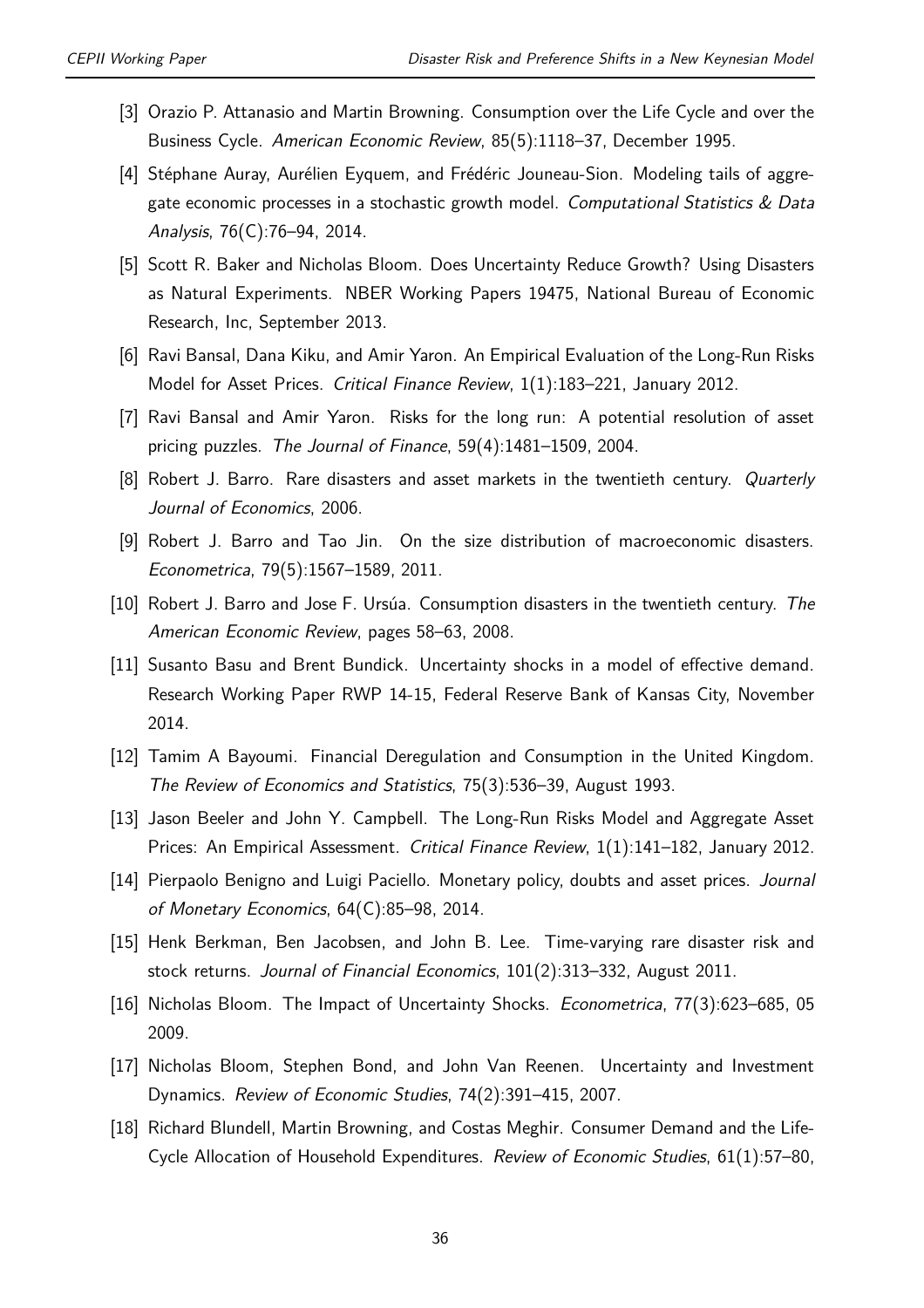January 1994.

- [19] Maren Brede. Disaster Risk in a New Keynesian Model. SFB 649 Discussion Papers SFB649DP2013-020, Sonderforschungsbereich 649, Humboldt University, Berlin, Germany, April 2013.
- [20] Dario Caldara, Jesus Fernández-Villaverde, Juan Rubio-Ramírez, and Wen Yao. Computing DSGE Models with Recursive Preferences and Stochastic Volatility. *Review of Economic Dynamics*, 15(2):188–206, April 2012.
- [21] John Y Campbell. Bond and Stock Returns in a Simple Exchange Model. *The Quarterly Journal of Economics*, 101(4):785–803, November 1986.
- [22] John Y. Campbell and John Ammer. What Moves the Stock and Bond Markets? A Variance Decomposition for Long-Term Asset Returns. *The Journal of Finance*, 48(1):3– 37, 1993.
- [23] John Y. Campbell and John Cochrane. Force of Habit: A Consumption-Based Explanation of Aggregate Stock Market Behavior. *Journal of Political Economy*, 107(2):205–251, April 1999.
- [24] John Y. Campbell and N. Gregory Mankiw. Consumption, Income and Interest Rates: Reinterpreting the Time Series Evidence. In *NBER Macroeconomics Annual 1989, Volume 4*, NBER Chapters, pages 185–246. National Bureau of Economic Research, Inc, May 1989.
- [25] Siddhartha Chib and Srikanth Ramamurthy. DSGE Models with Student- t Errors. *Econometric Reviews*, 33(1-4):152–171, June 2014.
- [26] Lawrence Christiano, Martin Eichenbaum, and Sergio Rebelo. When Is the Government Spending Multiplier Large? *Journal of Political Economy*, 119(1):78 – 121, 2011.
- [27] John H Cochrane. Presidential address: Discount rates. *The Journal of Finance*, 66(4):1047–1108, 2011.
- [28] Vasco Cúrdia, Marco Del Negro, and Daniel L. Greenwald. Rare Shocks, Great Recessions. *Journal of Applied Econometrics*, 29(7):1031–1052, November 2014.
- [29] Gauti B. Eggertsson, Andrea Ferrero, and Andrea Raffo. Can structural reforms help europe? *Journal of Monetary Economics*, 61:2–22, 2014.
- [30] Gauti B. Eggertsson and Michael Woodford. The Zero Bound on Interest Rates and Optimal Monetary Policy. *Brookings Papers on Economic Activity*, 34(1):139–235, 2003.
- [31] Larry G. Epstein and Stanley E. Zin. Substitution, Risk Aversion, and the Temporal Behavior of Consumption and Asset Returns: A Theoretical Framework. *Econometrica*, 57(4):937–69, July 1989.
- [32] Christopher J. Erceg and Jesper Linde. Fiscal Consolidation in an Open Economy. *Amer-*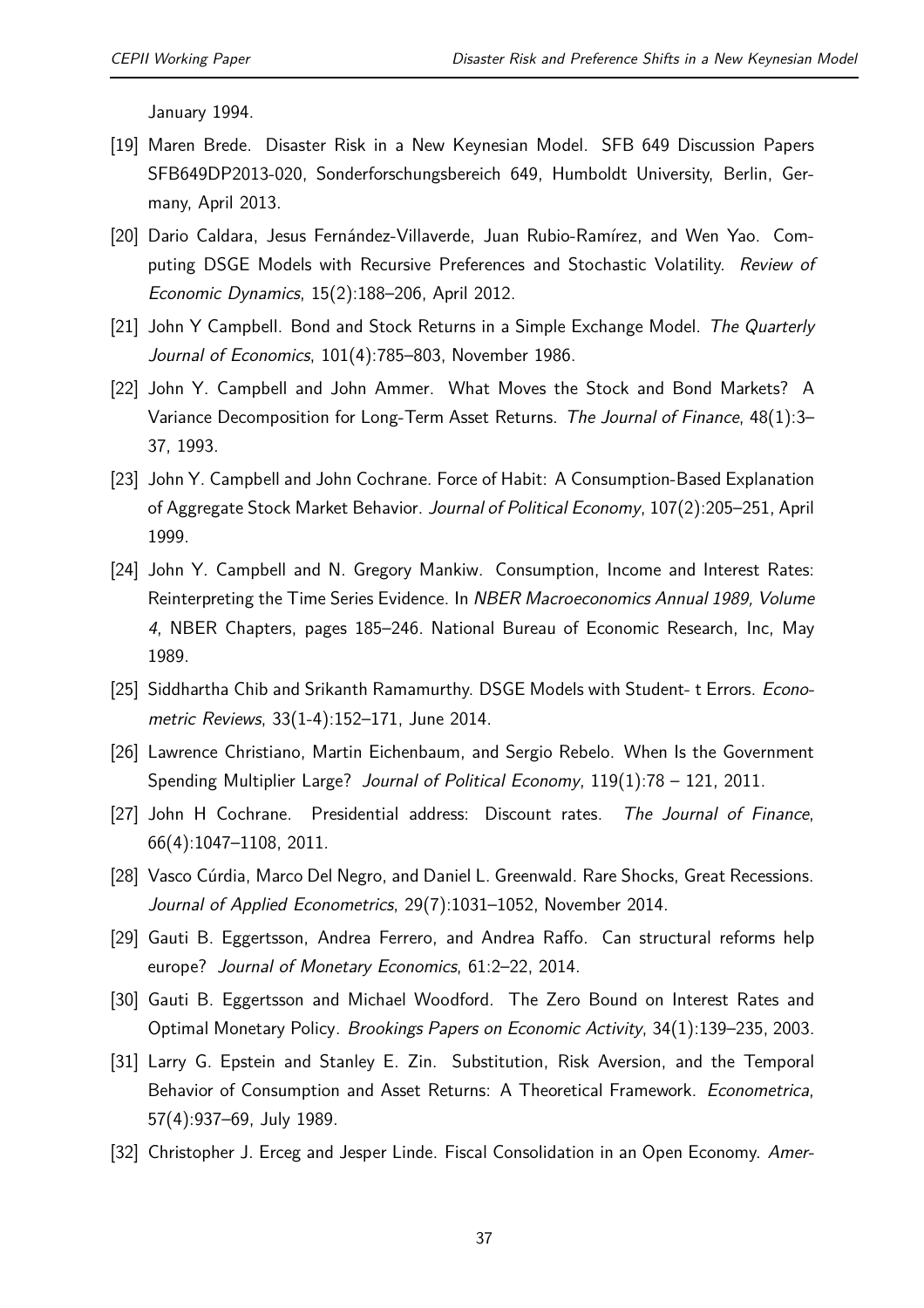*ican Economic Review*, 102(3):186–91, May 2012.

- [33] Xavier Gabaix. Variable Rare Disasters: A Tractable Theory of Ten Puzzles in Macrofinance. *American Economic Review*, 98(2):64–67, 2008.
- [34] Xavier Gabaix. Disasterization: A Simple Way to Fix the Asset Pricing Properties of Macroeconomic Models. *American Economic Review*, 101(3):406–09, May 2011.
- [35] Xavier Gabaix. Variable Rare Disasters: An Exactly Solved Framework for Ten Puzzles in Macro-Finance. *The Quarterly Journal of Economics*, 127(2):645–700, 2012.
- [36] François Gourio. Disasters and recoveries. *American Economic Review*, 98(2):68–73, May 2008.
- [37] François Gourio. Disaster Risk and Business Cycles. *American Economic Review*, 102(6):2734–66, October 2012.
- [38] François Gourio. Credit Risk and Disaster Risk. *American Economic Journal: Macroeconomics*, 5(3):1–34, July 2013.
- [39] Robert E Hall. Intertemporal Substitution in Consumption. *Journal of Political Economy*, 96(2):339–57, April 1988.
- [40] Tomas Havránek, Roman Horvath, Zuzana Irsova, and Marek Rusnak. Cross-country heterogeneity in intertemporal substitution. *Journal of International Economics*, 96(1):100– 118, 2015.
- [41] Abigail Hughes and Jumana Saleheen. UK labour productivity since the onset of the crisis ? an international and historical perspective. *Bank of England Quarterly Bulletin*, 52(2):138–146, 2012.
- [42] Alfonso Irarrazabal and Juan Carlos Parra-Alvarez. Time-varying disaster risk models: An empirical assessment of the Rietz-Barro hypothesis. CREATES Research Papers 2015-08, School of Economics and Management, University of Aarhus, February 2015.
- [43] Peter N. Ireland. Technology shocks in the new keynesian model. *Review of Economics and Statistics*, 86(4):923–936, 2004.
- [44] Marlène Isoré and Urszula Szczerbowicz. Disaster Risk in a New Keynesian Model. Working Papers 2013-12, CEPII research center, April 2013.
- [45] Sylvain Leduc and Zheng Liu. Uncertainty Shocks are Aggregate Demand Shocks. Working Paper Series 2012-10, Federal Reserve Bank of San Francisco, 2012.
- [46] Hayne E. Leland. Saving and Uncertainty: The Precautionary Demand for Saving. *The Quarterly Journal of Economics*, 82(3):465–473, August 1968.
- [47] Sydney Ludvigson. Consumption And Credit: A Model Of Time-Varying Liquidity Constraints. *The Review of Economics and Statistics*, 81(3):434–447, August 1999.
- [48] Gregory N. Mankiw and Stephen P. Zeldes. The Consumption of Stockholders and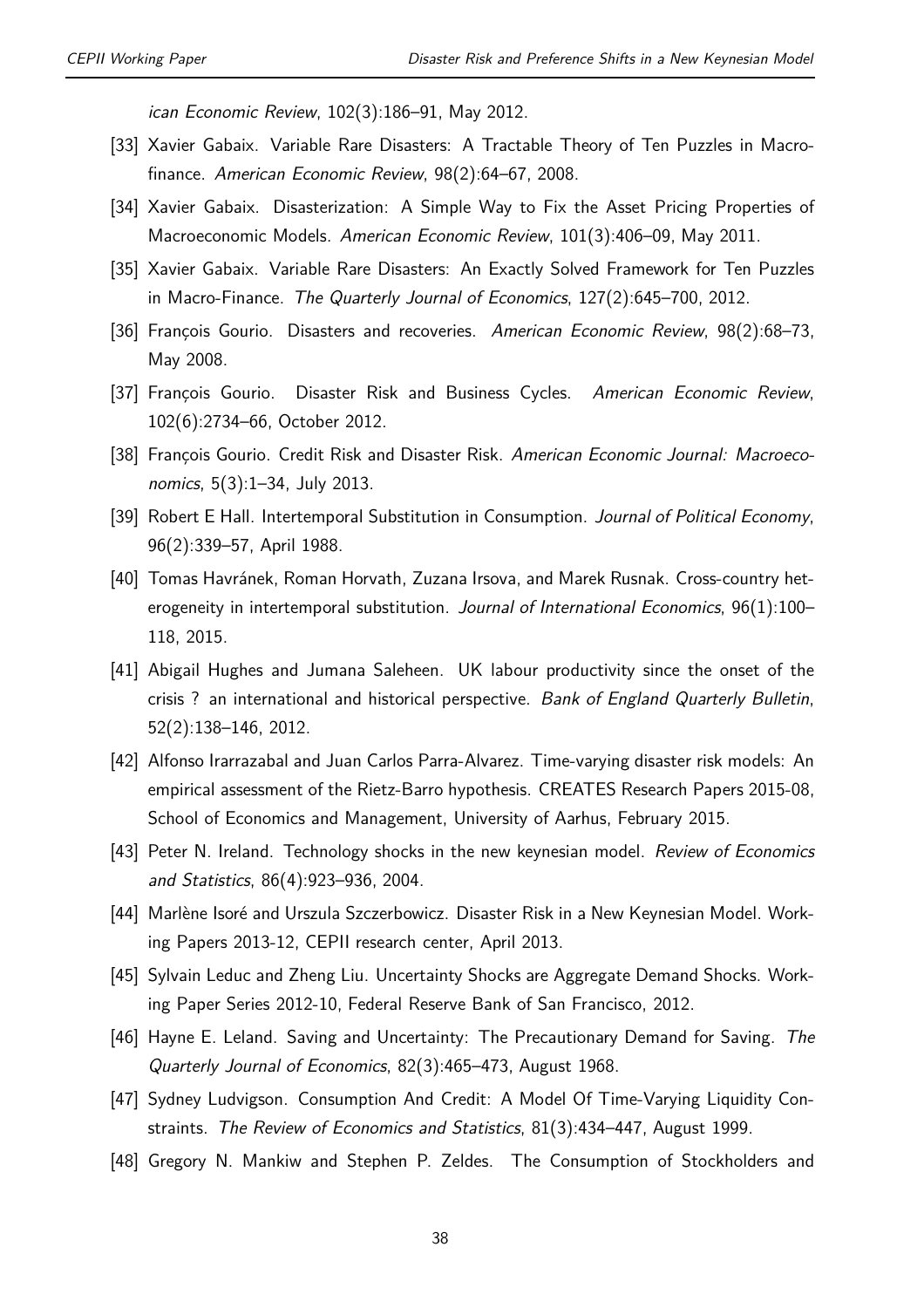Nonstockholders. *Journal of Financial Economics*, 29(1):97–112, 1991.

- [49] Rajnish Mehra and Edward C. Prescott. The equity premium: A puzzle. *Journal of monetary Economics*, 15(2):145–161, 1985.
- [50] Stephen Millard and Anamaria Nicolae. The effect of the financial crisis on TFP growth: a general equilibrium approach. Bank of England working papers 502, Bank of England, June 2014.
- [51] Emi Nakamura, Jón Steinsson, Robert J. Barro, and José Ursúa. Crises and Recoveries in an Empirical Model of Consumption Disasters. *American Economic Journal: Macroeconomics*, 5(3):35–74, July 2013.
- [52] Monika Piazzesi, Martin Schneider, and Selale Tuzel. Housing, consumption and asset pricing. *Journal of Financial Economics*, 83(3):531–569, March 2007.
- [53] Thomas A. Rietz. The equity risk premium: a solution. *Journal of Monetary Economics*, 22(1):117–131, July 1988.
- [54] Glenn D. Rudebusch and Eric T. Swanson. The Bond Premium in a DSGE Model with Long-Run Real and Nominal Risks. *American Economic Journal: Macroeconomics*, 4(1):105–43, January 2012.
- [55] Agnar Sandmo. The Effect of Uncertainty on Saving Decisions. *Review of Economic Studies*, 37(3):353–60, July 1970.
- [56] Frank Schorfheide, Dongho Song, and Amir Yaron. Identifying Long-Run Risks: A Bayesian Mixed-Frequency Approach. NBER Working Papers 20303, National Bureau of Economic Research, Inc, July 2014.
- [57] Sang Byung Seo and Jessica A. Wachter. Option Prices in a Model with Stochastic Disaster Risk. NBER Working Papers 19611, National Bureau of Economic Research, Inc, November 2013.
- [58] Frank Smets and Rafael Wouters. An Estimated Dynamic Stochastic General Equilibrium Model of the EURO Area. *Journal of the European Economic Association*, 1(5):1123– 1175, 09 2003.
- [59] Frank Smets and Rafael Wouters. Shocks and Frictions in US Business Cycles: A Bayesian DSGE Approach. *American Economic Review*, 97(3):586–606, 2007.
- [60] Thomas D. Tallarini Jr. Risk-sensitive real business cycles. *Journal of Monetary Economics*, 45(3):507–532, June 2000.
- [61] Jerry Tsai and Jessica A. Wachter. Disaster Risk and its Implications for Asset Pricing. NBER Working Papers 20926, National Bureau of Economic Research, Inc, February 2015.
- [62] Annette Vissing-Jorgensen. Limited Asset Market Participation and the Elasticity of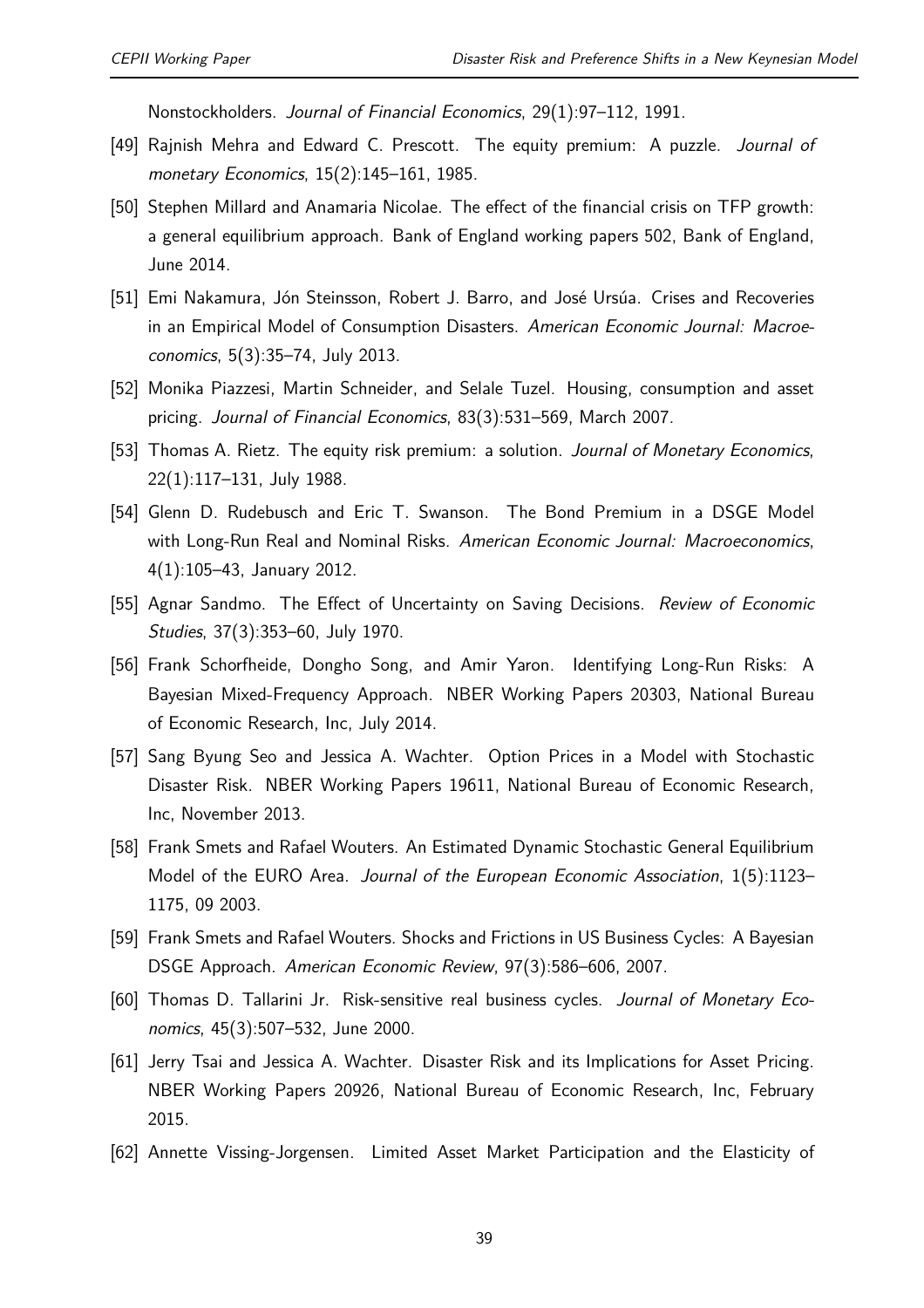Intertemporal Substitution. *Journal of Political Economy*, 110(4):825–853, August 2002.

- [63] Jessica A. Wachter. Can time-varying risk of rare disasters explain aggregate stock market volatility? *The Journal of Finance*, 68(3):987–1035, 2013.
- [64] Philippe Weil. The equity premium puzzle and the risk-free rate puzzle. *Journal of Monetary Economics*, 24(3):401–421, November 1989.
- [65] Philippe Weil. Nonexpected utility in macroeconomics. *Quarterly Journal of Economics*, 105(1):29–42, February 1990.
- [66] Martin L. Weitzman. Rare Disasters, Tail-Hedged Investments, and Risk-Adjusted Discount Rates. NBER Working Papers 18496, National Bureau of Economic Research, Inc, October 2012.
- [67] Wei Yang. Intertemporal Substitution and Equity Premium. Technical report, Review of Finance, forthcoming, 2015.
- [68] Motohiro Yogo. Estimating the elasticity of intertemporal substitution when instruments are weak. *Review of Economics and Statistics*, 86(3):797–810, 2004.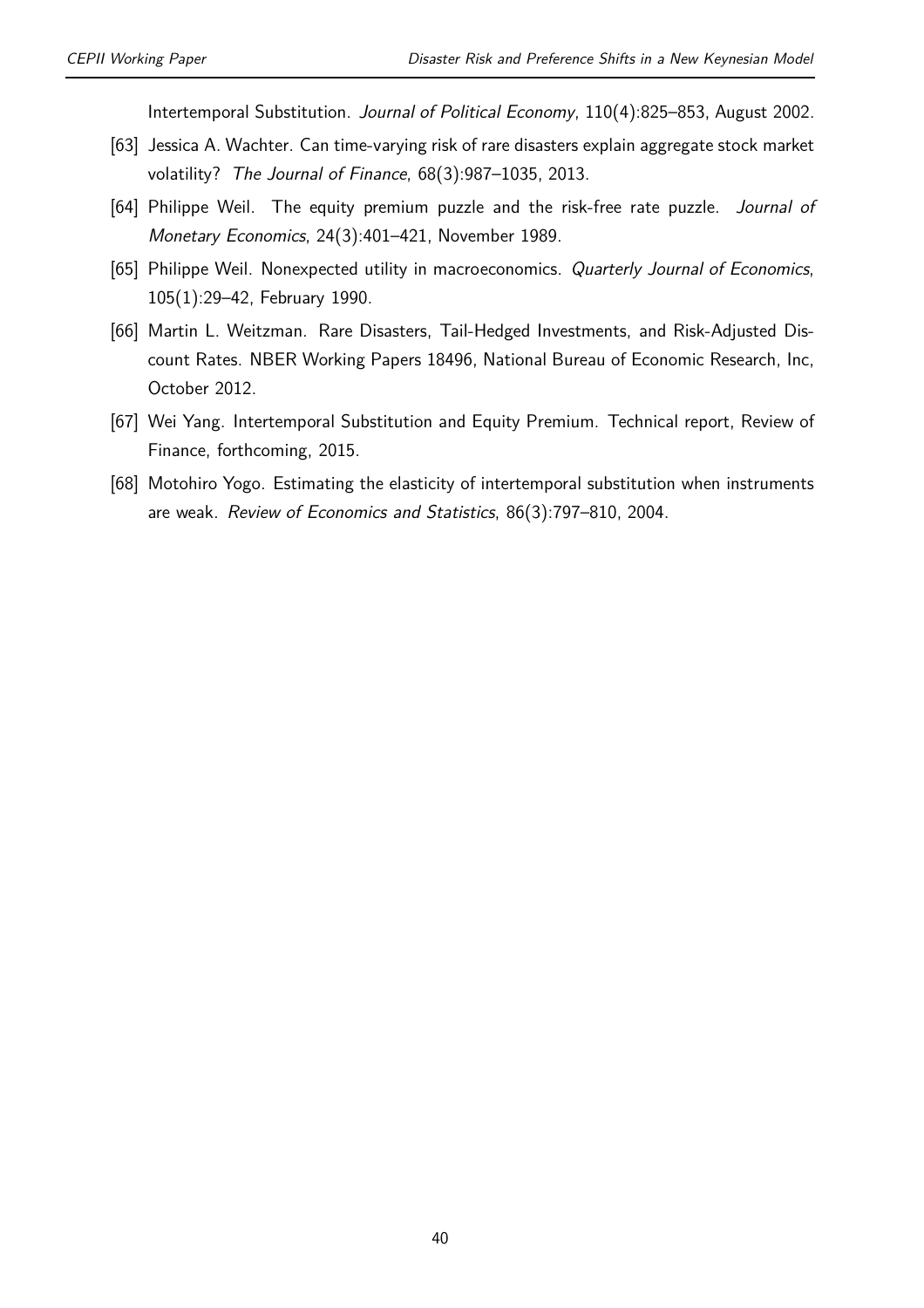#### **Appendix**

#### **8. Households' problem with disaster risk**

#### **A. Capital accumulation with disaster risk**

Let us consider that the law of motion for capital is

$$
K_{t+1} = \left[ (1 - \delta_0 u_t^{\eta}) K_t + S\left(\frac{I_t}{K_t}\right) K_t \right] e^{x_{t+1} \ln(1-\Delta)}
$$

where the depreciation rate of capital given by

$$
\delta_t = \delta_0 u_t^{\eta} \tag{10}
$$

with *u* the utilization rate of capital and *η* a parameter, where *S*(*.*) is a capital adjustment cost function featuring the usual properties as given by

$$
S\left(\frac{I_t}{K_t}\right) = \frac{I_t}{K_t} - \frac{\tau}{2} \left(\frac{I_t}{K_t} - \frac{\bar{I}}{\bar{K}}\right)^2
$$
\n(11)

and where the last term expresses that capital accumulation is affected by the occurrence of a "disaster" captured by the indicator variable *xt*+1. Specifically, if a disaster occurs, we have  $x_{t+1} = 1$ , with a time-varying probability denoted  $\theta_t$ , a fraction  $1 - \Delta$  of capital is destroyed. Otherwise,  $x_{t+1} = 0$ , and the law of motion is standard. Moreover,  $\log(\theta_t)$  follows an AR1 process.

Following Gourio (2012)'s spirit, we assume that productivity is subject to the same disaster risk and follows

$$
\frac{z_{t+1}}{z_t} = e^{\mu + \varepsilon_{z,t+1} + x_{t+1} \ln(1-\Delta)}
$$

This allows to write a law of motion for the *detrended* capital stock as

$$
k_{t+1} = \frac{(1 - \delta_t)k_t + S\left(\frac{i_t}{k_t}\right)k_t}{e^{\mu + \varepsilon_{z,t+1}}}
$$
(12)

where lower case letters denote the detrended variables  $(k_t\,=\,K_t/z_t$ , etc). This way, the disaster event itself  $x_{t+1}$  does not affect the detrended capital, while the disaster risk  $\theta_t$  will however do (indirectly).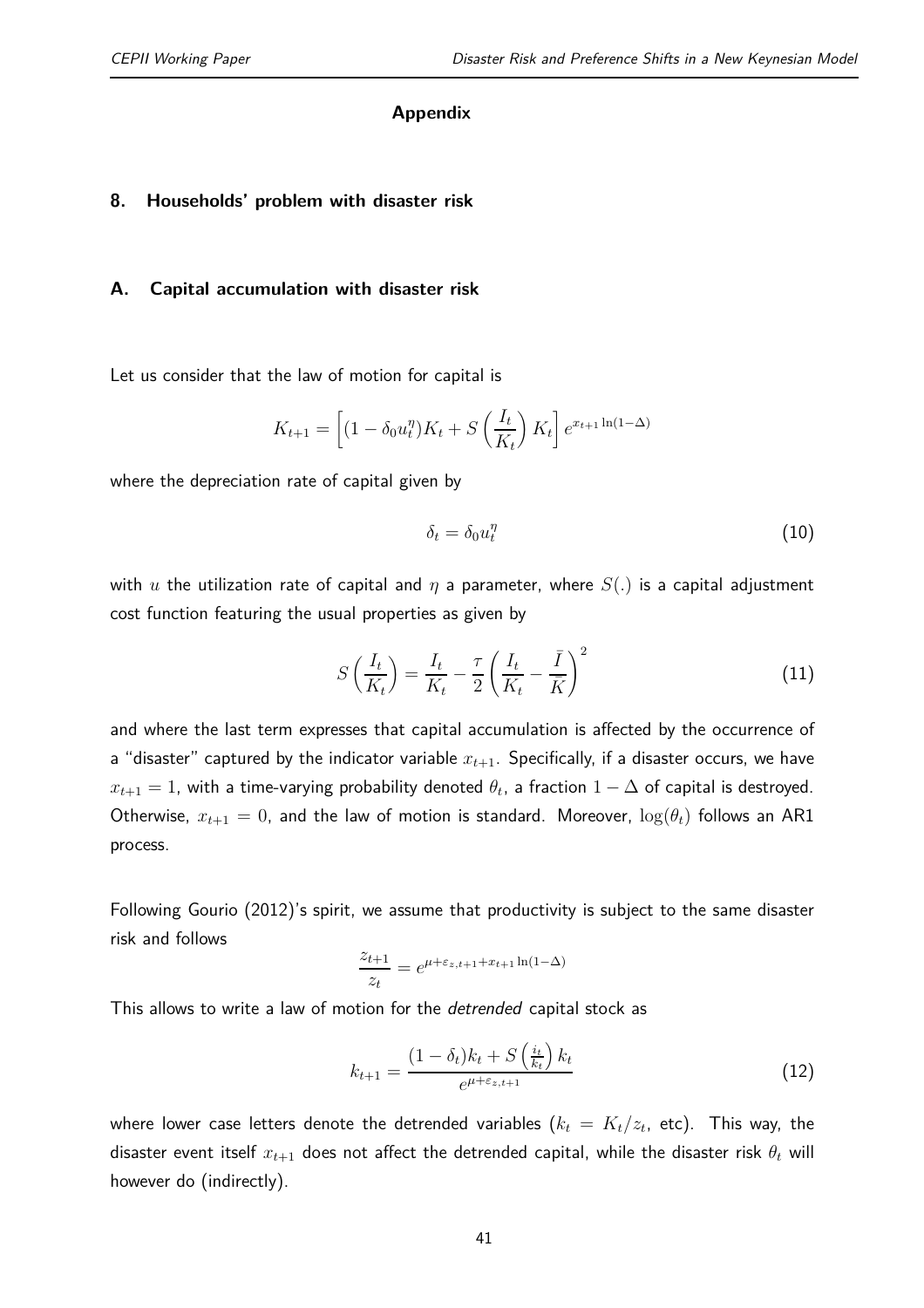#### **B. Bonds with disaster risk and the budget constraint**

In addition, households can also buy one-period bonds issued by a public authority. These assets are also subject to the same disaster risk , i.e

$$
B_{t+1} = [B_t(1 + r_{t-1})]e^{x_{t+1}\ln(1 - \Delta)}
$$

or, reexpressed in detrended terms as  $b_{t+1} = \frac{b_t(1+r_{t-1})}{e^{\mu+\varepsilon}z_{t+1}}$  $e^{\mu + \epsilon_{z,t+1}}$ . The households' (detrended) budget constraint is thus given by

$$
\frac{w_t}{p_t}L_t + \frac{b_t(1+r_{t-1})}{p_t} + \frac{P_t^k}{p_t}u_t k_t + \frac{D_t}{z_t} = i_t + c_t + \frac{b_{t+1}}{p_t}e^{\mu + \varepsilon_{z,t+1}} + \frac{T_t}{z_t}
$$
(13)

where  $w$  stands for the (detrended) nominal wage rate,  $p$  the good price,  $P^k$  the (nominal) rental rate of capital received from the firms, *D* the monopolistic firms' real profits, *T* lumpsum taxes.

#### **C. Epstein-Zin preferences under disaster risk**

Epstein-Zin (1989) preferences are given by:

$$
\tilde{V}_t = \left[ \left[ C_t \left( 1 - L_t \right)^{\varpi} \right]^{1-\psi} + \beta_0 \left( E_t \tilde{V}_{t+1}^{1-\gamma} \right)^{\frac{1-\psi}{1-\gamma}} \right]^{\frac{1}{1-\psi}}
$$

 $\textsf{By setting} \,\, \tilde{V}_t = V_t^{\frac{1}{1-\psi}}$  and  $\chi = 1 - \frac{1-\gamma}{1-\psi}$  $\frac{1-\gamma}{1-\psi}$ , we obtain

$$
V_t = [C_t (1 - L_t)^{\varpi}]^{1 - \psi} + \beta_0 \left( E_t V_{t+1}^{1 - \chi} \right)^{\frac{1}{1 - \chi}}
$$

and finally defining  $v_t \equiv \frac{V_t}{z^{1-t}}$  $\frac{V_t}{z_t^{1-\psi}}$ , we get

$$
v_t = [c_t(1 - L_t)^{\varpi}]^{1 - \psi} + \frac{\beta_0}{z_t^{1 - \psi}} \left( E_t \left( z_{t+1}^{1 - \psi} v_{t+1} \right)^{1 - \chi} \right)^{\frac{1}{1 - \chi}}
$$

with  $c_t = C_t/z_t$  stands for the detrended consumption. Since we have assumed that productivity evolves as  $z_{t+1}/z_t = e^{\mu + \varepsilon_{z,t+1} + x_{t+1}\ln(1-\Delta)},$  we can rewrite the previous equation as

$$
v_t = [c_t(1 - L_t)^{\varpi}]^{1 - \psi} + \frac{\beta_0}{z_t^{1 - \psi}} \left( E_t \left( z_t^{(1 - \psi)} e^{[\mu + \varepsilon_{z, t+1} + x_{t+1} \ln(1 - \Delta)](1 - \psi)} v_{t+1} \right)^{1 - \chi} \right)^{\frac{1}{1 - \chi}}
$$
  
= 
$$
[c_t(1 - L_t)^{\varpi}]^{1 - \psi} + \beta_0 \left( E_t e^{[\mu + \varepsilon_{z, t+1} + x_{t+1} \ln(1 - \Delta)](1 - \psi)(1 - \chi)} v_{t+1}^{1 - \chi} \right)^{\frac{1}{1 - \chi}}
$$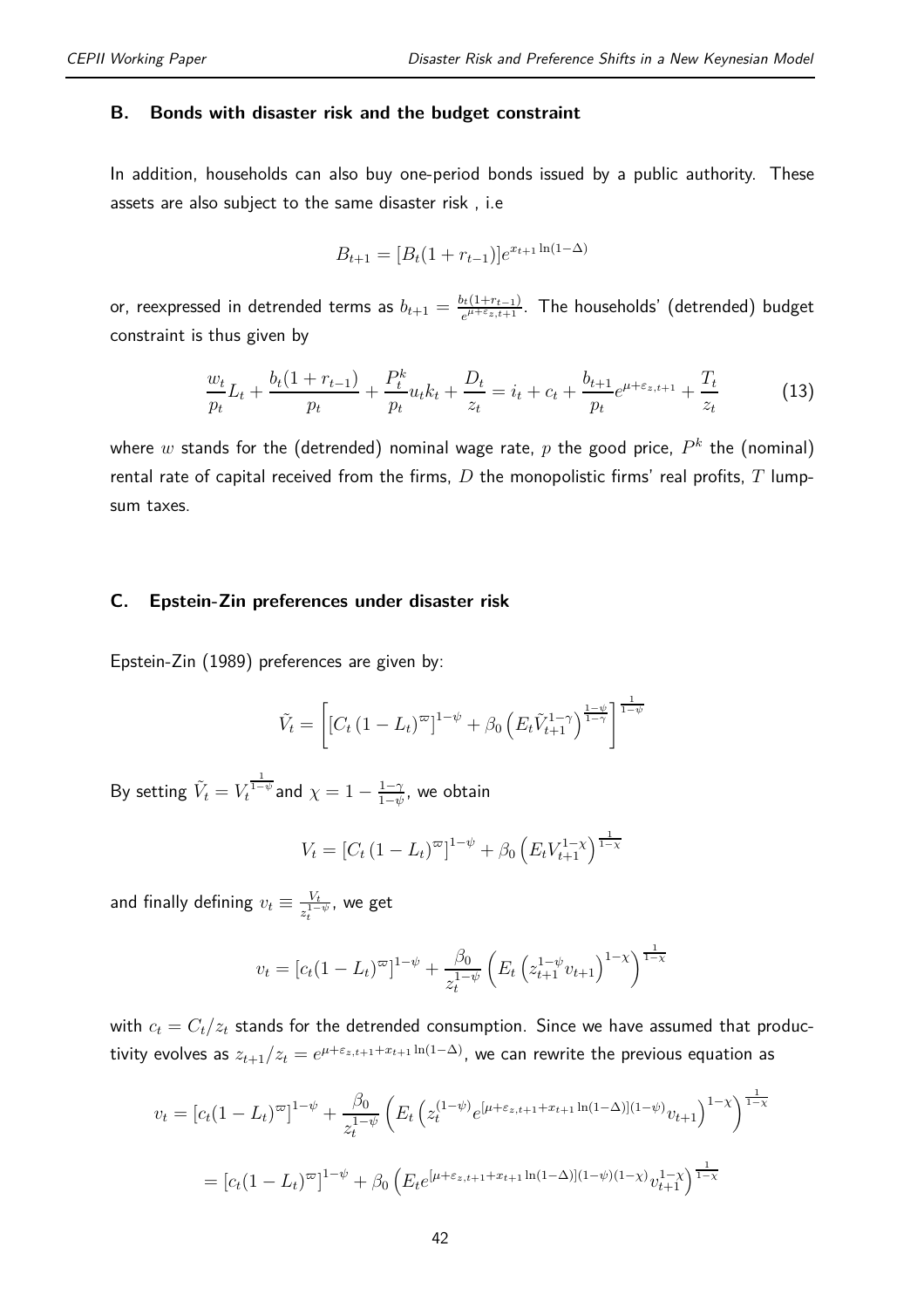that can further be decomposed, in Gourio (2012)'s spirit, as

$$
v_t = [c_t(1-L_t)^{\varpi}]^{1-\psi} + \beta_0 E_t \left[ e^{(1-\gamma)x_{t+1}\ln(1-\Delta)} \right]^{1-\chi} e^{(1-\psi)\mu} E_t \left[ e^{(1-\gamma)\varepsilon_{z,t+1}} v_{t+1}^{1-\chi} \right]^{1-\chi}
$$

with  $(1 - \gamma) = (1 - \psi)(1 - \chi)$  from earlier definition. Then, since there is a disaster  $(x = 1)$ with probability  $\theta$  and no disaster  $(x = 0)$  with probability  $(1 - \theta)$ , we can decompose in the expression above the term

$$
\beta_0 E_t \left[ e^{(1-\gamma)x_{t+1} \ln(1-\Delta)} \right]^{\frac{1}{1-\chi}} = \beta_0 \left[ (1-\theta_t) + \theta_t e^{(1-\gamma)\ln(1-\Delta)} \right]^{\frac{1}{1-\chi}}
$$

where the first expectation operator is conditional on the disaster risk and information at time *t* whereas the second expectation operator is only conditional on information at time *t*.

Thus, redefining the discount factor as a function of the (time-varying) disaster risk (à la Gourio, 2012) as

$$
\beta(\theta) \equiv \beta_0 \left[ 1 - \theta_t + \theta_t e^{(1-\gamma)\ln(1-\Delta)} \right]^{\frac{1}{1-\chi}} \tag{14}
$$

our objective function can finally be rewritten as

$$
v_t = [c_t(1 - L_t)^{\infty}]^{1 - \psi} + \beta(\theta_t)e^{(1 - \psi)\mu} \left[E_t e^{(1 - \gamma)\varepsilon_{z,t+1}} v_{t+1}^{1 - \chi}\right]^{\frac{1}{1 - \chi}} \tag{15}
$$

#### **D. Solving for the household's problem**

Households want to maximize (5) subject to (1)-(4) and (6). The Lagrangien for this problem can be written as

$$
\mathcal{L} = [c_t(1 - L_t)^{\infty}]^{1 - \psi} + \beta(\theta_t)e^{\mu(1 - \psi)} \left( E_t e^{\varepsilon_{z,t+1}(1 - \gamma)} v_{t+1}^{(1 - \chi)} \right)^{\frac{1}{1 - \chi}} \n+ E_t \Lambda_t^B \left( \frac{w_t^{nom}}{p_t} L_t - \frac{b_{t+1}}{p_t} e^{\mu + \varepsilon_{z,t+1}} + \frac{b_t(1 + r_{t-1})}{p_t} + \frac{P_t^k}{p_t} u_t k_t + \frac{D_t}{z_t} - i_t - c_t - \frac{T_t}{z_t} \right) \n+ E_t \Lambda_t^C \left[ (1 - \delta_0 u_t^{\eta}) k_t + S \left( \frac{i_t}{k_t} \right) k_t - k_{t+1} e^{\mu + \varepsilon_{z,t+1}} \right]
$$

with  $\delta_t = \delta_0 u_t^{\eta}$  and  $S\left(\frac{i_t}{k_t}\right)$ *kt*  $=$  $\frac{i_{t}}{k_{t}}$  $\frac{i_t}{k_t} - \frac{\tau}{2}$ 2  $\int$ *i*<sup>*t*</sup>  $\frac{i_t}{k_t} - \frac{\bar{i}}{\bar{k}}$  $\bar{k}$  $\int^2$ , and where  $\Lambda^B_t$  and  $\Lambda^C_t$  are the Lagrangian multipliers associated with the budget constraint and capital accumulation constraint respectively. The first-order conditions are thus

$$
(c_t:) \quad (1 - \psi)c_t^{-\psi} (1 - L_t)^{\varpi(1 - \psi)} = \Lambda_t^B
$$
\n
$$
(c_{t+1}:) \quad E_t \left[ \beta(\theta_t)e^{(1 - \psi)\mu} \frac{e^{(1 - \gamma)\varepsilon_{z,t+1}}v_{t+1}^{-\chi}}{\left(E_t e^{(1 - \gamma)\varepsilon_{z,t+1}}v_{t+1}^{1 - \chi}\right)^{\frac{-\chi}{1 - \chi}}} (1 - \psi)c_{t+1}^{-\psi} (1 - L_{t+1})^{\varpi(1 - \psi)} \right] = E_t \Lambda_{t+1}^B
$$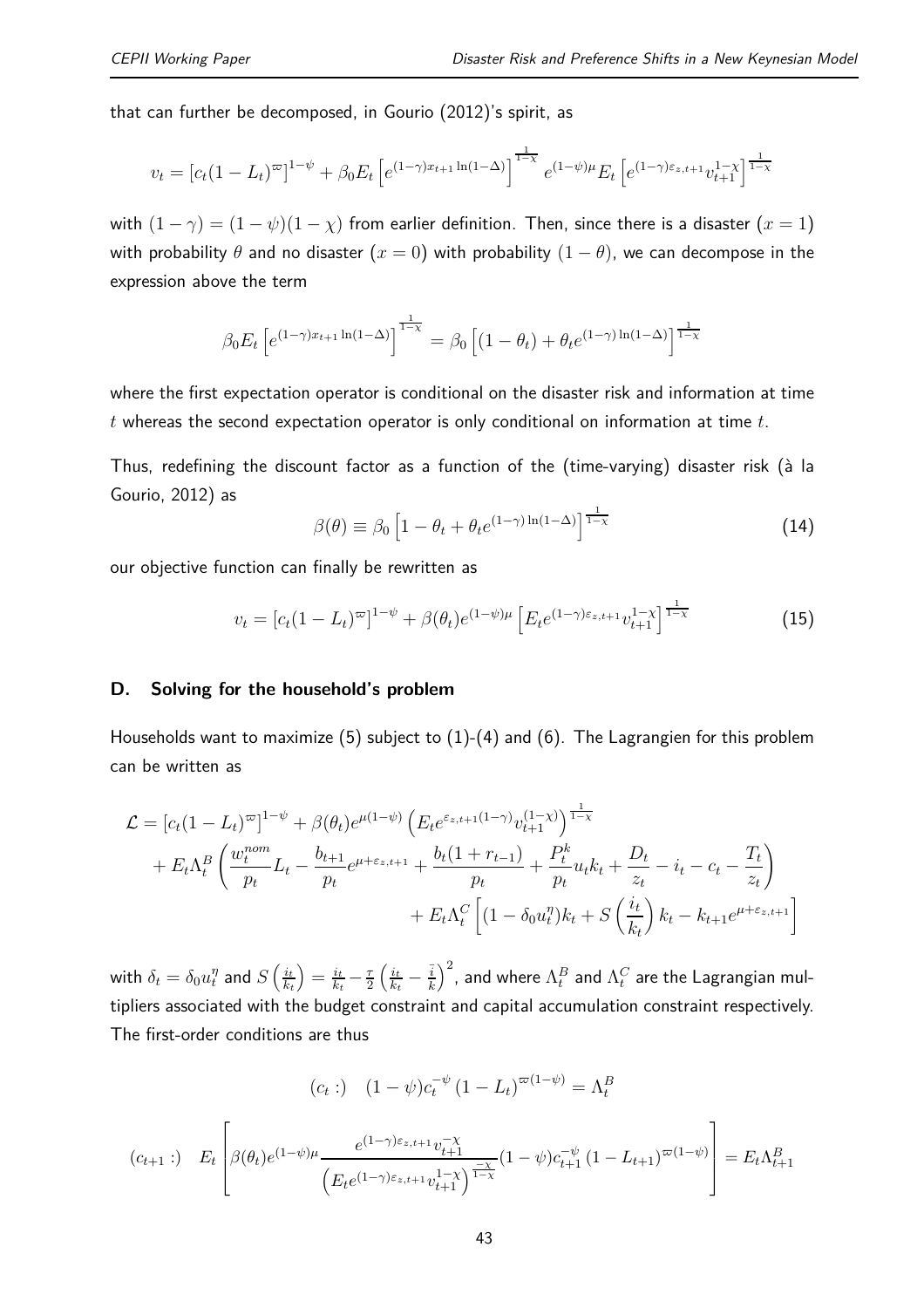$$
(L_t:)\quad \frac{1 - L_t}{c_t} = \frac{\varpi}{w_t}
$$
\n
$$
(b_{t+1}:)\quad \Lambda_t^B e^{\mu + \varepsilon_{z,t+1}} = E_t \left( \Lambda_{t+1}^B \frac{1 + r_t}{1 + \pi_{t+1}} \right)
$$
\n
$$
(k_{t+1}:)\quad E_t \left\{ \Lambda_{t+1}^B \frac{P_{t+1}^k}{p_{t+1}} u_{t+1} + \Lambda_{t+1}^C \left[ 1 - \delta_0 u_{t+1}^{\eta} + \tau \frac{i_{t+1}}{k_{t+1}} \left( \frac{i_{t+1}}{k_{t+1}} - \frac{\overline{i}}{k} \right) \right] - \frac{\tau}{2} \left( \frac{i_{t+1}}{k_{t+1}} - \frac{\overline{i}}{k} \right)^2 \right\} = \Lambda_t^C e^{\mu + \varepsilon_{z,t+1}}
$$
\n
$$
(u_t:)\quad \Lambda_t^B \frac{P_t^k}{p_t} = \Lambda_t^C \delta_0 \eta u_t^{\eta - 1}
$$
\n
$$
(i_t:)\quad \Lambda_t^B = \Lambda_t^C \left[ 1 - \tau \left( \frac{i_t}{k_t} - \frac{\overline{i}}{k} \right) \right]
$$

Finally, substituting out the Lagrange multipliers, we get the optimality conditions expressed in detrended terms.

#### **E. The stochastic discount factor**

The stochastic discount factor is defined as

$$
Q_{t,t+1} = \frac{\partial \tilde{V}_t / \partial C_{t+1}}{\partial \tilde{V}_t / \partial C_t}
$$

and, recalling that  $\tilde{V}_t = V_t^{\frac{1}{1-\psi}}$  and  $\chi = 1 - \frac{1-\gamma}{1-\psi}$  $\frac{1-\gamma}{1-\psi},$  we get

$$
Q_{t,t+1} = \beta_0 \left(\frac{C_{t+1}}{C_t}\right)^{-\psi} \left(\frac{1 - L_{t+1}}{1 - L_t}\right)^{\varpi(1 - \psi)} \frac{V_{t+1}^{-\chi}}{(E_t V_{t+1}^{1 - \chi})^{\frac{-\chi}{1 - \chi}}}
$$

Then, to further express it as a function of the detrended variables, let us use  $v_t \equiv \frac{V_t}{z^{1-t}}$  $\frac{V_t}{z_t^{1-\psi}}$  and the expression above to get

$$
Q_{t,t+1} = \frac{z_t}{z_{t+1}} \left(\frac{c_{t+1}}{c_t}\right)^{-\psi} \left(\frac{1 - L_{t+1}}{1 - L_t}\right)^{\varpi(1 - \psi)} \beta(\theta_t) e^{(1 - \psi)\mu} \frac{e^{(1 - \gamma)\varepsilon_{z,t+1}} v_{t+1}^{-\chi}}{\left[E_t e^{(1 - \gamma)\varepsilon_{z,t+1}} v_{t+1}^{1 - \chi}\right]^{\frac{-\chi}{1 - \chi}}}
$$

Note that we cannot use this expression as such for using the perturbation methods since the term  $\frac{z_t}{z_{t+1}}$  still contain the disaster variable  $x$ . However, recall the first-order condition on bonds as

$$
\frac{E_t \Lambda_{t+1}^B}{\Lambda_t^B} = e^{\mu + \varepsilon_{z,t+1}} \frac{E_t (1 + \pi_{t+1})}{1 + r_t}
$$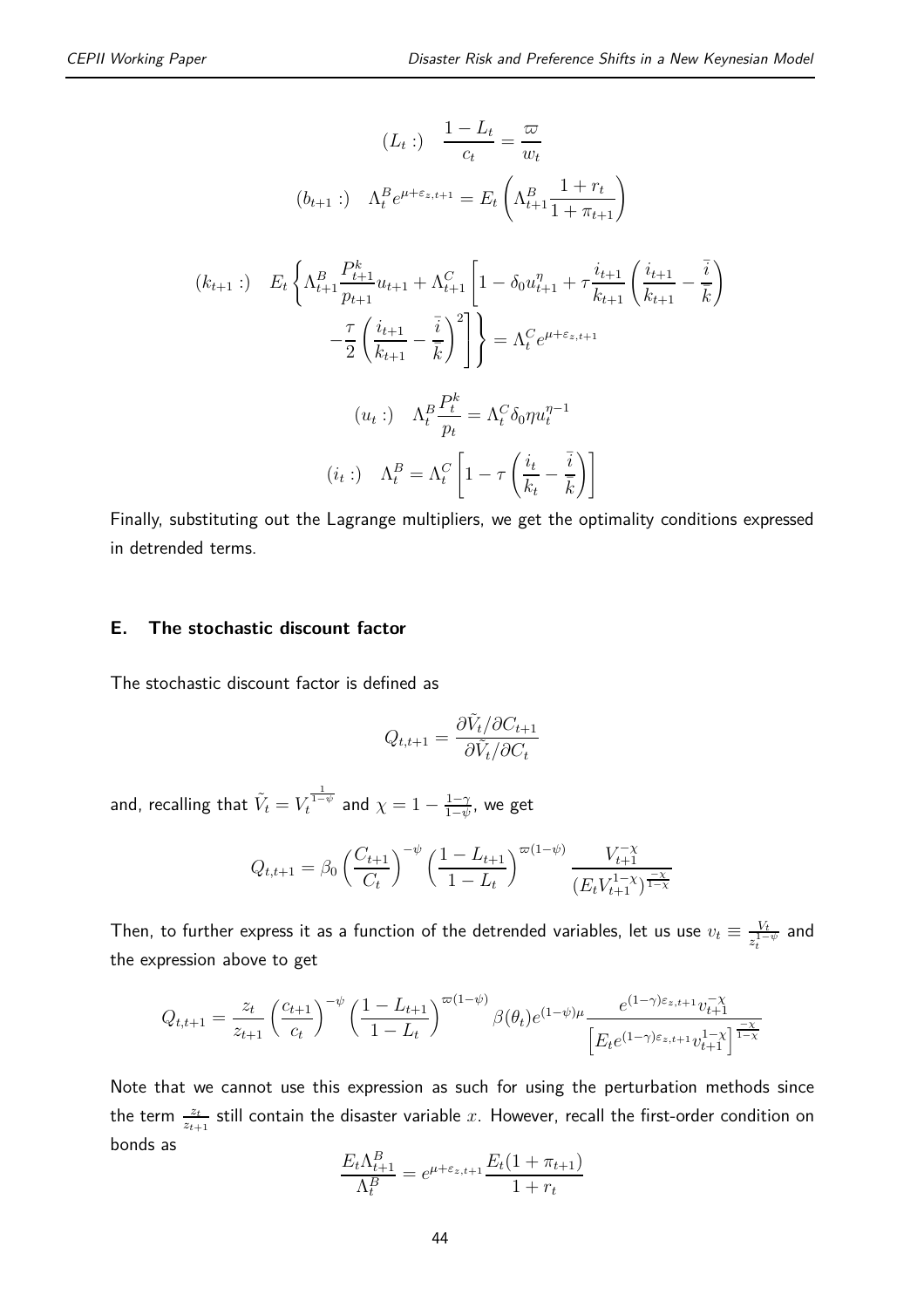$$
=E_t\left[\beta(\theta_t)e^{(1-\psi)\mu}\frac{e^{(1-\gamma)\varepsilon_{z,t+1}}v_{t+1}^{-\chi}}{\left(E_te^{(1-\gamma)\varepsilon_{z,t+1}}v_{t+1}^{1-\chi}\right)^{\frac{-\chi}{1-\chi}}}\left(\frac{c_{t+1}}{c_t}\right)^{-\psi}\left(\frac{1-L_{t+1}}{1-L_t}\right)^{\varpi(1-\psi)}\right]
$$

Finally, 'detrending' the Lagrange multipliers,  $\lambda^B_t \equiv \frac{\Lambda^B_t}{z_t}$ , we get an equilibrium condition as

$$
Q_{t,t+1} = \frac{z_t}{z_{t+1}} \frac{\Lambda_{t+1}^B}{\Lambda_t^B} = \frac{\lambda_{t+1}^B}{\lambda_t^B}, \quad \text{ or } \quad
$$

$$
\tilde{Q}_{t,t+1} \equiv Q_{t,t+1} \frac{z_{t+1}}{z_t} = \frac{\Lambda_{t+1}^B}{\Lambda_t^B} = e^{\mu + \varepsilon_{z,t+1}} \frac{1 + \pi_{t+1}}{1 + r_t}
$$
\n(16)

#### **F. The risk premium**

The standard asset pricing orthogonality condition reads as

$$
E_t\left[Q_{t,t+1}R_{t+1}^i\right] = 1
$$

where  $R^i$  is the real return on asset  $i.$  Thus, the *riskfree rate*,  $R^f$ , is

$$
E_t\left[Q_{t,t+1}R_{t+1}^f\right] = 1
$$

Moreover, from the first-order condition on bonds, we know that

$$
E_t\left[\tilde{Q}_{t,t+1}\right] = E_t\left[Q_{t,t+1}\frac{z_{t+1}}{z_t}\right] = E_t\left[e^{\mu + \varepsilon_{z,t+1}}\frac{1 + \pi_{t+1}}{1 + r_t}\right]
$$

such that the (real) *rate of return on capital* can be written as

$$
R_{t+1}^{k,real} = \frac{z_{t+1}}{z_t} \frac{1}{e^{\mu + \varepsilon_{z,t+1}}} \frac{1 + r_t}{1 + \pi_{t+1}} = e^{x_{t+1} \ln(1 - \Delta)} \frac{1 + r_t}{1 + \pi_{t+1}}
$$

Further replaced into the (non detrended) condition on capital, we get

$$
R_{t+1}^{k,real} = e^{x_{t+1}\ln(1-\Delta)} \left\{ \frac{P_{t+1}^k}{p_{t+1}} \frac{u_{t+1}}{q_t} + \frac{q_{t+1}}{q_t} \left[ 1 - \delta_0 u_{t+1}^{\eta} + \tau \frac{i_{t+1}}{k_{t+1}} \left( \frac{i_{t+1}}{k_{t+1}} - \frac{\overline{i}}{k} \right) \right] - \frac{\tau}{2} \left( \frac{i_{t+1}}{k_{t+1}} - \frac{\overline{i}}{k} \right)^2 \right\}
$$

Finally, the *risk premium* is defined in gross terms as the ratio of the real return on capital to the riskfree rate, i.e  $E_t(Premium_{t+1}) \equiv E_t(R_{t+1}^{k,real}/R_{t+1}^f).$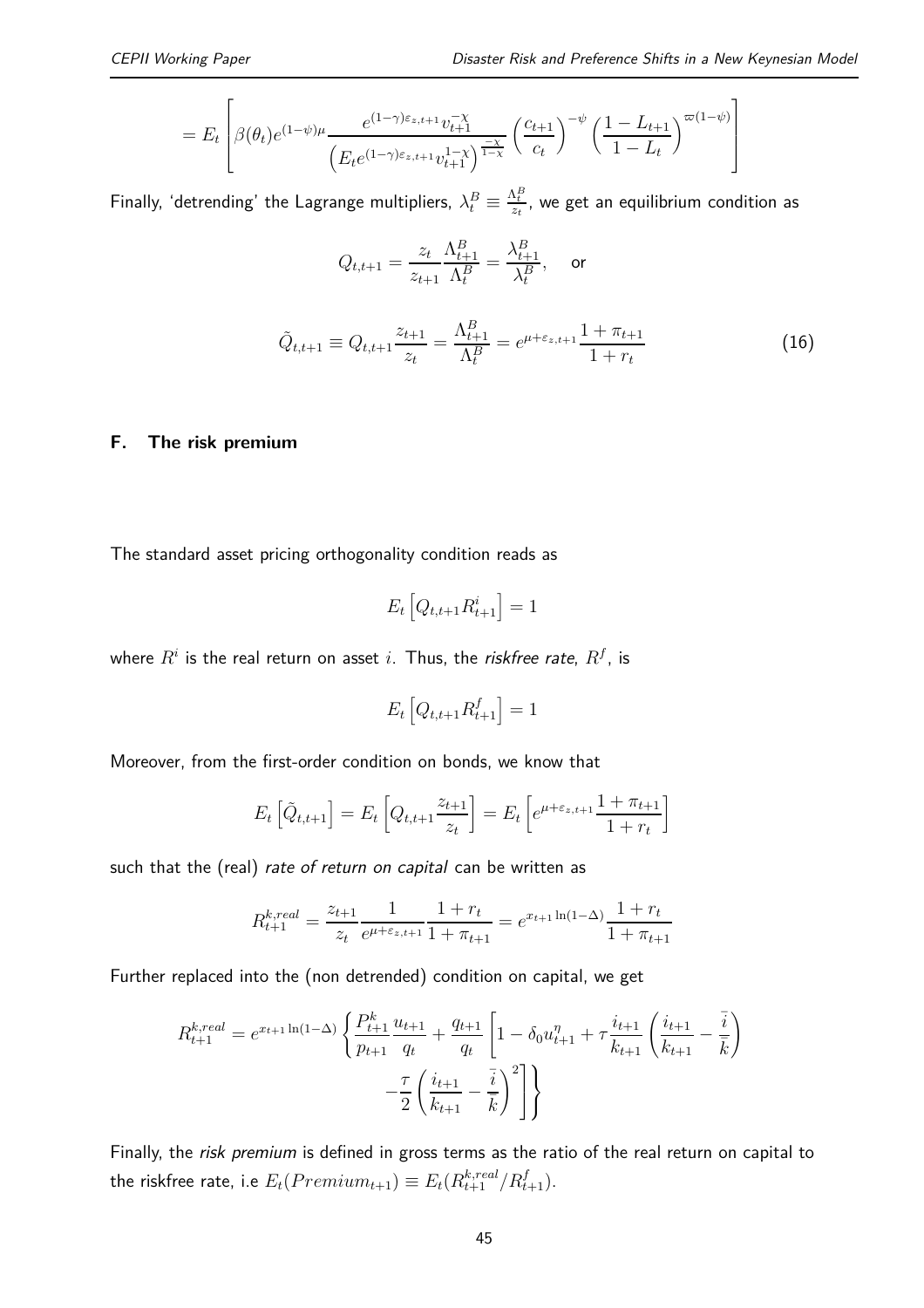#### **G. The role of the EIS on households' decisions**

#### **G.1. The response of the discount factor to the disaster risk**

The EIS is given by the following combination of parameters in our model

$$
EIS = \frac{1}{1 - (1 + \varpi)(1 - \psi)}
$$

so that the time-varying discount factor (6) can be rewritten as

$$
\beta(\theta) = \beta_0 \left[ 1 - \theta_t \left( 1 - e^{(1-\gamma)\ln(1-\Delta)} \right) \right]^{\frac{1-1/ELS}{(1-\gamma)(1+\varpi)}}
$$

Taking the derivate with respect to the probability of disaster gives

$$
\frac{\partial \beta(\theta)}{\partial \theta} = \beta_0 \underbrace{\frac{1-1/EIS}{(1-\gamma)(1+\varpi)}}_{A} \underbrace{\left[e^{(1-\gamma)\ln(1-\Delta)}-1\right]}_{B} \underbrace{\left[1-\theta_t\left(1-e^{(1-\gamma)\ln(1-\Delta)}\right)\right]^{\frac{1-1/EIS}{(1-\gamma)(1+\varpi)}-1}}_{C}
$$

The sign of this expression crucially depends on the value of the EIS. Given  $\varpi > 0$ ,  $\Delta > 0$ ,  $\theta > 0$ ,  $\beta_0 > 0$ , we have:

- With EIS *<* 1 and *γ >* 1, A*>*0, B*>*0, C*>*0, so *∂β*(*θ*) *∂θ >* 0;
- With EIS *<* 1 and 0 ≤ *γ <* 1, A*<*0, B*<* 0, C*>*0, so *∂β*(*θ*) *∂θ >* 0;
- $\bullet$  With EIS  $> 1$  and  $\gamma > 1$ , A<0, B>0, C>0, so  $\frac{\partial \beta(\theta)}{\partial \theta} < 0$ ;
- With EIS *>* 1 and 0 ≤ *γ <* 1, A*>*0, B*<*0, C*>*0, so *∂β*(*θ*) *∂θ <* 0;
- With  $\lim_{EIS \to 1} \frac{\partial \beta(\theta)}{\partial \theta} \to 0$ .

Overall, an increase in the probability of disaster thus makes agents more patient (higher *β*(*θ*)) when the EIS is below unity, and inversely, more impatient (lower *β*(*θ*)) when the EIS is above unity. This holds for all degrees of risk aversion (all values of *γ*), including risk neutrality.

#### **G.2. The response of the riskfree rate to the disaster risk (along the balanced growth path)**

Along the balanced growth path, the riskfree rate is given by

$$
R^f=\frac{\left[1-\theta\left(1-e^{\left(1-\gamma\right)\ln\left(1-\Delta\right)}\right)\right]^{\frac{\varpi\left(1-\gamma\right)+1/EIS-\gamma}{\left(1+\varpi\right)\left(1-\gamma\right)}}}{\beta_0e^{-\mu\frac{\varpi+1/EIS}{1+\varpi}}\left[1-\theta\left(1-e^{-\gamma\ln\left(1-\Delta\right)}\right)\right]}
$$

The derivative *∂R<sup>f</sup> /∂θ* is always negative, i.e the riskfree rate decreases in the disaster risk for all values of the EIS and risk aversion. However, the magnitude of the slump is sensitive to the value of the EIS: the riskfree rate decreases more with the disaster risk for an EIS below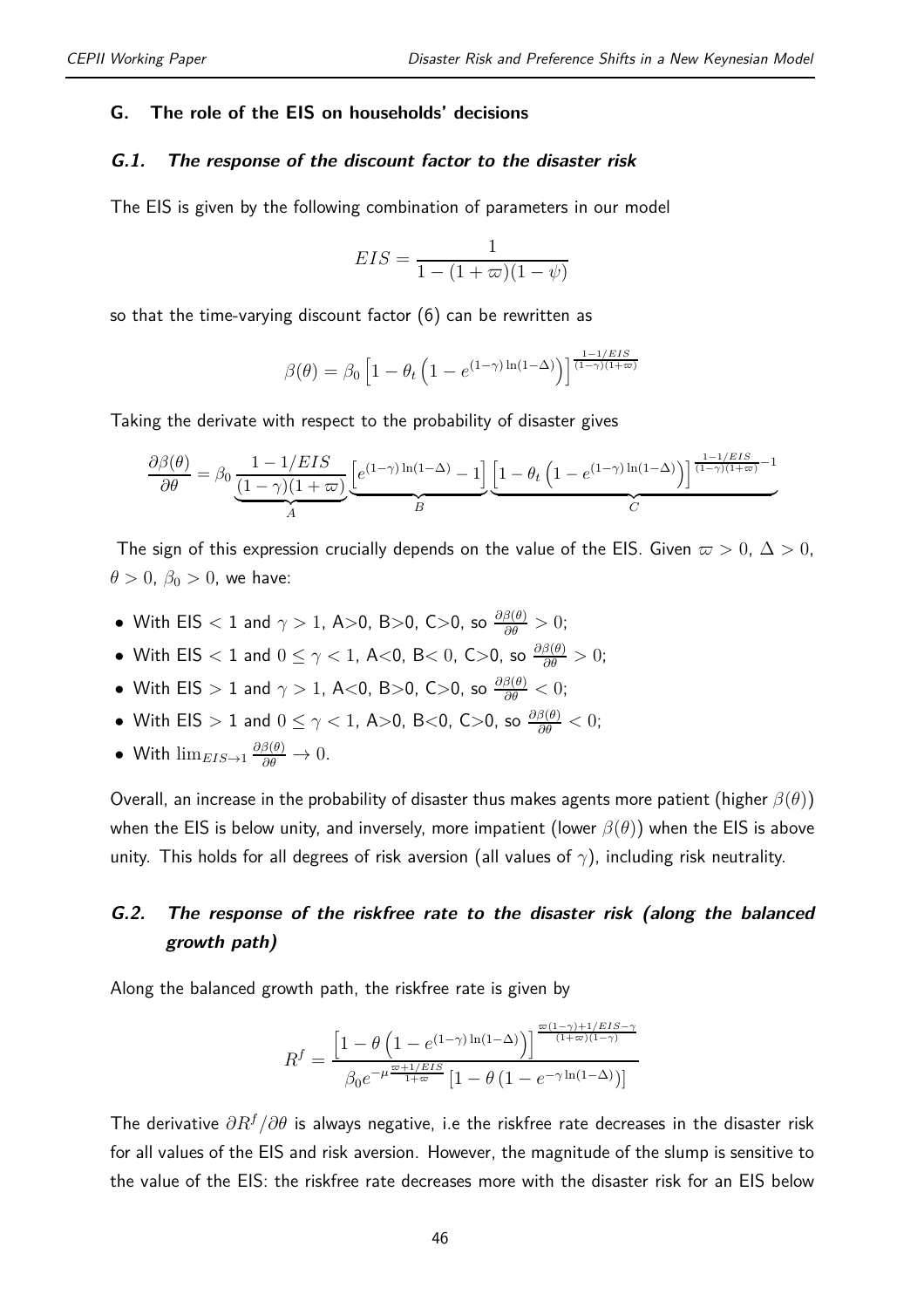unity than for an EIS above unity, given the degree of risk aversion (including risk neutrality).

For instance, with the baseline calibration we find

- With EIS  $= 0.5$  and  $\gamma = 3.8$ ,  $\frac{\partial R^f}{\partial \theta} \approx -0.666$ ;
- With EIS  $=$  2 and  $\gamma = 3.8$ ,  $\frac{\partial R^f}{\partial \theta} \approx -0.504$ ;
- With EIS  $= 0.5$  and  $\gamma = 0.5$ ,  $\frac{\partial R^f}{\partial \theta} \approx -0.324$ ;
- With EIS  $= 2$  and  $\gamma = 0.5$ ,  $\frac{\partial R^f}{\partial \theta} \approx -0.217$ ;
- With EIS  $= 0.5$  and  $\gamma = 0$ ,  $\frac{\partial R^f}{\partial \theta} \approx -0.291$ ;
- $\bullet$  With EIS  $=$  2 and  $\gamma = 0$ ,  $\frac{\partial R^f}{\partial \theta} \approx -0.190$

Note again that this is not a general equilibrium effect.

#### **G.3. The response of the return on capital to the disaster risk (along the balanced growth path)**

Along the balanced growth path, the return on capital is given by

$$
R^k=\frac{1-\theta\left(1-e^{\ln(1-\Delta)}\right)}{\beta_0 e^{-\mu\frac{\varpi+1/ EIS}{1+\varpi}}\left[1-\theta\left(1-e^{(1-\gamma)\ln(1-\Delta)}\right)\right]^{\frac{1-1/ EIS}{(1-\gamma)(1+\varpi)}}}
$$

The derivative *∂R<sup>k</sup>/∂θ* is also always negative, i.e the rate of return on capital decreases in the disaster risk. However, just as for the riskfree rate, the decrease is larger when the EIS is below unity (rather than above), for all values of risk aversion (including risk neutrality). For instance, we have

- With EIS  $= 0.5$  and  $\gamma = 3.8$ ,  $\frac{\partial R^k}{\partial \theta} \approx -0.332$ ;
- With EIS  $=$  2 and  $\gamma = 3.8$ ,  $\frac{\partial R^k}{\partial \theta} \approx -0.169$ ;
- With EIS  $= 0.5$  and  $\gamma = 0.5$ ,  $\frac{\partial R^k}{\partial \theta} \approx -0.295$ ;
- With EIS  $= 2$  and  $\gamma = 0.5$ ,  $\frac{\partial R^k}{\partial \theta} \approx -0.188$ ;
- With EIS  $= 0.5$  and  $\gamma = 0$ ,  $\frac{\partial R^k}{\partial \theta} \approx -0.291$ ;
- $\bullet$  With EIS  $=$  2 and  $\gamma = 0$ ,  $\frac{\partial R^k}{\partial \theta} \approx -0.190$

#### **G.4. The response of the risk premium to the disaster risk (along the balanced growth path)**

Finally, along the balanced growth path, the risk premium is given by

$$
Premium = \frac{\left[1 - \theta \left(1 - e^{\ln(1-\Delta)}\right)\right] \left[1 - \theta \left(1 - e^{-\gamma \ln(1-\Delta)}\right)\right]}{1 - \theta \left(1 - e^{(1-\gamma)\ln(1-\Delta)}\right)}
$$

The derivative, calculated under our calibration values, gives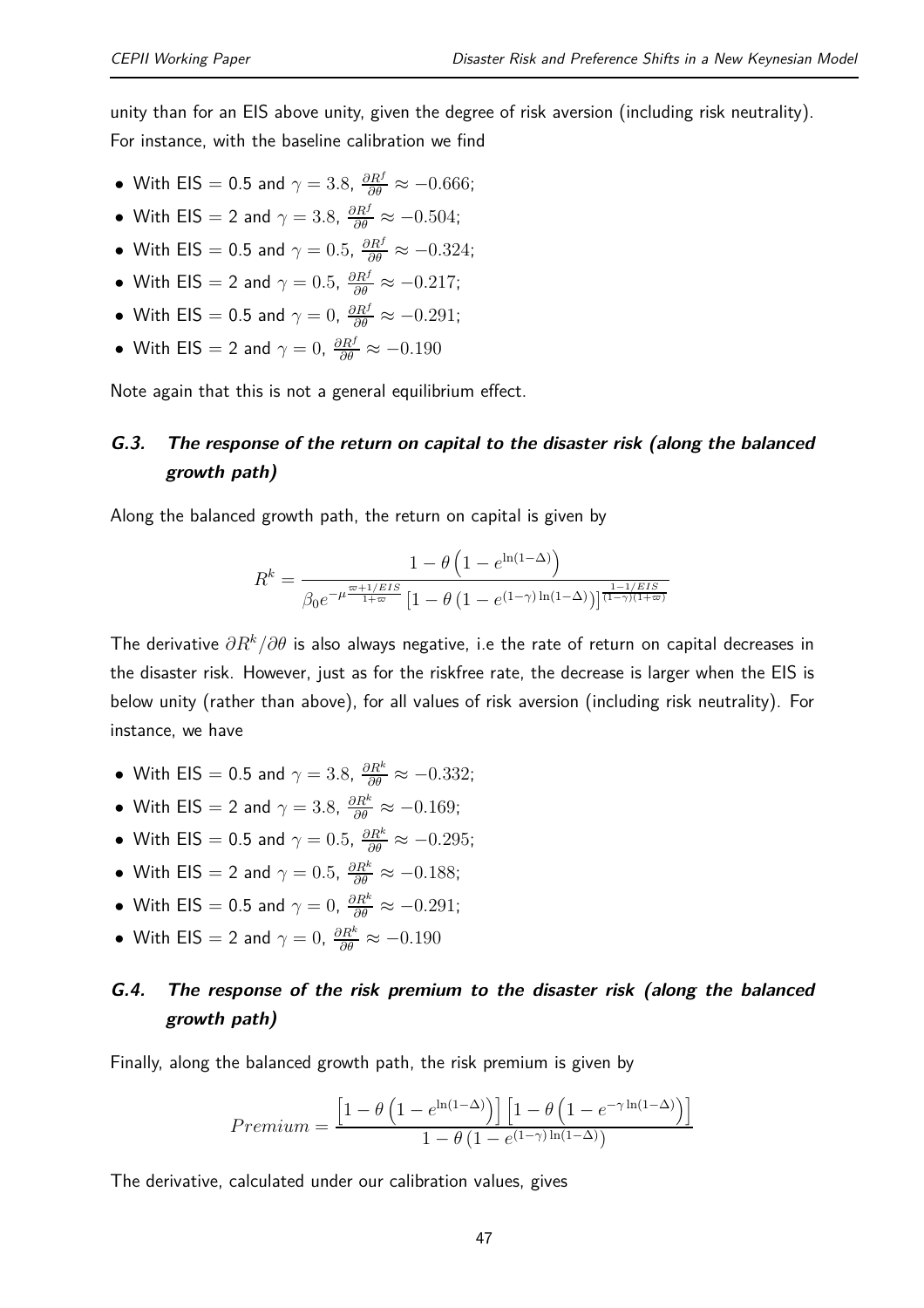• With  $\gamma = 3.8$ ,  $\frac{\partial E(R^k)/R^f}{\partial \theta} \approx 0.333$ ;

• With 
$$
\gamma = 0.5
$$
,  $\frac{\partial E(R^k)/R^f}{\partial \theta} \approx 0.029$ ;

• With  $\gamma = 0$ ,  $\frac{\partial E(R^k)/R^f}{\partial \theta} = 0$ .

The risk premium reacts positively to the disaster risk, and the larger the risk aversion the larger its magnitude. It does not directly depend on the value of the EIS along the balanced growth path, in line with Gourio (2012). However, in general equilibrium, the EIS plays a qualitative role: the larger the EIS, the smaller the risk premium in response to the disaster risk shock (see the impulse response functions, comparing Figures 1 and 2 (flexible prices) on one hand, and Figures 3 and 4 (sticky prices) on the other hand).

#### **9. Firms' problem**

#### **A. Production aggregation**

The aggregate of intermediate goods is given by

$$
Y_t = \left(\int_0^1 Y_{j,t}^{\frac{\nu-1}{\nu}} df\right)^{\frac{\nu}{\nu-1}}
$$

so that the representative firm in the final sector maximizes profits as

$$
\max_{Y_{t,j}} p_t \left( \int_0^1 Y_{j,t}^{\frac{\nu-1}{\nu}} df \right)^{\frac{\nu}{\nu-1}} - \int_0^1 p_{j,t} Y_{j,t} df
$$

The first-order condition with respect to  $Y_{t,j}$  yields a downward sloping demand curve for each intermediate good *j* as

$$
Y_{j,t} = \left(\frac{p_{j,t}}{p_t}\right)^{-\nu} Y_t
$$

The nominal value of the final good is the sum of prices times quantities of intermediates

$$
p_t Y_t = \int_0^1 p_{j,t} Y_{j,t} dj
$$

in which  $Y_t$  is substituted to give the aggregate price index as

$$
p_t = \left(\int_0^1 p_{j,t}^{1-\nu} dj\right)^{\frac{1}{1-\nu}}
$$

#### **B. Cost minimization**

Firms are price-takers in the input markets, facing (non-detrended) nominal wage  $W_t^{nom}$  and capital rental rate  $P_t^k$ . They choose the optimal quantities of labor and capital given the input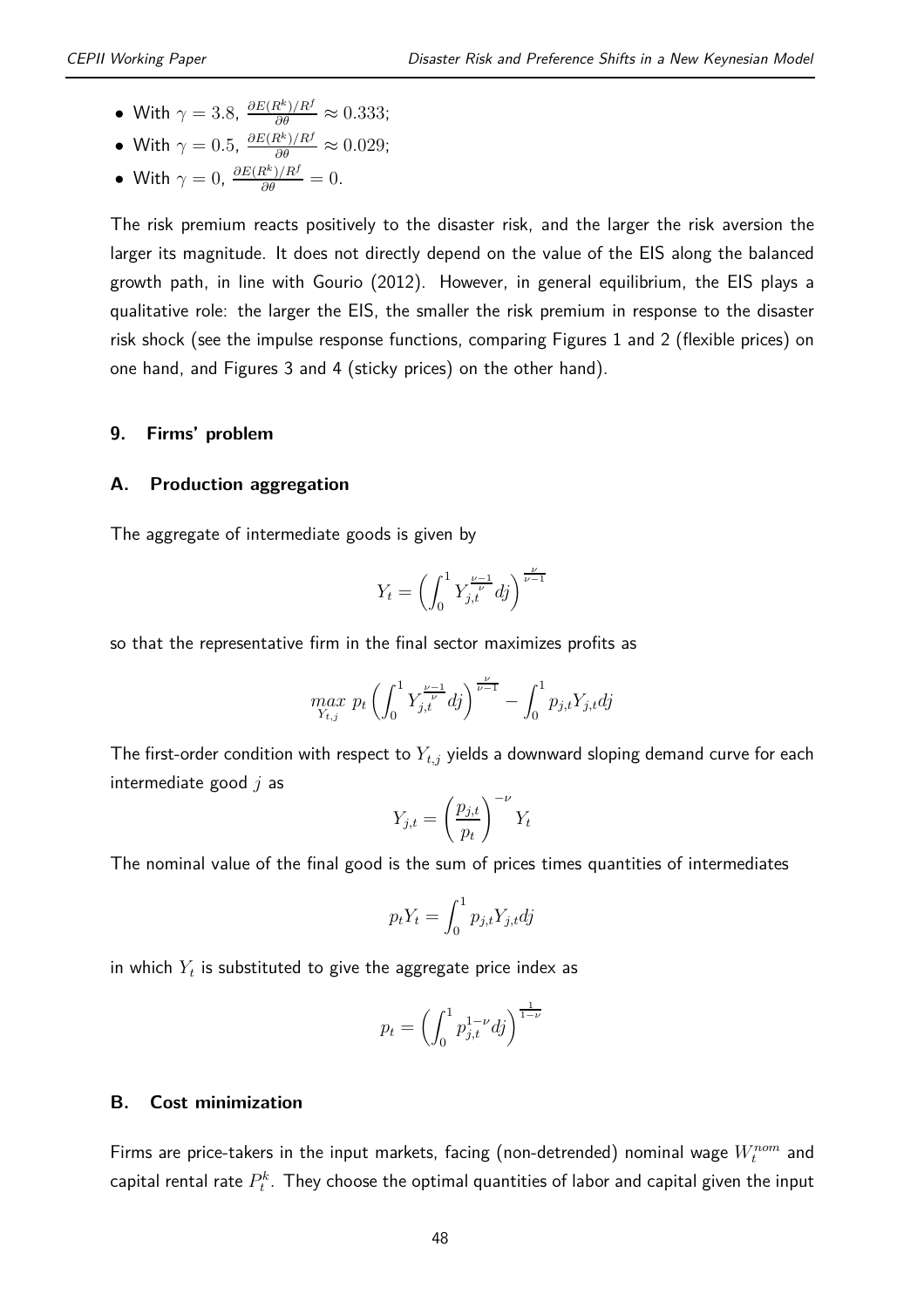prices and subject to the restriction of producing at least as much as the intermediate good is demanded at the given price. The intra-temporal problem is thus

$$
\min_{L_{j,t}, \tilde{K}_{j,t}} W_t L_{j,t} + P_t^k \tilde{K}_{j,t}
$$
\ns.t. 
$$
\tilde{K}_{j,t}^{\alpha} (z_t L_{j,t})^{1-\alpha} \ge \left(\frac{p_{j,t}}{p_t}\right)^{-\nu} Y_t
$$

The (detrended) first-order conditions are

$$
(L_{j,t}:) \t w_t = mc_{j,t}^{nom} (1 - \alpha) \left(\frac{\tilde{k}_{j,t}}{L_{j,t}}\right)^{\alpha}
$$

$$
(\tilde{K}_{j,t}:) \t P_t^k = mc_{j,t}^{nom} \alpha \left(\frac{\tilde{k}_{j,t}}{L_{j,t}}\right)^{\alpha - 1}
$$

in which the Lagrange multiplier denoted  $mc_{j,t}^{nom}$  can be interpreted as the (nominal) marginal cost associated with an additional unit of capital or labor. Rearranging gives the optimal capital over labor ratio as

$$
\left(\frac{\tilde{k}_{j,t}}{L_{j,t}}\right)^* = \frac{w_t}{P_t^k} \frac{\alpha}{(1-\alpha)}
$$

in which none of the terms on the right hand side depends on *j*, and thus holds for all firms in equilibrium, *i.e.*,  $\frac{\tilde{k}_t}{L}$  $\frac{\tilde{k}_t}{L_t} = \frac{\tilde{k}_{j,t}}{L_{j,t}}.$  Replacing in one of the first-order conditions above gives

$$
mc_t^{nom*} = \left(\frac{P_t^k}{\alpha}\right)^{\alpha} \left(\frac{w_t}{1-\alpha}\right)^{1-\alpha}
$$

 $\mathsf{Reexpressing}\;$  in real terms  $mc_t^* = mc_t^{nom*}/p_t$ , we finally have

$$
mc_t^* = \left(\frac{P_t^{k,real}}{\alpha}\right)^{\alpha} \left(\frac{w_t^{real}}{1-\alpha}\right)^{1-\alpha}
$$

where  $P^{k,real}$  and  $w^{real}$  are the real capital rental rate and (detrended) wage.

#### **C. Profit maximization**

Let us now consider the pricing problem of a firm that gets to update its price in period *t* and wants to maximize the present discounted value of future profits. The (nominal) profit flows read as

$$
p_{j,t}Y_{j,t} - W_t L_{j,t} - P_{j,t}^k \tilde{K}_{j,t} = (p_{j,t} - mc_t^{nom})Y_{j,t}
$$

which can be reexpressed in real terms as  $\frac{p_{j,t}}{p_t}Y_{j,t} - mc_t^*Y_{j,t}.$  These profit flows are discounted by both the stochastic discount factor,  $Q_{t,t+s}$ , and by the probability  $\zeta^s$  that a price chosen at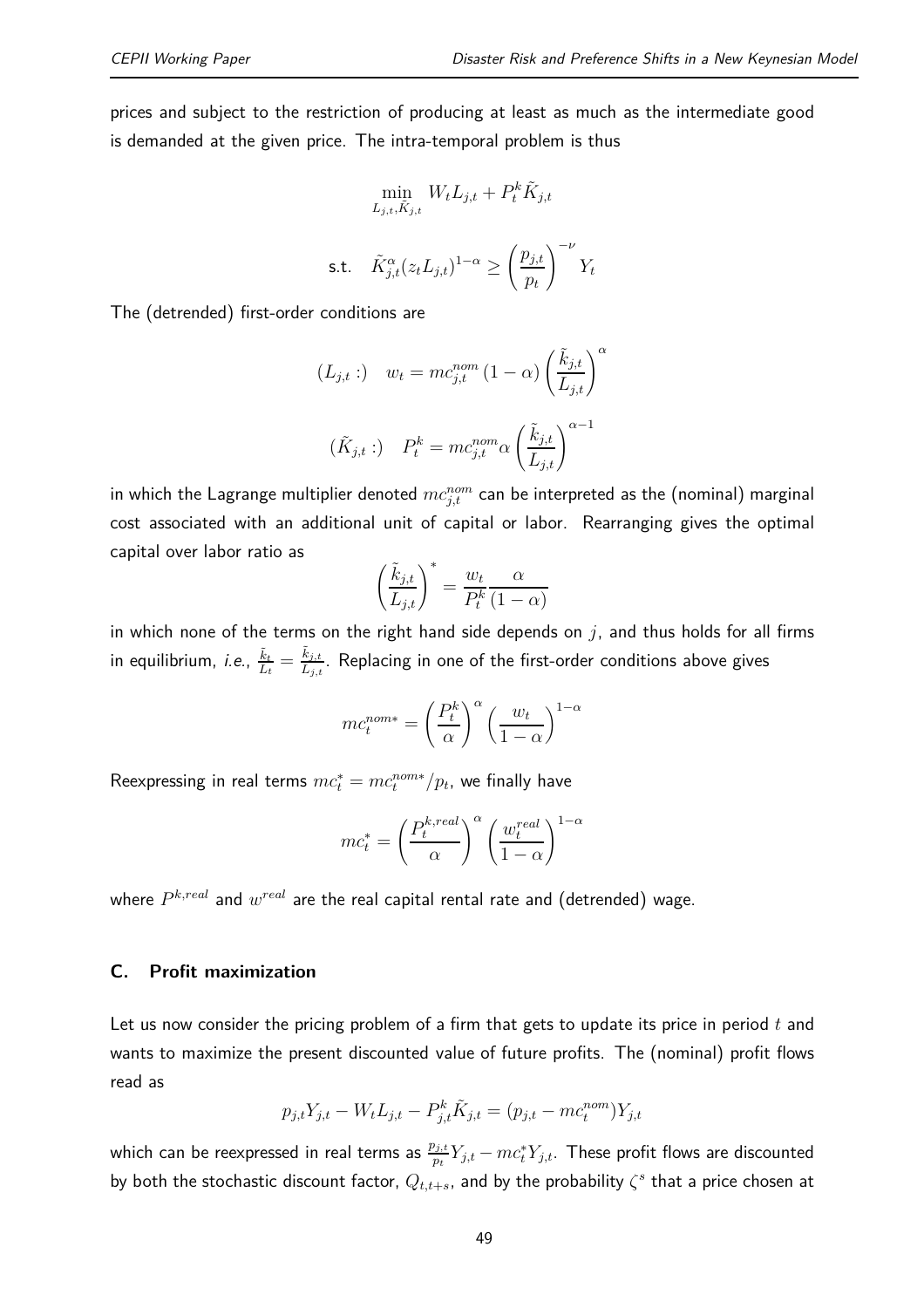time  $t$  is still in effect at time  $s$ . Finally, given  $Y_{j,t} = \left(\frac{p_{j,t}}{p_{t}}\right)$ *pt*  $\int^{-\nu} Y_t$ , the maximization problem is thus

$$
\max_{p_{j,t}} E_t \sum_{s=0}^{\infty} (\zeta)^s Q_{t+s} \left( \left( \frac{p_{j,t}}{p_{t+s}} \right)^{1-\nu} Y_{t+s} - mc_{t+s}^* \left( \frac{p_{j,t}}{p_{t+s}} \right)^{-\nu} Y_{t+s} \right)
$$

which can be further simplified, using  $mc_t^* = \frac{mc_t^{nom}}{p_t}$  and factorizing, as

$$
\max_{p_{j,t}} E_t \sum_{s=0}^{\infty} (\zeta)^s Q_{t+s} p_{t+s}^{\nu-1} Y_{t+s} \left( p_{j,t}^{1-\nu} - m c_t^{nom} p_{j,t}^{-\nu} \right)
$$

The first-order condition is then

$$
E_t \sum_{s=0}^{\infty} (\zeta)^s Q_{t+s} p_{t+s}^{\nu-1} Y_{t+s} \left( (1-\nu) p_{j,t}^{-\nu} + \nu m c_t^{nom} p_{j,t}^{-\nu-1} \right) = 0
$$

which simplifies as

$$
p_{j,t}^* = \frac{\nu}{\nu-1} E_t \frac{\sum_{s=0}^{\infty} (\zeta)^s \, Q_{t+s} p_{t+s}^{\nu} Y_{t+s} m c_{t+s}^*}{\sum_{s=0}^{\infty} (\zeta)^s \, Q_{t+s} p_{t+s}^{\nu-1} Y_{t+s}}
$$

Note that this optimal price depends on aggregate variables only, so that  $p_t^* = p_{j,t}^*$ . Expressed as a ratio over the current price, we thus have

$$
\frac{p_t^*}{p_t} = \frac{\nu}{\nu - 1} E_t \frac{\sum_{s=0}^{\infty} (\zeta)^s Q_{t+s} \left(\frac{p_{t+s}}{p_t}\right)^{\nu} Y_{t+s} m c_{t+s}^*}{\sum_{s=0}^{\infty} (\zeta)^s Q_{t+s} \left(\frac{p_{t+s}}{p_t}\right)^{\nu-1} Y_{t+s}}
$$

which can be written recursively as

$$
\frac{p_t^*}{p_t} = \frac{\nu}{\nu - 1} E_t \frac{\Xi_{1_t}}{\Xi_{2_t}} \quad \text{with}
$$
\n
$$
\Xi_{1_t} = Y_t m c_t^* + \zeta E_t Q_{t, t+1} \left(\frac{p_{t+1}}{p_t}\right)^{\nu} \Xi_{1_{t+1}}
$$
\n
$$
\Xi_{2_t} = Y_t + \zeta E_t Q_{t, t+1} \left(\frac{p_{t+1}}{p_t}\right)^{\nu - 1} \Xi_{2_{t+1}}
$$

 $\mathsf{Replacing}\ Q_{t,t+1}\equiv \tilde{Q}_{t,t+1}\frac{z_t}{z_{t+1}}$  $\frac{z_t}{z_{t+1}}$ , and detrending, these are simplified as

$$
\tilde{\Xi}_{1_t} = y_t m c_t^* + \zeta E_t \tilde{Q}_{t,t+1} \left(\frac{p_{t+1}}{p_t}\right)^{\nu} \tilde{\Xi}_{1_{t+1}}
$$
\n(17)

$$
\tilde{\Xi}_{2_t} = y_t + \zeta E_t \tilde{Q}_{t,t+1} \left(\frac{p_{t+1}}{p_t}\right)^{\nu-1} \tilde{\Xi}_{2_{t+1}}
$$
\n(18)

where  $\tilde{\Xi}_t \equiv \Xi_t/z_t$ , the detrended variable.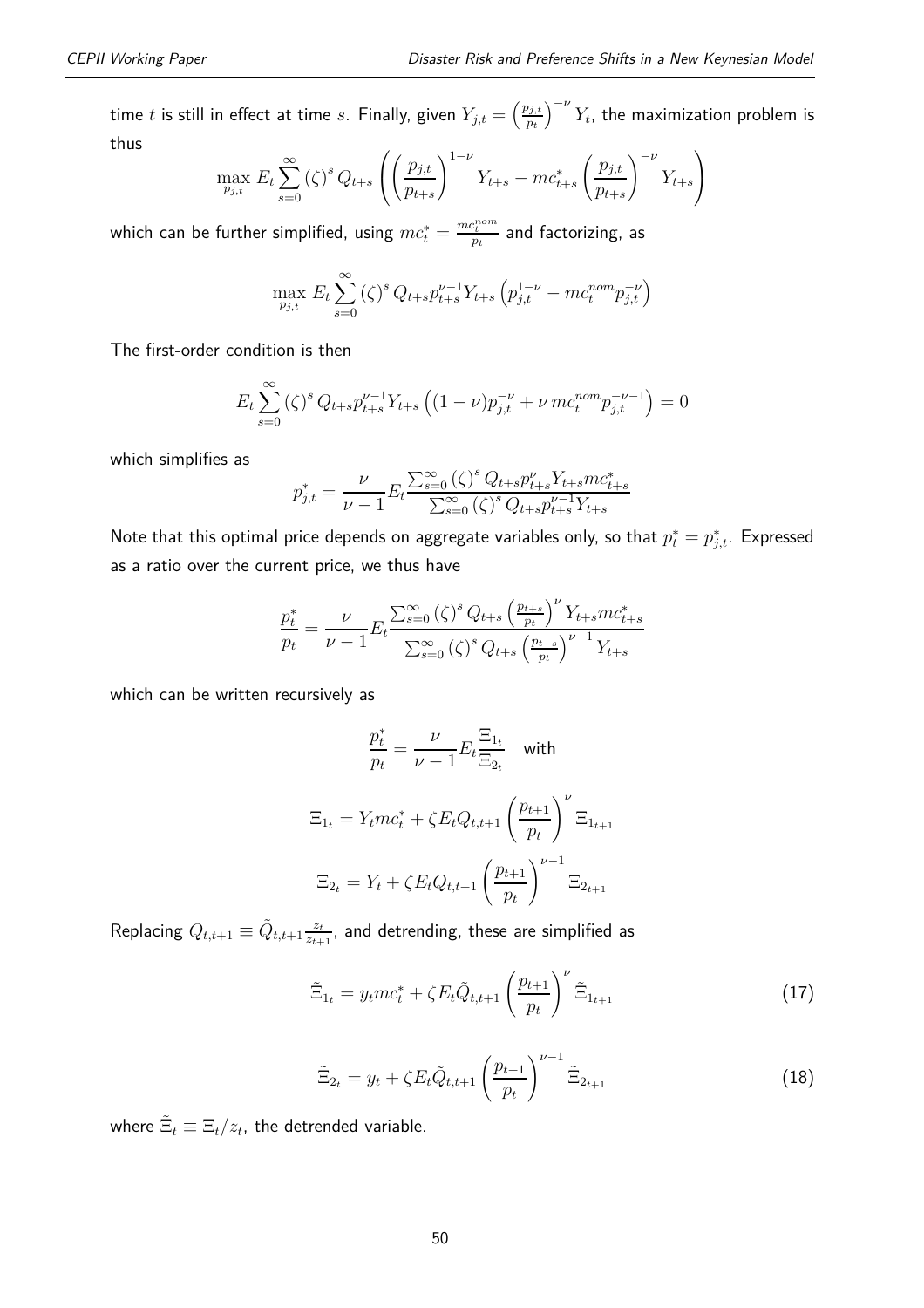#### **10. Aggregation**

#### **A. Bonds market**

Market-clearing requires that the public debt equals the quantity of bonds at each time,  $Debt_t\ =\ B_t$ , and is thus symmetrically affected by disasters. Moreover, we assume that the public budget has to be balanced every period, i.e the sum of tax revenues and new debt insuance to equal the current debt insuance to be repaid with interest rates (as for the non-disaster part), i.e

$$
T_t p_t + B_{t+1} = [B_t(1 + r_{t-1})]e^{x_{t+1}\ln(1 - \Delta)}
$$

or, in detrended terms,

$$
\frac{T_t}{z_t} + \frac{b_{t+1}}{p_t} = \frac{b_t(1 + r_{t-1})}{p_t e^{\mu + \varepsilon_{z,t+1}}}
$$

#### **B. Aggregate demand**

Replacing the tax level above into the household's budget constraint gives

$$
c_t + i_t + \left(\frac{b_t(1 + r_{t-1})}{p_t e^{\mu + \varepsilon_{z,t+1}}} - \frac{b_{t+1}}{p_t}\right) = w_t^{real} L_t + \left(\frac{b_t(1 + r_{t-1})}{p_t e^{\mu + \varepsilon_{z,t+1}}} - \frac{b_{t+1}}{p_t}\right) + P_t^{k,real} u_t k_t + \frac{D_t}{z_t}
$$

which just simplifies as

$$
c_t + i_t = w_t^{real} L_t + P_t^{k,real} \tilde{k}_t + \frac{D_t}{z_t}
$$

i.e, in non-detrended terms, as

$$
C_t + I_t = W_t^{real} L_t + P_t^{k,real} \tilde{K}_t + D_t
$$

where we now have to verify that the RHS is equal to  $Y_t.$  Total dividends (or profits)  $D_t$  must be equal to the sum of dividends (or profits) from intermediate good firms, i.e

$$
D_t = \int_0^1 D_{j,t} dj
$$

The (real) dividends (or profits) from intermediate good firms *j* are given by

$$
D_{j,t} = \frac{p_{j,t}}{p_t} Y_{j,t} - W_t^{real} L_{j,t} - P_t^{k,real} \tilde{K}_{j,t}
$$

Substituting  $Y_{i,t}$ , we have

$$
D_{j,t} = \left(\frac{p_{j,t}}{p_t}\right)^{1-\nu} Y_t - W_t^{real} L_{j,t} - P_t^{k,real} \tilde{K}_{j,t}
$$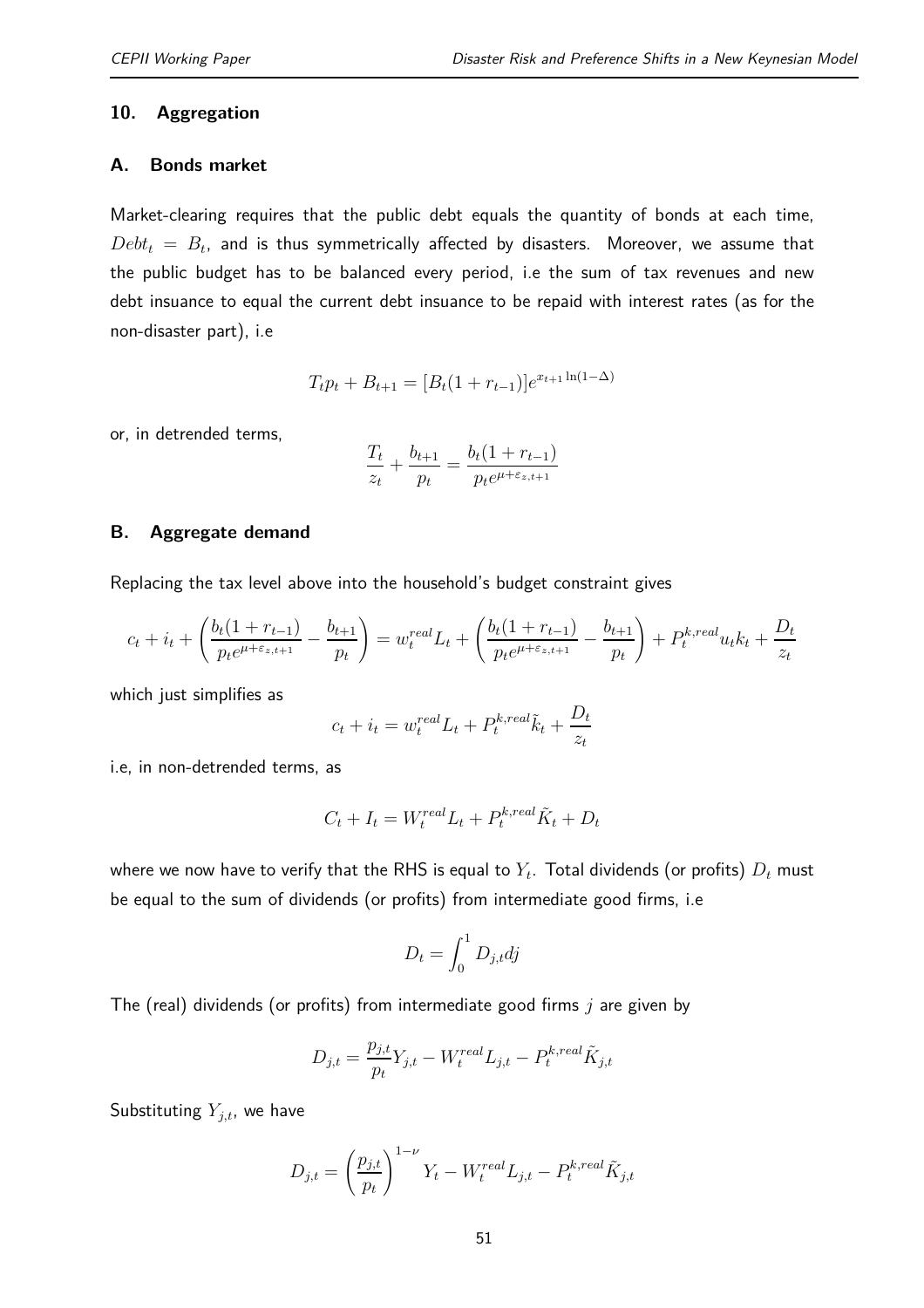Therefore, knowing that  $D_{t (real)} = \int_0^1 D_{j,t (real)}dj$ , we get

$$
D_t = \int_0^1 \left( \left( \frac{p_{j,t}}{p_t} \right)^{1-\nu} Y_t - W_t^{real} L_{j,t} - P_t^{k,real} \tilde{K}_{j,t} \right) dj = \int_0^1 \left( \frac{p_{j,t}}{p_t} \right)^{1-\nu} Y_t dj
$$

$$
- \int_0^1 W_t^{real} L_{j,t} dj - \int_0^1 P_t^{k,real} \tilde{K}_{j,t} dj
$$

$$
D_t = \int_0^1 \left( \left( \frac{p_{j,t}}{p_t} \right)^{1-\nu} Y_t - W_t^{real} L_{j,t} - P_t^{k,real} \tilde{K}_{j,t} \right) dj = Y_t \frac{1}{p_t^{1-\nu}} \int_0^1 (p_{j,t})^{1-\nu} dj
$$

$$
-W_t^{real} \int_0^1 L_{j,t} dj - P_t^{k,real} \int_0^1 \tilde{K}_{j,t} dj
$$

Given that  $(i)$  the aggregate price level is  $p_t^{1-\nu} = \int_0^1 p_{j,t}^{1-\nu}dj$ ,  $(ii)$  aggregate labor demand must equal supply, i.e  $\int_0^1 L_{j,t}dj = L_t$ , and  $(iii)$  aggregate supply of capital services must equal demand  $\int_0^1 \tilde K_{j,t}dj=\tilde K_t$ , the aggregate (real) dividend (or profit) is

$$
D_t = Y_t - W_t^{real} L_t - P_t^{k,real} \tilde{K}_t
$$

Replaced into the household's budget constraint, this finally gives the aggregate accounting identity as

$$
Y_t = C_t + I_t
$$

or in detrended terms

$$
y_t = c_t + i_t
$$

#### **C. Inflation**

Firms have a probability  $1 - \zeta$  of getting to update their price each period. Since there are an infinite number of firms, there is also the exact fraction  $1 - \zeta$  of total firms who adjust their prices and the fraction *ζ* who stay with the previous period price. Moreover, since there is a random sampling from the entire distribution of firm prices, the distribution of any subset of firm prices is similar to the entire distribution. Therefore, the aggregate price index,  $p_{t}^{1-\nu}=\int_{0}^{1}p_{j,t}^{1-\nu}dj$ , is rewritten as

$$
p_t^{1-\nu} = \int_0^{1-\zeta} p_t^{*1-\nu} \, dj + \int_{1-\zeta}^1 p_{j,t-1}^{1-\nu} \, dj
$$

which simplifies as

$$
p_t^{1-\nu} = (1 - \zeta)p_t^{*1-\nu} + \zeta p_{t-1}^{1-\nu}
$$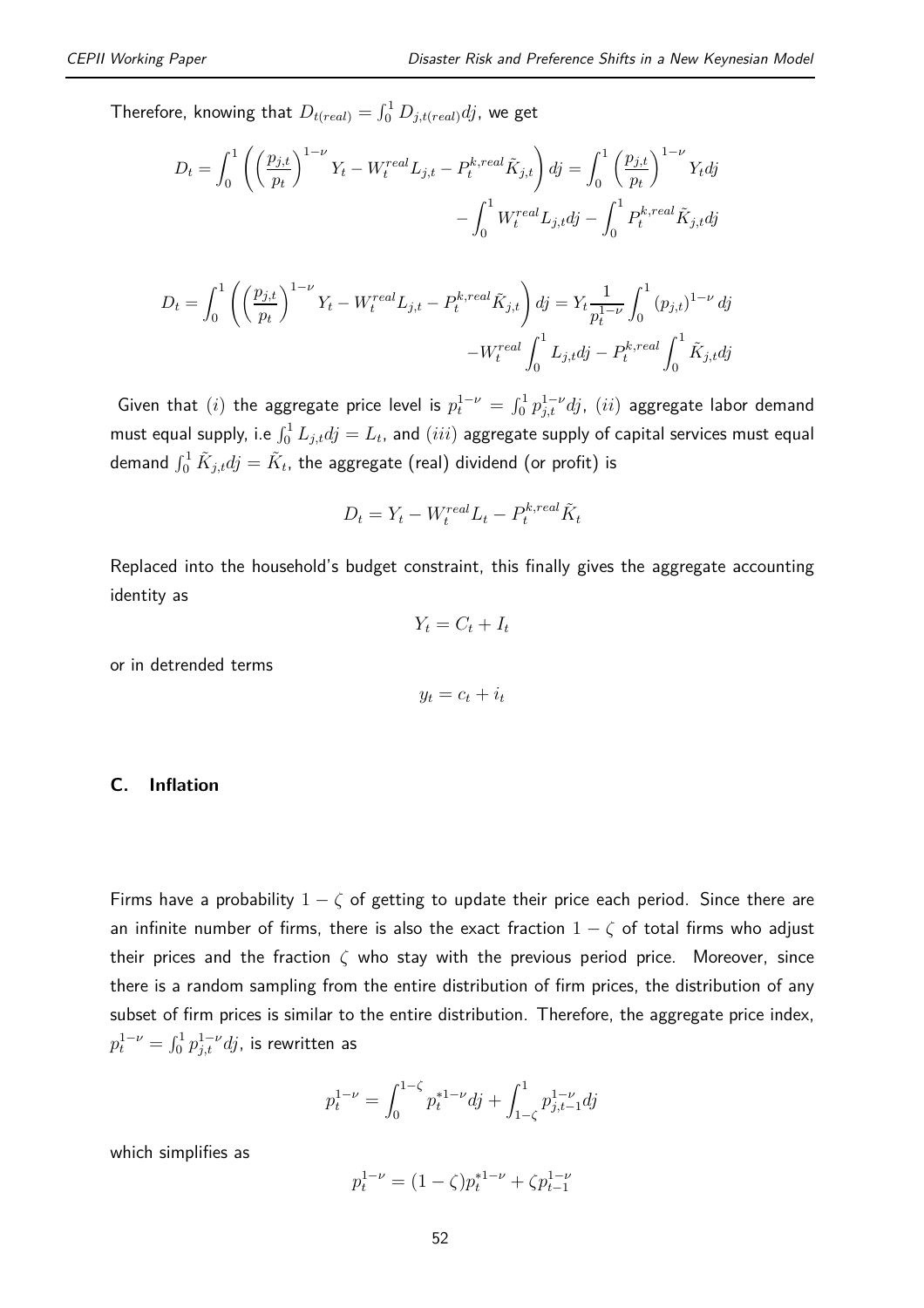Let us divide both sides of the equation by  $p_{t-1}^{1-\nu}$ 

$$
\left(\frac{p_t}{p_{t-1}}\right)^{1-\nu} = (1-\zeta)\left(\frac{p_t^*}{p_{t-1}}\right)^{1-\nu} + \zeta\left(\frac{p_{t-1}}{p_{t-1}}\right)^{1-\nu}
$$

and define the *gross inflation rate* as

$$
1 + \pi_t \equiv \frac{p_t}{p_{t-1}}
$$

and the *gross reset inflation rate* as

$$
1 + \pi_t^* \equiv \frac{p_t^*}{p_{t-1}}
$$

we get

$$
(1 + \pi_t)^{1-\nu} = (1 - \zeta)(1 + \pi_t^*)^{1-\nu} + \zeta
$$

Finally, since we know that

$$
\frac{p_t^*}{p_t} = \frac{\nu}{\nu - 1} E_t \frac{\Xi_{1_t}}{\Xi_{2_t}}
$$

we have the *reset inflation rate* as

$$
(1 + \pi_t^*) = (1 + \pi_t) \frac{\nu}{\nu - 1} E_t \frac{\Xi_{1_t}}{\Xi_{2_t}}
$$

with the expressions given previously for  $\Xi_1$  and  $\Xi_2$  (see Appendix B.3), or equivalently with the detrended terms as

$$
(1 + \pi_t^*) = (1 + \pi_t) \frac{\nu}{\nu - 1} E_t \frac{\tilde{\Xi}_{1_t}}{\tilde{\Xi}_{2_t}}
$$

#### **D. Aggregate supply**

We know that the demand to individual firm *j* is given by

$$
Y_{j,t} = \left(\frac{p_{j,t}}{p_t}\right)^{-\nu} Y_t
$$

and that firm *j* hires labor and capital in the same proportion than the aggregate capital to labor ratio (common factor markets). Hence, substituting in the production function for the intermediate good *j* we get

$$
\left(\frac{\tilde{K}_t}{z_t L_t}\right)^{\alpha} z_t L_{j,t} = \left(\frac{p_{j,t}}{p_t}\right)^{-\nu} Y_t
$$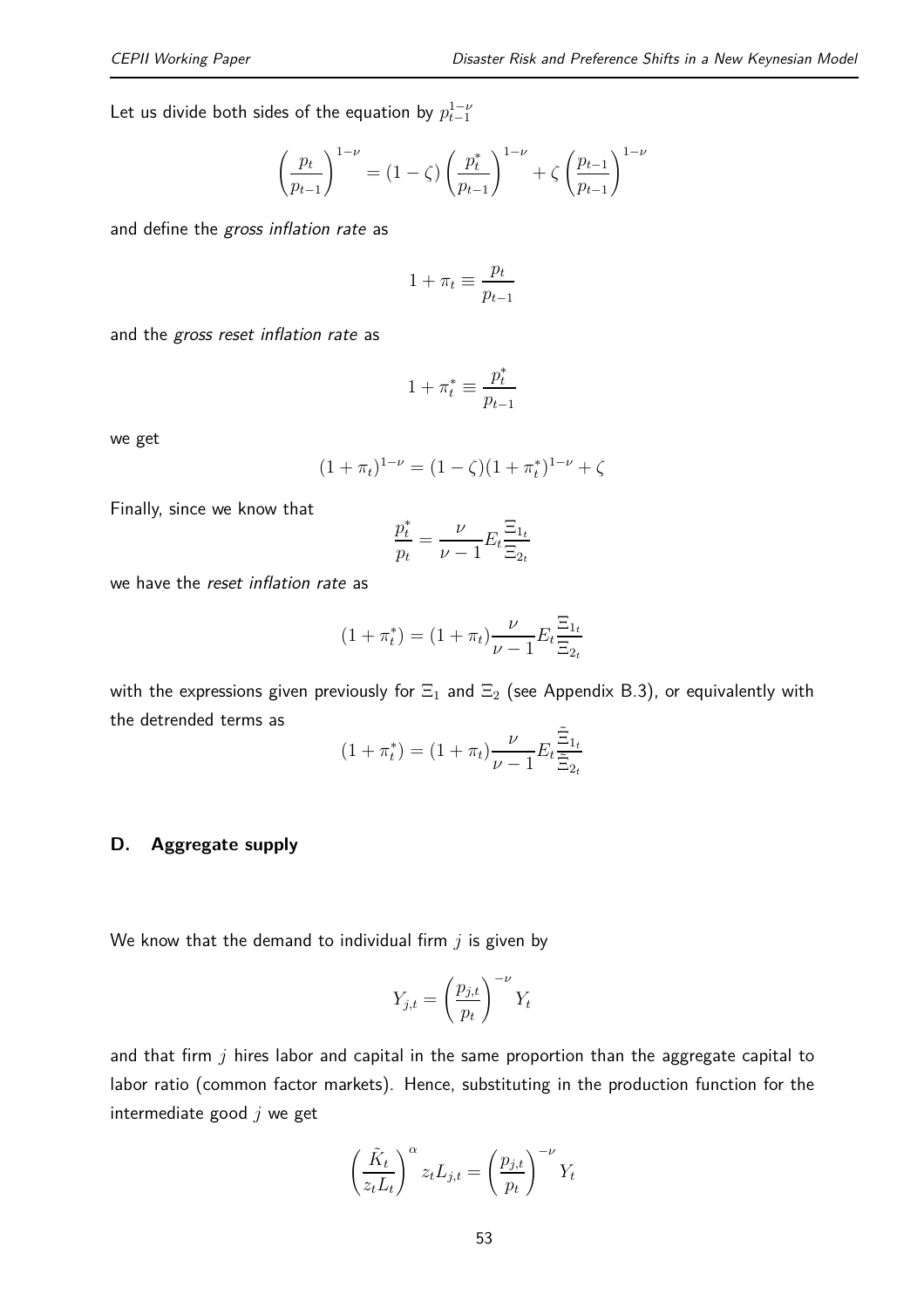which can be rewritten with detrended variables as

$$
\left(\frac{\tilde{k}_t}{L_t}\right)^{\alpha} L_{j,t} = \left(\frac{p_{j,t}}{p_t}\right)^{-\nu} y_t
$$

Then, summing up across the intermediate firms gives

$$
\left(\frac{\tilde{k}_t}{L_t}\right)^{\alpha} \int_0^1 L_{j,t} dj = y_t \int_0^1 \left(\frac{p_{j,t}}{p_t}\right)^{-\nu} dj
$$

Given that aggregate labor demand and supply must equal, i.e  $\int_0^1 L_{j,t} d j = L_t$ , we have

$$
\int_0^1 \left(\frac{p_{j,t}}{p_t}\right)^{-\nu} dy_{jt} = \tilde{k}_t^{\alpha} L_t^{1-\alpha}
$$

Thus, the aggregate production function can be written as

$$
y_t = \frac{\tilde{k}_t^{\alpha} L_t^{1-\alpha}}{\Omega_t}
$$

where  $\Omega_t = \int_0^1 \left( \frac{p_{j,t}}{p_t} \right)$ *pt*  $\int^{ -\nu} d j$  measures a distortion introduced by the dispersion in relative prices. $^{28}$  In order to express  $\Omega_t$  in aggregate terms, let decompose it according to the Calvo pricing assumption again, so that

$$
\Omega_{t} = \int_{0}^{1} \left(\frac{p_{j,t}}{p_{t}}\right)^{-\nu} dj = p_{t}^{\nu} \int_{0}^{1} p_{j,t}^{-\nu}
$$
\n
$$
p_{t}^{\nu} \int_{0}^{1} p_{j,t}^{-\nu} = p_{t}^{\nu} \left(\int_{0}^{1-\zeta} p_{t}^{*-\nu} dj + \int_{1-\zeta}^{1} p_{j,t-1}^{-\nu} dj\right)
$$
\n
$$
p_{t}^{\nu} \int_{0}^{1} p_{j,t}^{-\nu} = p_{t}^{\nu} (1-\zeta) p_{t}^{*-\nu} + p_{t}^{\nu} \int_{1-\zeta}^{1} p_{j,t-1}^{-\nu} dj
$$
\n
$$
p_{t}^{\nu} \int_{0}^{1} p_{j,t}^{-\nu} = (1-\zeta) \left(\frac{p_{t}^{*}}{p_{t}}\right)^{-\nu} + p_{t}^{\nu} \int_{1-\zeta}^{1} p_{j,t-1}^{-\nu} dj
$$
\n
$$
p_{t}^{\nu} \int_{0}^{1} p_{j,t}^{-\nu} = (1-\zeta) \left(\frac{p_{t}^{*}}{p_{t-1}}\right)^{-\nu} \left(\frac{p_{t-1}}{p_{t}}\right)^{-\nu} + p_{t}^{\nu} \int_{1-\zeta}^{1} p_{j,t-1}^{-\nu} dj
$$
\n
$$
p_{t}^{\nu} \int_{0}^{1} p_{j,t}^{-\nu} = (1-\zeta) (1 + \pi_{t})^{-\nu} (1 + \pi_{t})^{\nu} + p_{t-1}^{-\nu} p_{t}^{\nu} \int_{1-\zeta}^{1} \left(\frac{p_{j,t-1}}{p_{t-1}}\right)^{-\nu} dj
$$

Given random sampling and the fact that there is a continuum of firms

$$
\Omega_t = (1 - \zeta)(1 + \pi_t^*)^{-\nu}(1 + \pi_t)^{\nu} + \zeta(1 + \pi_t)^{\nu}\Omega_{t-1}
$$

 $28$ This distortion is not the one associated with the monopoly power of firms but an additional one that arises from the relative price fluctuations due to prie stickiness.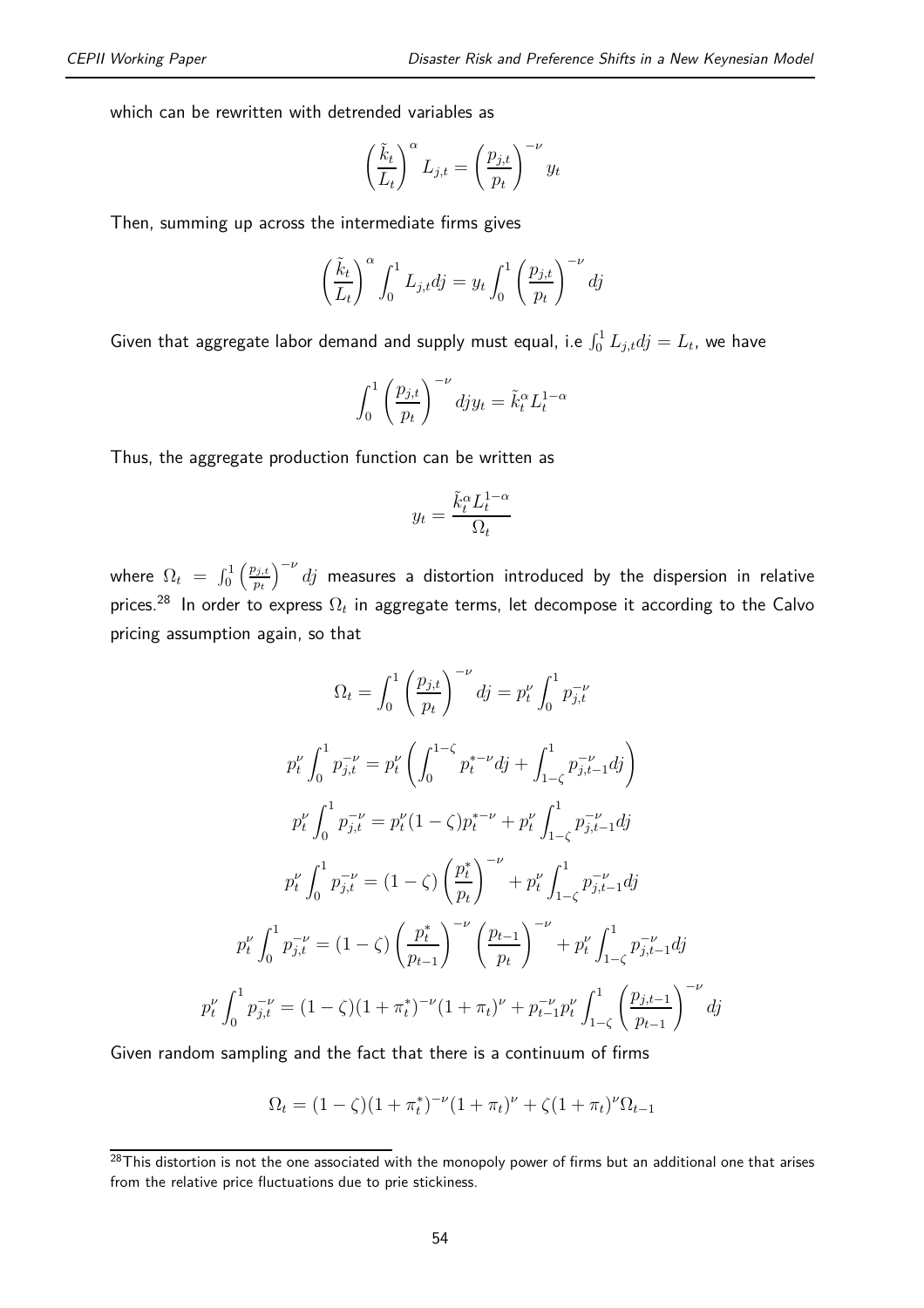#### **11. Full set of equilibrium conditions**

Households' optimality conditions:

$$
\tilde{Q}_{t,t+1} = \left(\frac{c_{t+1}}{c_t}\right)^{-\psi} \left(\frac{1 - L_{t+1}}{1 - L_t}\right)^{\varpi(1 - \psi)} \beta(\theta_t) e^{(1 - \psi)\mu} \frac{e^{(1 - \gamma)\varepsilon_{z,t+1}} v_{t+1}^{-\chi}}{E_t \left[e^{(1 - \gamma)\varepsilon_{z,t+1}} v_{t+1}^{1 - \chi}\right]^{\frac{-\chi}{1 - \chi}}} \tag{19}
$$

$$
\frac{1 - L_t}{c_t} = \frac{\varpi}{w_t^{real}}\tag{20}
$$

$$
\frac{E_t[1 + \pi_{t+1}]}{1 + r_t} e^{\mu + \varepsilon_{z,t+1}} = E_t \tilde{Q}_{t,t+1}
$$
\n(21)

$$
E_{t}\tilde{Q}_{t,t+1}P_{t+1}^{k,real}\left\{u_{t+1} + \frac{1}{\delta_{0}\eta u_{t+1}^{\eta-1}}\left[1 - \delta_{0}u_{t+1}^{\eta} + \tau \frac{i_{t+1}}{k_{t+1}}\left(\frac{i_{t+1}}{k_{t+1}} - \frac{\bar{i}}{k}\right)\right] - \frac{\tau}{2}\left(\frac{i_{t+1}}{k_{t+1}} - \frac{\bar{i}}{k}\right)^{2}\right\} = \frac{P_{t}^{k,real}}{\delta_{0}\eta u_{t}^{\eta-1}}e^{\mu + \varepsilon_{z,t+1}}
$$
(22)

$$
\frac{\delta_0 \eta u_t^{\eta - 1}}{P_t^{k,real}} = 1 - \tau \left(\frac{i_t}{k_t} - \frac{\bar{i}}{\bar{k}}\right)
$$
\n(23)

Households' constraints

$$
v_t = [c_t(1 - L_t)^{\varpi}]^{1 - \psi} + \beta(\theta_t)e^{(1 - \psi)\mu} E_t \left[e^{(1 - \psi)(1 - \chi)\varepsilon_{z,t+1}}v_{t+1}^{1 - \chi}\right]^{\frac{1}{1 - \chi}} \tag{24}
$$

$$
k_{t+1} = \frac{(1 - \delta_t)k_t + S\left(\frac{i_t}{k_t}\right)k_t}{e^{\mu + \varepsilon_{z,t+1}}}
$$
\n
$$
(25)
$$

Processus for the disaster risk

$$
\log \theta_t = (1 - \rho_\theta) \log \bar{\theta} + \rho_\theta \log \theta_{t-1} + \sigma_\theta \varepsilon_{\theta_t} \tag{26}
$$

Time-varying discount factor

$$
\beta(\theta) = \beta_0 \left[ 1 - \theta_t + \theta_t e^{(1-\gamma)\ln(1-\Delta)} \right]^{\frac{1}{1-\chi}} \tag{27}
$$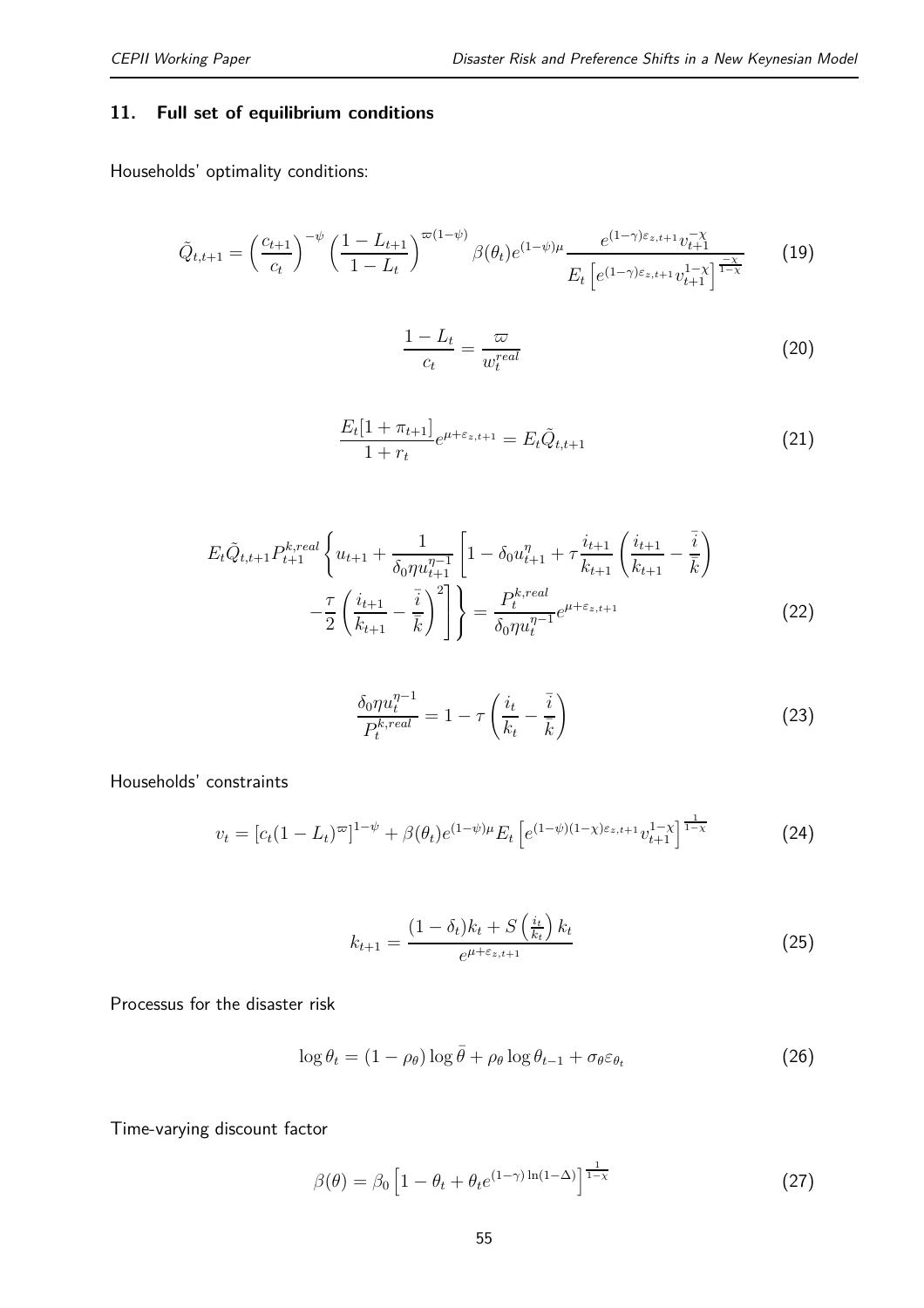$$
q_t = \frac{1}{1 - \tau \left(\frac{i_t}{k_t} - \frac{\bar{i}}{k}\right)}\tag{28}
$$

Asset pricing

$$
E_t Q_{t,t+1} = \frac{E_t (1 + \pi_{t+1})}{1 + r_t} \frac{1}{1 - \theta_t \Delta} \tag{29}
$$

$$
E_t\left[Q_{t,t+1}R_{t+1}^f\right] = 1\tag{30}
$$

$$
E_t R_{t+1}^{k,real} = (1 - \theta_t \Delta) \frac{1 + r_t}{E_t (1 + \pi_{t+1})}
$$
(31)

$$
E_t(Premium_{t+1}) = \frac{E_t R_{t+1}^{k,real}}{R_{t+1}^f}
$$
\n(32)

Firms' constraints

$$
y_t = \frac{\tilde{k}^{\alpha} L_t^{1-\alpha}}{\Omega_t} \tag{33}
$$

$$
\tilde{k}_t = u_t k_t \tag{34}
$$

$$
w_t^{real} = mc_t^* \left(1 - \alpha\right) \left(\frac{\tilde{k}_t}{L_t}\right)^{\alpha} \tag{35}
$$

$$
P_t^{k,real} = mc_t^* \alpha \left(\frac{\tilde{k}_t}{L_t}\right)^{\alpha - 1} \tag{36}
$$

$$
(1 + \pi_t^*) = (1 + \pi_t) \frac{\nu}{\nu - 1} E_t \frac{\tilde{\Xi}_{1_t}}{\tilde{\Xi}_{2_t}}
$$
 (37)

$$
\tilde{\Xi}_{1_t} = y_t m c_t^* + \zeta E_t \tilde{Q}_{t,t+1} \tilde{\Xi}_{1_{t+1}} (1 + \pi_{t+1})^{\nu}
$$
\n(38)

$$
\tilde{\Xi}_{2t} = y_t + \zeta E_t \tilde{Q}_{t,t+1} \tilde{\Xi}_{2t+1} \left( 1 + \pi_{t+1} \right)^{\nu-1} \tag{39}
$$